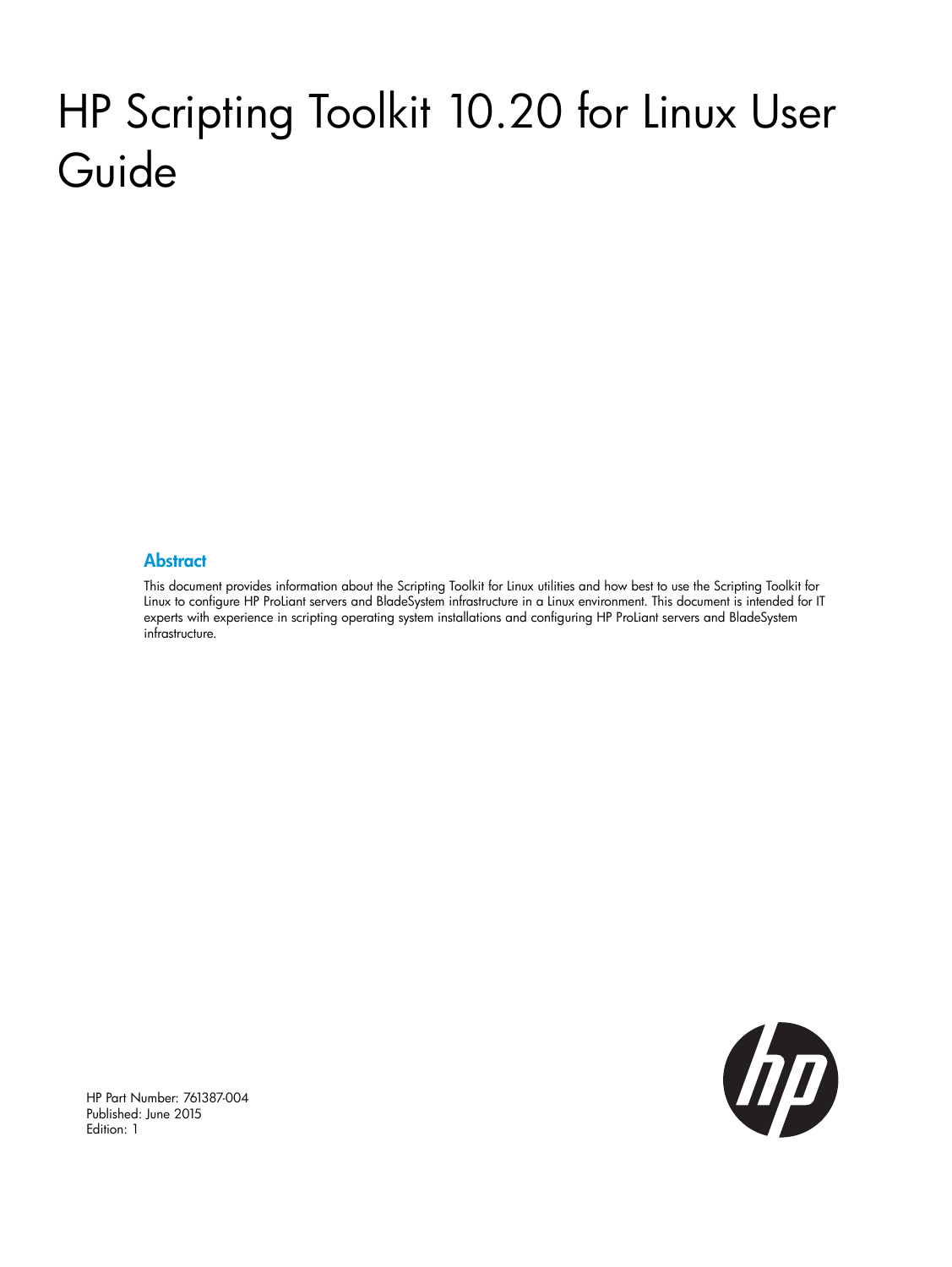#### **Notices**

© Copyright 2005, 2015 Hewlett-Packard Development Company, L.P.

The information contained herein is subject to change without notice. The only warranties for HP products and services are set forth in the express warranty statements accompanying such products and services. Nothing herein should be construed as constituting an additional warranty. HP shall not be liable for technical or editorial errors or omissions contained herein.

Confidential computer software. Valid license from HP required for possession, use or copying. Consistent with FAR 12.211 and 12.212, Commercial Computer Software, Computer Software Documentation, and Technical Data for Commercial Items are licensed to the U.S. Government under vendor's standard commercial license.

Linux® is the registered trademark of Linus Torvalds in the U.S. and other countries.

Intel® and the Intel Inside logo are trademarks or registered trademarks of Intel Corporation or its subsidiaries in the United States and other countries.

Microsoft®, Windows®, and Windows Server® are U.S. registered trademarks of the Microsoft group of companies.

UNIX® is a registered trademark of The Open Group.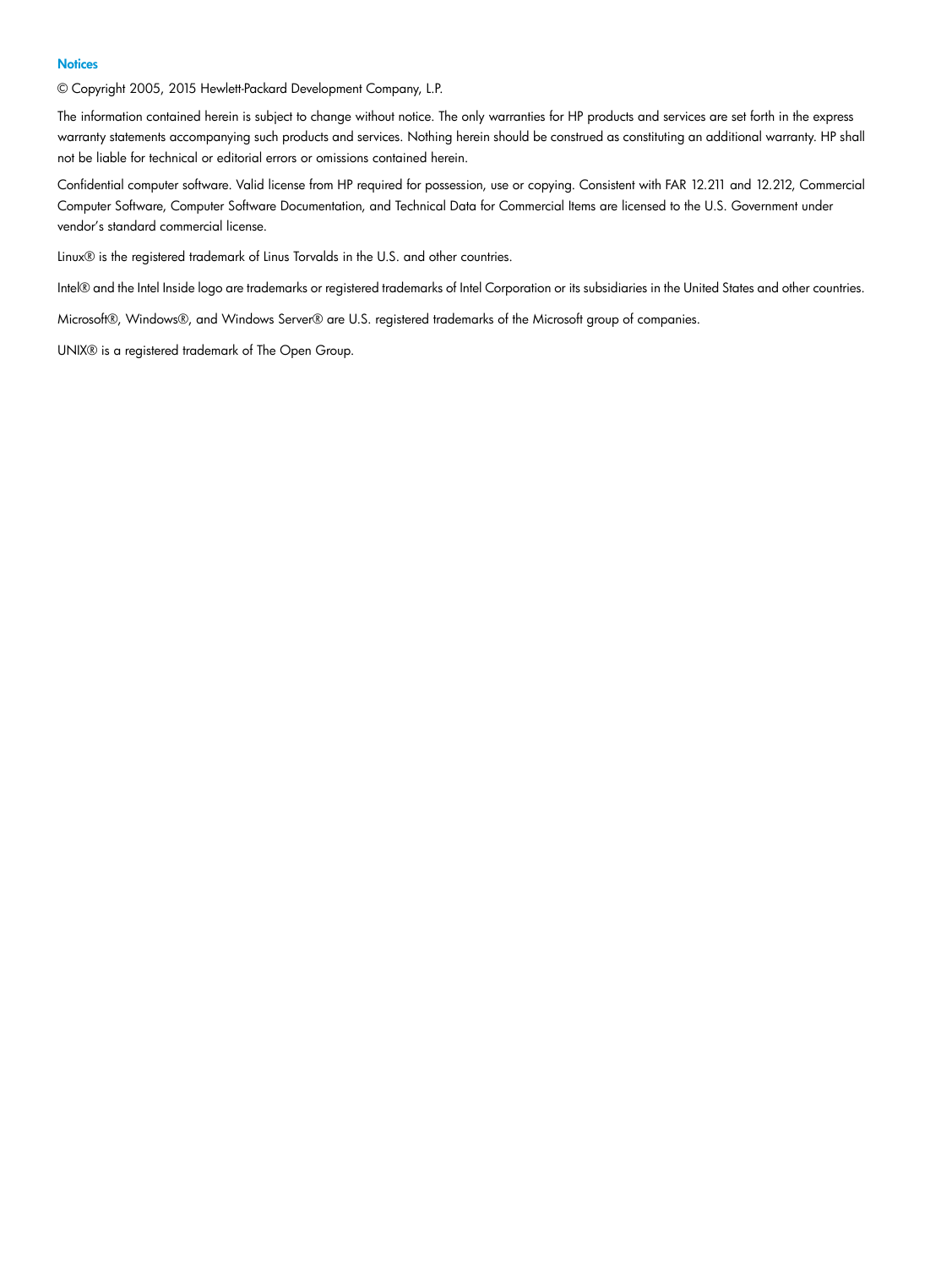# Contents

| Using SETBOOTORDER | . .24 |
|--------------------|-------|
|                    |       |
|                    |       |
|                    |       |
|                    |       |
| Using STATEMGR     |       |
|                    |       |
|                    |       |
|                    |       |
|                    |       |
| Using RBSURESET    |       |
|                    |       |
|                    |       |
|                    |       |
|                    |       |
|                    |       |
|                    |       |
|                    |       |
|                    |       |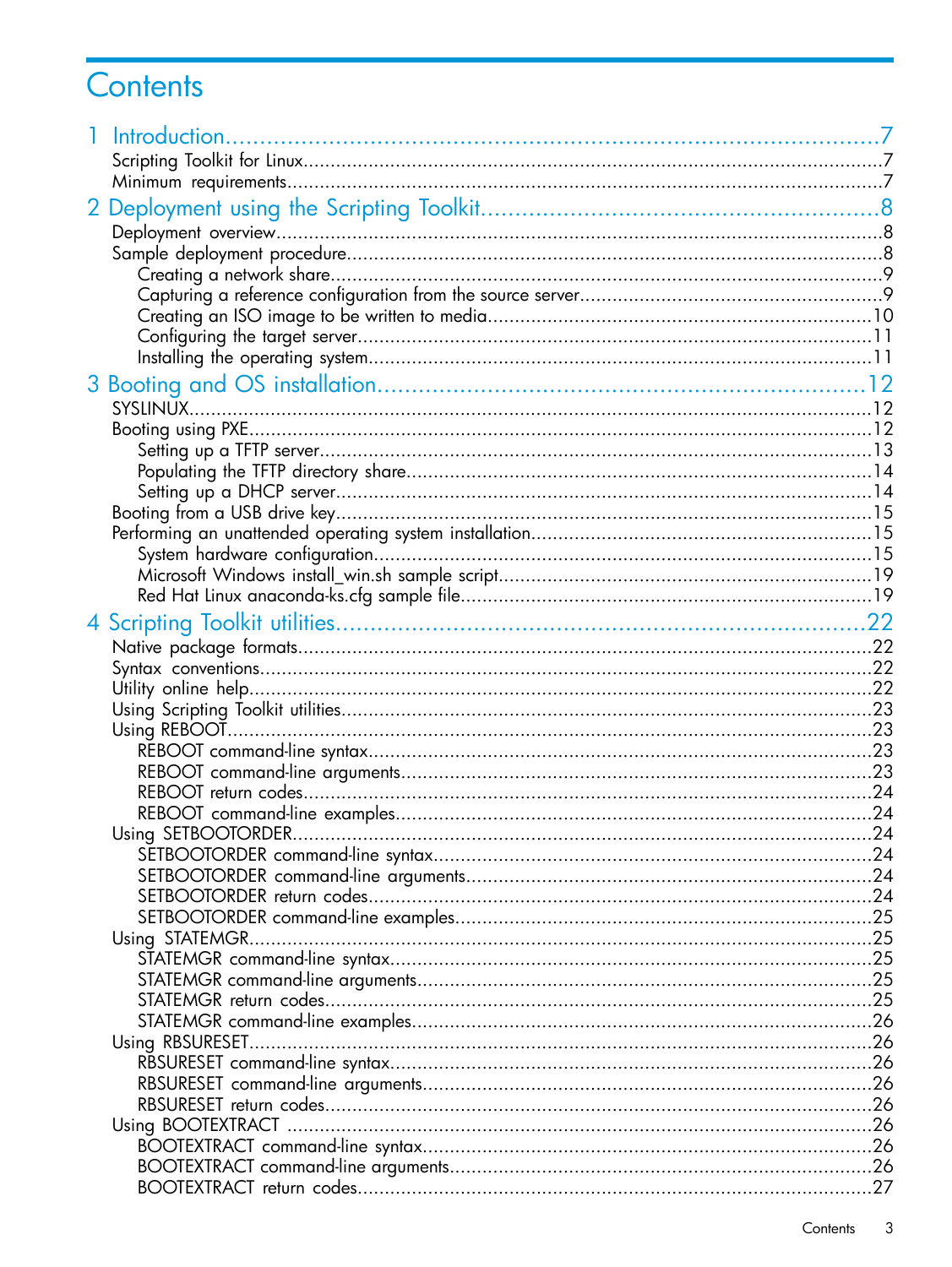| CONREP Data File Sample Contents for HP ProLiant servers not using the Oxx ROM family34 |  |
|-----------------------------------------------------------------------------------------|--|
|                                                                                         |  |
|                                                                                         |  |
|                                                                                         |  |
|                                                                                         |  |
|                                                                                         |  |
|                                                                                         |  |
|                                                                                         |  |
|                                                                                         |  |
|                                                                                         |  |
|                                                                                         |  |
|                                                                                         |  |
|                                                                                         |  |
|                                                                                         |  |
|                                                                                         |  |
|                                                                                         |  |
|                                                                                         |  |
|                                                                                         |  |
|                                                                                         |  |
|                                                                                         |  |
|                                                                                         |  |
|                                                                                         |  |
|                                                                                         |  |
|                                                                                         |  |
|                                                                                         |  |
|                                                                                         |  |
|                                                                                         |  |
|                                                                                         |  |
|                                                                                         |  |
|                                                                                         |  |
|                                                                                         |  |
|                                                                                         |  |
|                                                                                         |  |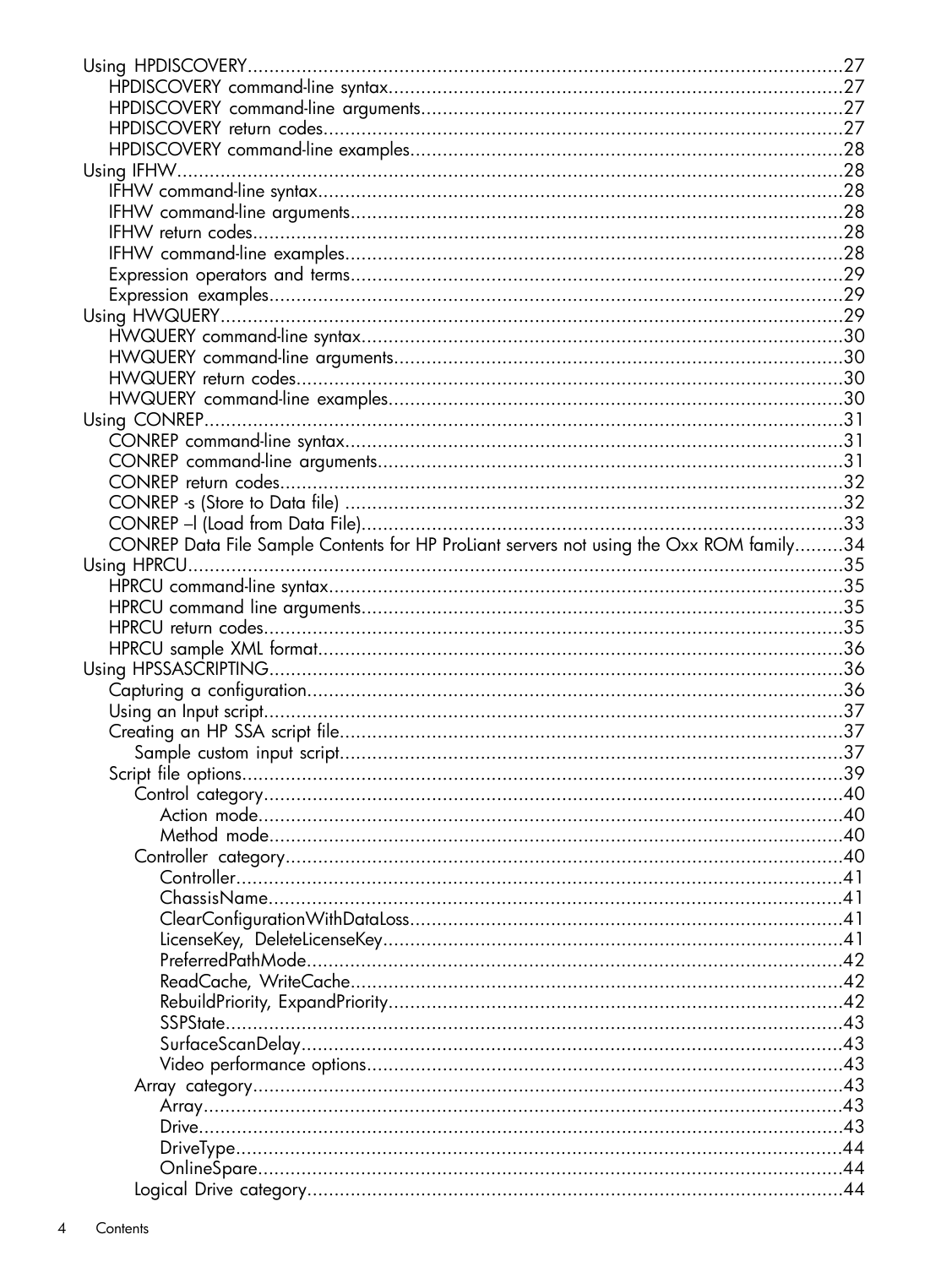| 5 Troubleshooting |  |
|-------------------|--|
|                   |  |
|                   |  |
|                   |  |
|                   |  |
|                   |  |
|                   |  |
|                   |  |
|                   |  |
|                   |  |
|                   |  |
|                   |  |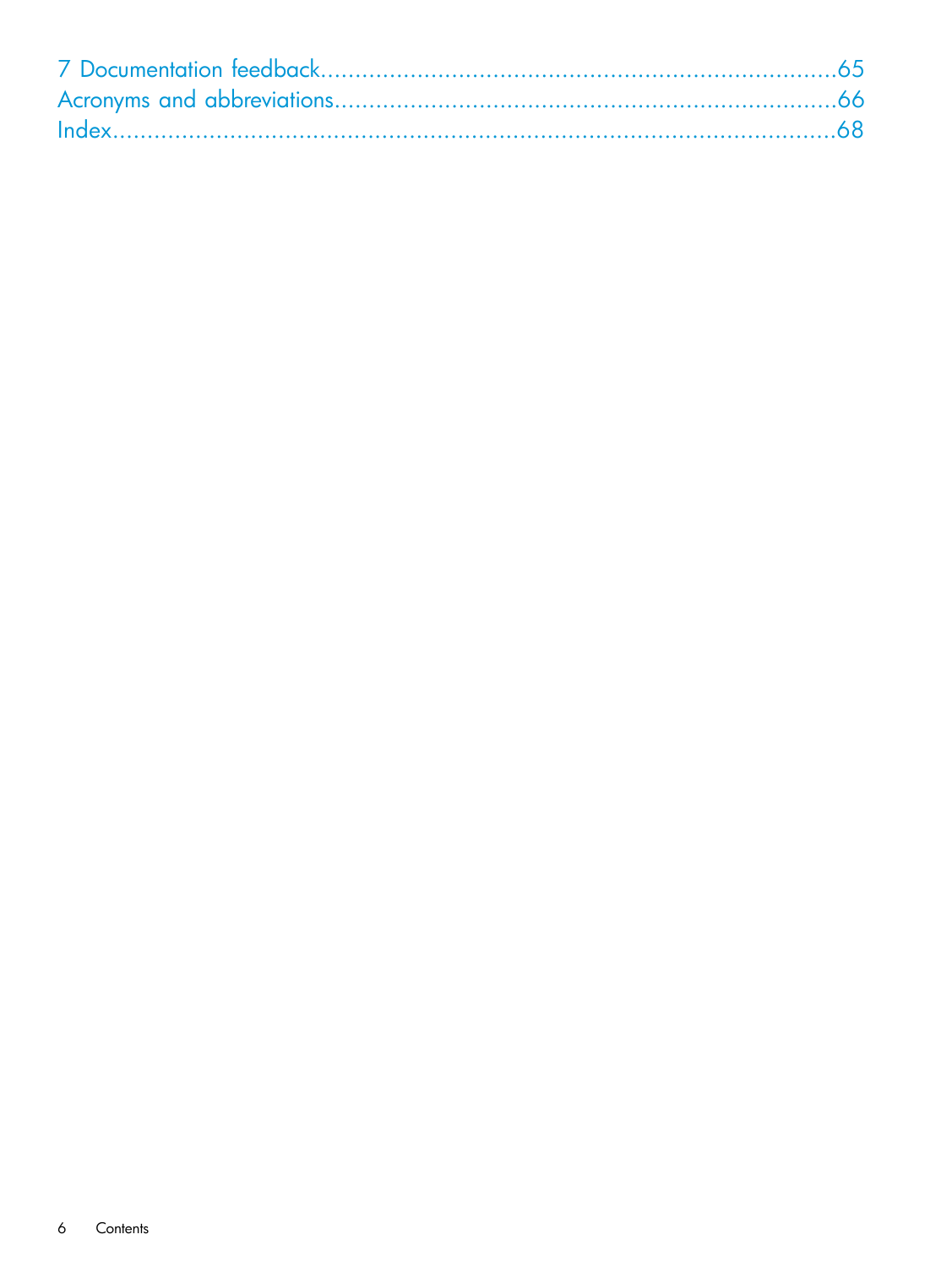# <span id="page-6-0"></span>1 Introduction

# Scripting Toolkit for Linux

<span id="page-6-1"></span>The Scripting Toolkit for Linux is a server deployment product for IT experts that delivers an unattended automated installation for high-volume server and BladeSystem infrastructure deployments. This document describes how to best use the Scripting Toolkit to configure HP ProLiant servers and BladeSystem infrastructure. It also contains information about the Scripting Toolkit utilities and how to use them in an unattended environment. This document does not include information about installing the operating system.

CAUTION: Improper use of the Scripting Toolkit utilities can result in loss of critical data. Because Δ of the potential data-loss risk, only individuals experienced in scripting operating system installations and configuring HP ProLiant server hardware should use the Scripting Toolkit utilities. Before using the Scripting Toolkit, all necessary precautions must be taken to ensure that mission-critical systems remain online if a failure occurs.

<span id="page-6-2"></span>NOTE: This release of the Scripting Toolkit uses HP Smart Storage Administrator (HP SSA), instead of the Array Configuration Utility (ACU). HP SSA includes all of the functions previously contained in ACU and the Array Configuration Utility Command Linux Interface (ACUCLI).

# Minimum requirements

Before beginning the deployment process, be sure to have the following items available:

- Scripting Toolkit for Linux
- *HP Scripting Toolkit for Linux User Guide*
- A Linux workstation (any Linux distribution)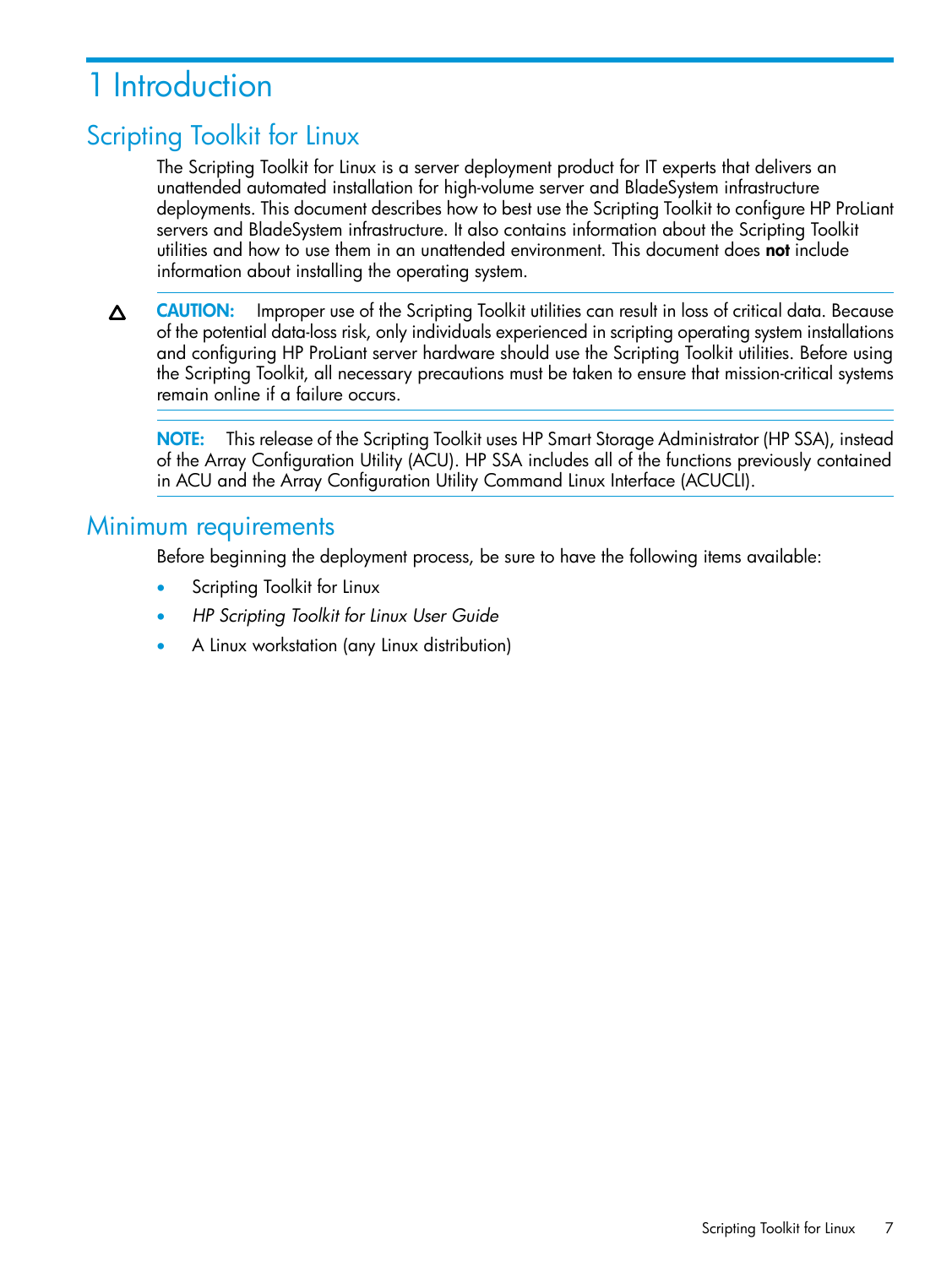# <span id="page-7-0"></span>2 Deployment using the Scripting Toolkit

# Deployment overview

<span id="page-7-3"></span><span id="page-7-1"></span>The Scripting Toolkit includes a set of utilities for configuring and deploying servers in a customized, predictable, and unattended manner. These utilities enable you to duplicate the configuration of a source server on target servers with minimal user interaction.

 $\odot$ IMPORTANT: HP ProLiant 100 series servers previous to Gen8 do not support all Scripting Toolkit commands. See the following descriptions for utility usage. Commands that are supported might not work as expected. For a better understanding, read each section of the documentation carefully.

You can perform server deployments in many different ways using the Scripting Toolkit, but every deployment must include the following basic steps:

- 1. Create a network share.
- 2. Prepare the bootable media (CD/DVD, USB drive key, or PXE).
- 3. Configure the system and storage hardware on the target server.
- 4. Perform the operating system installation.

HP also recommends installing the latest version of the HP SPP. To obtain the most current SPP, see the SPP website at <http://www.hp.com/go/spp>.

<span id="page-7-2"></span>IMPORTANT: Not all options can be configured using Scripting Toolkit utilities. Some options  $\circledR$ must be configured manually or with other configuration utilities, which are available online, before they can be used with the Scripting Toolkit. For more information on configuration, see the option documentation.

# <span id="page-7-4"></span>Sample deployment procedure

The following procedure is a case study of a typical deployment. This procedure assumes that you are performing a media-based installation and that you want to replicate an existing server configuration. The process described in this section can vary depending on your specific requirements.

This section provides a simple overview of a basic deployment, but the flexibility of the Scripting Toolkit enables you to do much more. With an understanding of the basic steps and your own deployment environment, you can use the Scripting Toolkit to further customize and automate the deployment process. For information on automating deployments, see "Booting and OS [installation"](#page-11-0) [\(page](#page-11-0) 12).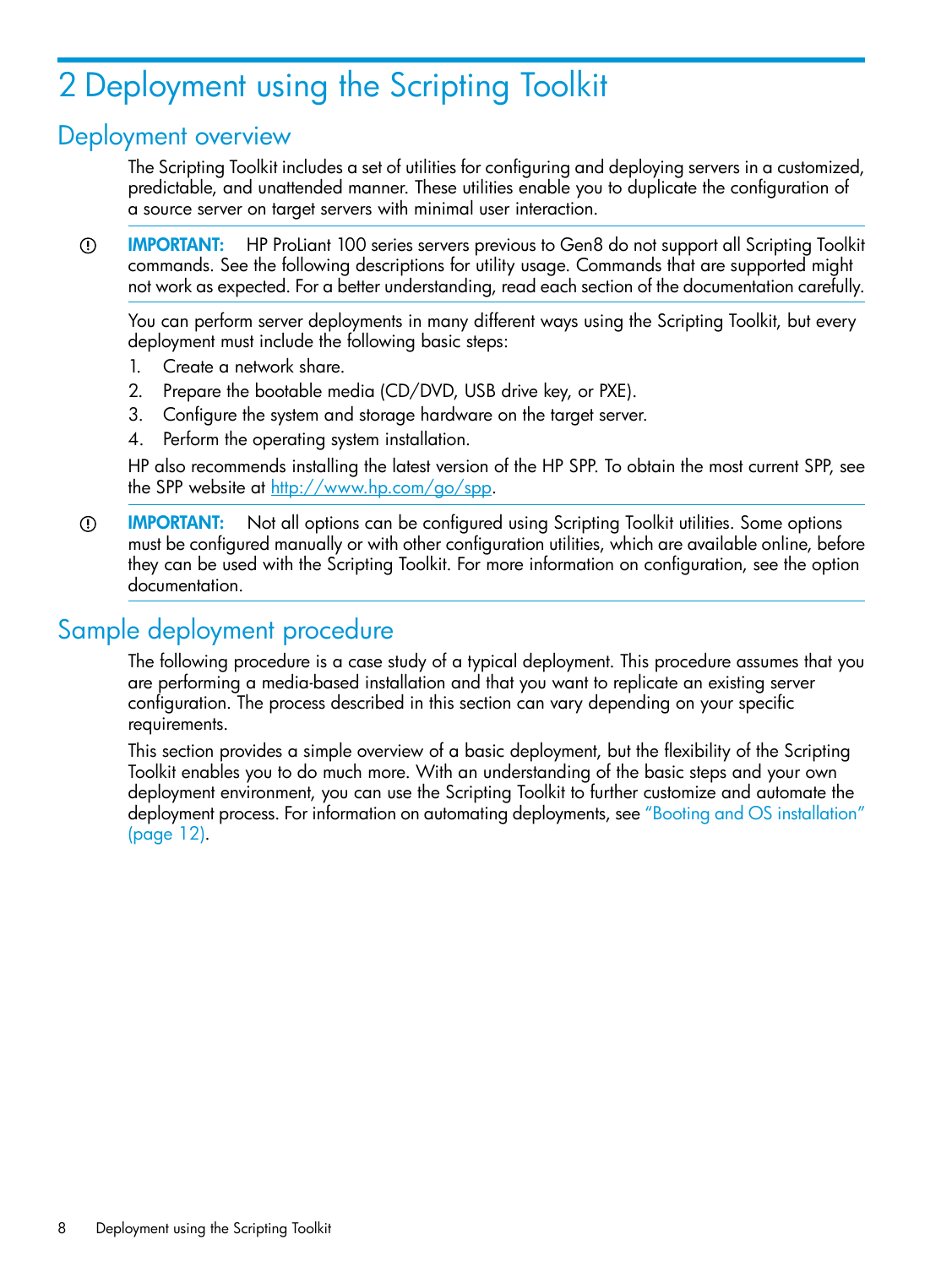# <span id="page-8-0"></span>Creating a network share

<span id="page-8-3"></span>

**Administrator workstation** 

To create a network share:

- 1. Download the appropriate Scripting Toolkit package from the Scripting Toolkit website at [http://www.hp.com/go/ProLiantSTK.](http://www.hp.com/go/ProLiantSTK)
- <span id="page-8-1"></span>2. Extract the package on a common server that resides on the same network as the servers to be deployed.
- <span id="page-8-2"></span>3. Use the Linux NFS Server Configuration Tool to share the directory in which you extracted the Toolkit package and to assign read and write permissions for all hosts.

#### Capturing a reference configuration from the source server

#### Procedure 1

- 1. At the source server, boot the media (CD/DVD, USB drive key, or PXE) that contains the custom Linux Toolkit image.
- 2. At the boot prompt, type bash, and then press **Enter.** When the process is complete, a command prompt appears.
- 3. Load the network drivers using the loadnet script: /loadnet.sh
- 4. Load appropriate storage controller drivers: modprobe -f cciss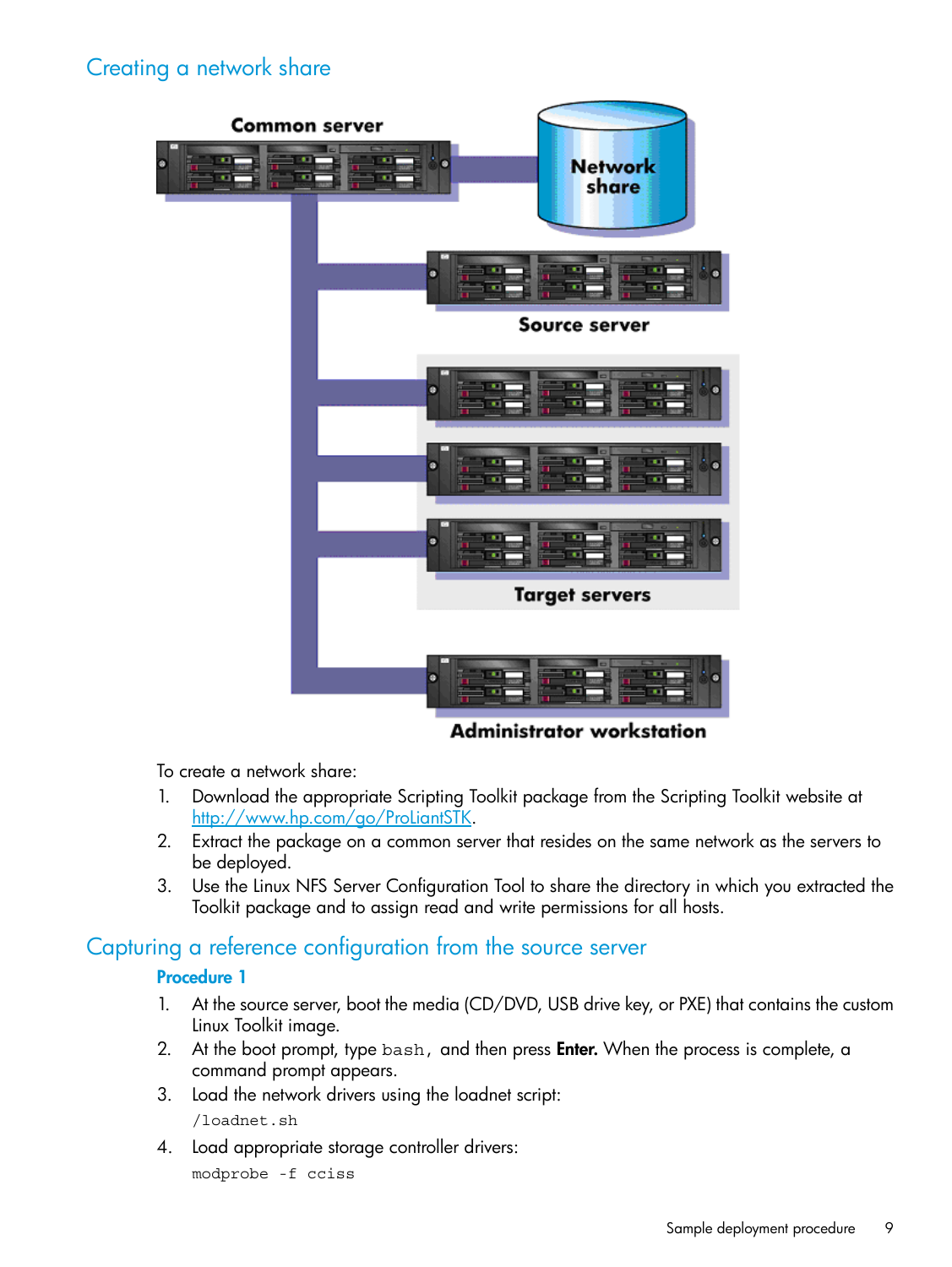- 5. To add a new device driver name: modprobe —f hpsa
- 6. Load the channel interface driver for iLO: insmod /opt/hp/hp-ilo/bin/`uname -r`/hp\_ilo.ko
- 7. Mount the network share: mkdir /mnt/toolkit\_share mount -t nfs -o rw,nolock <ip of workstation>:/path/to/toolkit /mnt/toolkit\_share
- 8. Capture a hardware discovery report using the HPDISCOVERY utility: cd /mnt/toolkit\_share/utilities ./hpdiscovery -f /mnt/toolkit\_share/data\_files/hpdiscovery.xml
- 9. Capture the system BIOS configuration using the CONREP utility: cd /mnt/toolkit\_share/utilities ./conrep -s -f/mnt/toolkit\_share/data\_files/conrep.dat
- 10. Capture the Smart Array configuration using the HP SSA utility: cd /mnt/toolkit\_share/utilities/hpssascripting ./hpssascripting -c /mnt/toolkit\_share/data\_files/hpssascripting.dat
- 11. Capture the iLO configuration using the HPONCFG utility: cd /mnt/toolkit\_share/utilities ./hponcfg -w /mnt/toolkit\_share/data\_files/hponcfg.dat
- 12. Edit the iLO configuration report to create an iLO configuration script: vi /mnt/toolkit share/data files/hponcfg.dat Unmount the network share umount /mnt/toolkit share
- <span id="page-9-1"></span><span id="page-9-0"></span>13. Reboot the source server, and then eject the Toolkit CD.

### Creating an ISO image to be written to media

The mkisofs command is used to create an ISO image. The following table describes the arguments used with this command.

| Argument                 | <b>Description</b>                                                               |
|--------------------------|----------------------------------------------------------------------------------|
| -o linuxbootCD.iso       | This argument is the output of the mkisofs command, the ISO file.                |
| -b isolinux/isolinux.bin | This argument sets isolinux.bin as the bootloader.                               |
| -V LinuxBootCD           | This argument sets the volume label of the CD.                                   |
| ./linuxbootCD            | This argument specifies the target directory that will be the root of<br>the CD. |

To create the ISO image, execute the following command at the shell prompt:

```
mkisofs -J -iso-level 3 -R -L -o linuxbootCD.iso \
-b isolinux/isolinux.bin -c isolinux/boot.cat \
-V LinuxBootCD \
-no-emul-boot -boot-load-size 4 \
-boot-info-table \
./linuxbootCD
Now, the ISO file can be written to a CD.
```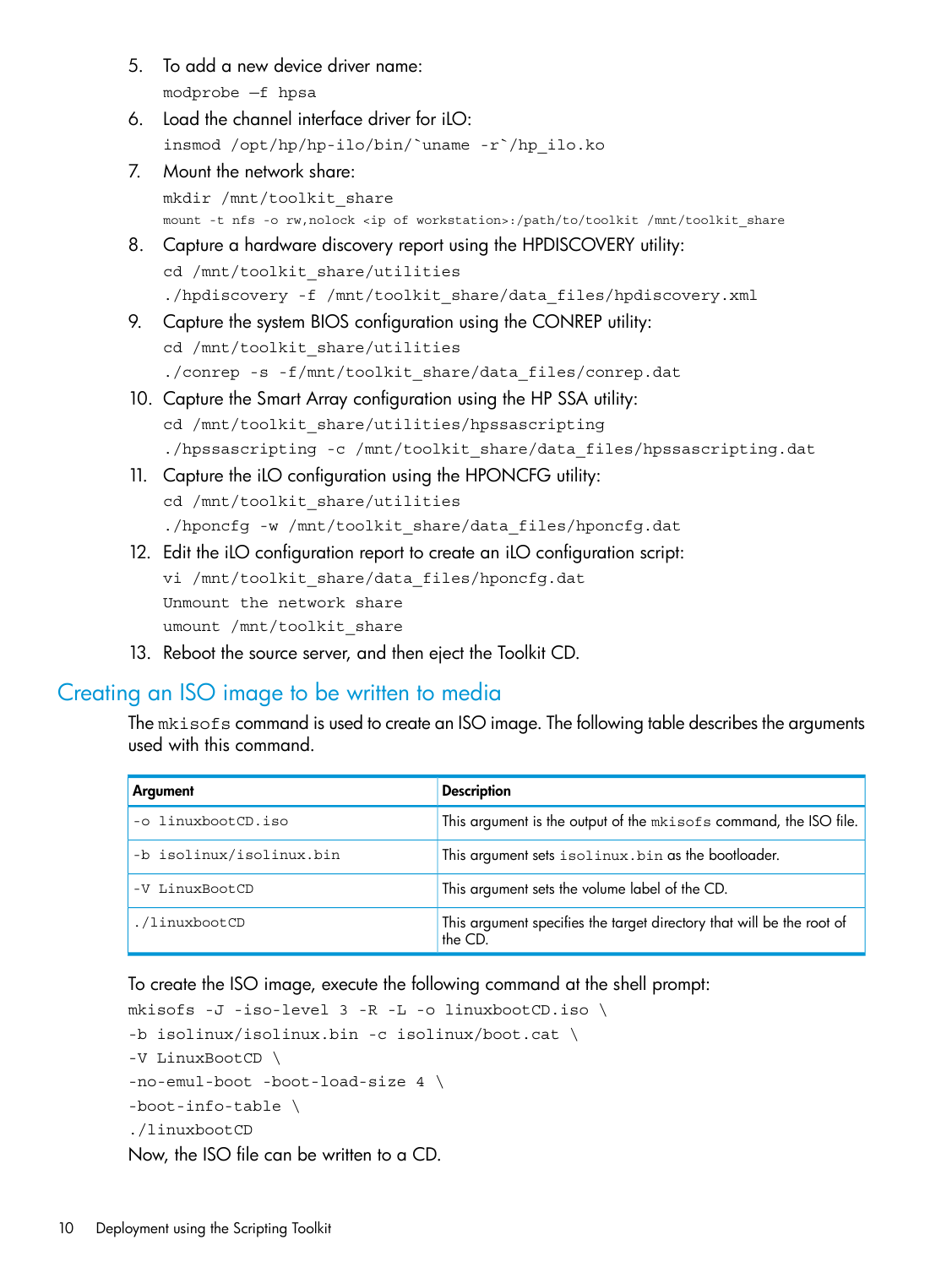# Configuring the target server

- <span id="page-10-2"></span><span id="page-10-0"></span>1. At the target server, boot the media that contains the custom Scripting Toolkit for Linux image.
- 2. At the boot prompt, type bash and then press **Enter.** When the process is complete, a command prompt appears.
- 3. Load the network drivers using the loadnet script: /loadnet.sh
- 4. Load appropriate storage controller drivers: modprobe -f cciss
- 5. Load the channel interface driver for iLO: insmod /opt/hp/hp-ilo/bin/`uname -r`/hp\_ilo.ko
- 6. Mount the network share: mkdir /mnt/toolkit\_share
- 7. Apply the system BIOS configuration using the CONREP utility: ./conrep -1 -f/mnt/toolkit share/data files/conrep.dat
- 8. Apply the Smart Array configuration using the HP SSA utility: cd /mnt/toolkit\_share/utilities/hpssascripting
- 9. Apply the iLO configuration using the HPONCFG utility: cd /mnt/toolkit share/utilities
- 10. Unmount the network share: umount /mnt/toolkit share
- <span id="page-10-1"></span>11. Insert the operating system CD.
- <span id="page-10-3"></span>12. Reboot the server to run the operating system installation.

### Installing the operating system

For information on performing an unattended operating system installation, see ["Booting](#page-11-0) and OS [installation"](#page-11-0) (page 12). For additional information, see the following resources:

- Operating system documentation
- Kickstart or AutoYAST documentation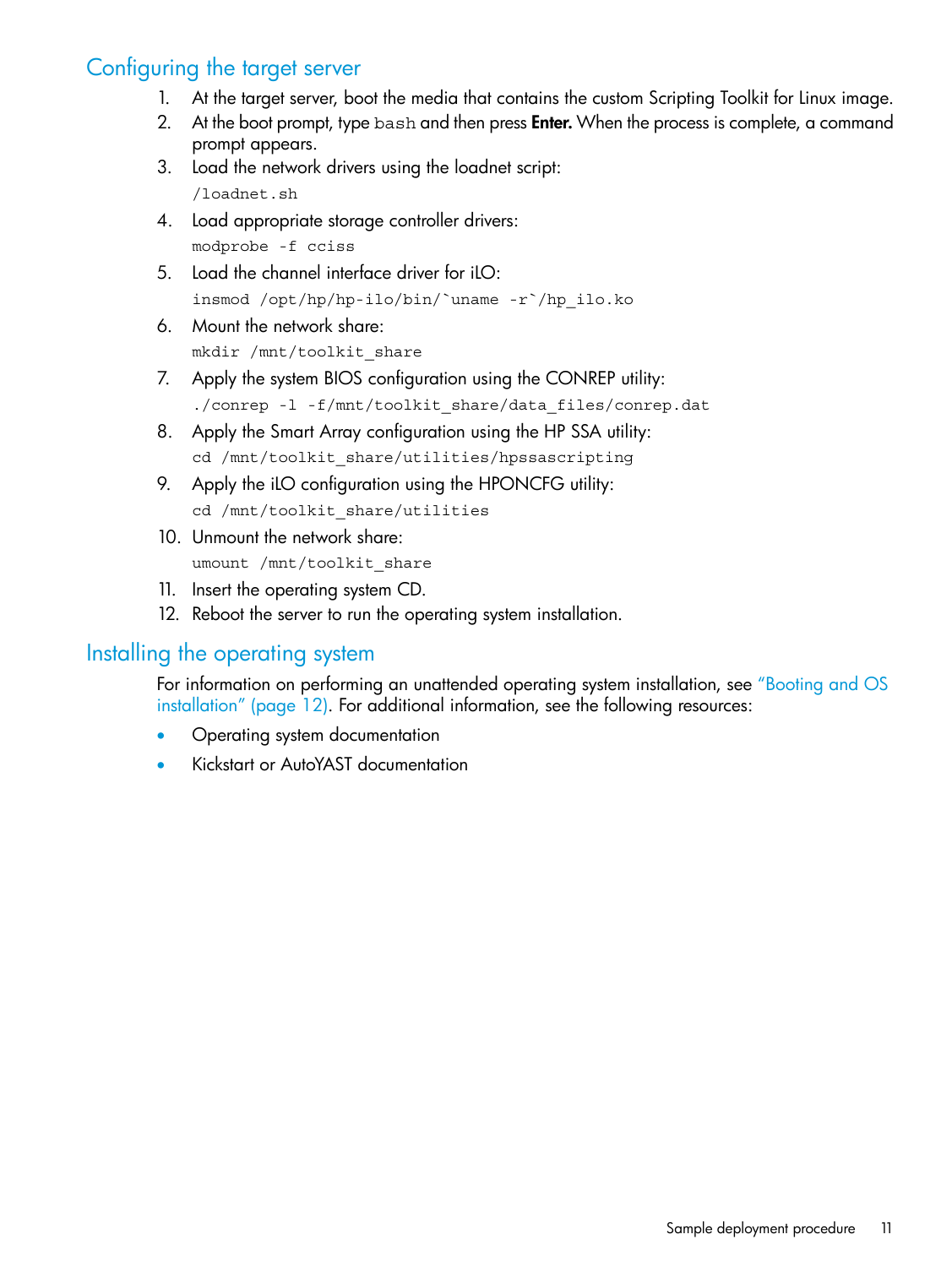# <span id="page-11-0"></span>3 Booting and OS installation

# SYSLINUX

<span id="page-11-5"></span><span id="page-11-1"></span>SYSLINUX is a free third-party bootloader available on the SYSLINUX web page at [http://](http://syslinux.zytor.com/index.php) [syslinux.zytor.com/index.php](http://syslinux.zytor.com/index.php).

SYSLINUX is a suite of programs that perform various boot functions. The Scripting Toolkit uses the following bootloader programs:

- isolinux.bin—Boot from ISO media.
- pxelinux.0—Boot using PXE protocol.
- 1dlinux.sys-Boot from a USB drive key.

The bootloaders each require a configuration file to run:

- isolinux.cfg—Use when booting from ISO media.
- default-Use when booting using PXE.
- syslinux.cfg—Use when booting from a USB drive key.

In the boot files (isolinux.cfg, default, and syslinux.cfg), the following options are supported in the append statements.

| Option                                         | <b>Description</b>                                                                                                  |
|------------------------------------------------|---------------------------------------------------------------------------------------------------------------------|
| sstk mount= <device></device>                  | This command specifies the device node or name to mount;<br>for example, /dev/hdc or 10.0.0.1:/nfs bootstrap        |
| sstk mount type= <mount type=""></mount>       | This command specifies the file system type of the device;<br>for example, nfs, vfat, or iso9660                    |
| sstk mount options= <mount options=""></mount> | This command specifies the options for mounting the device;<br>for example, $ro$ , or $ro$ , $ro$ , $olock$ for NFS |
| sstk script= <script filename=""></script>     |                                                                                                                     |

The bootstrap script included with the Toolkit performs the following commands:

<span id="page-11-2"></span>mount -t \$sstk\_mount\_type \$sstk\_mount /mnt/main -o \$sstk\_mount\_options exec /mnt/main/\$sstk\_script

<span id="page-11-3"></span>For more information about SYSLINUX usage, see the SYSLINUX web page at [http://](http://syslinux.zytor.com/index.php) [syslinux.zytor.com/index.php](http://syslinux.zytor.com/index.php)

# Booting using PXE

<span id="page-11-4"></span>A basic understanding of DHCP, PXE, and TFTP is required to perform the procedure described in this section.

Examples in this section might not be specific to your operating system environment. For more information about your particular environment, see the Linux system administrator's guide.

The following figure illustrates a simplified Scripting Toolkit PXE boot.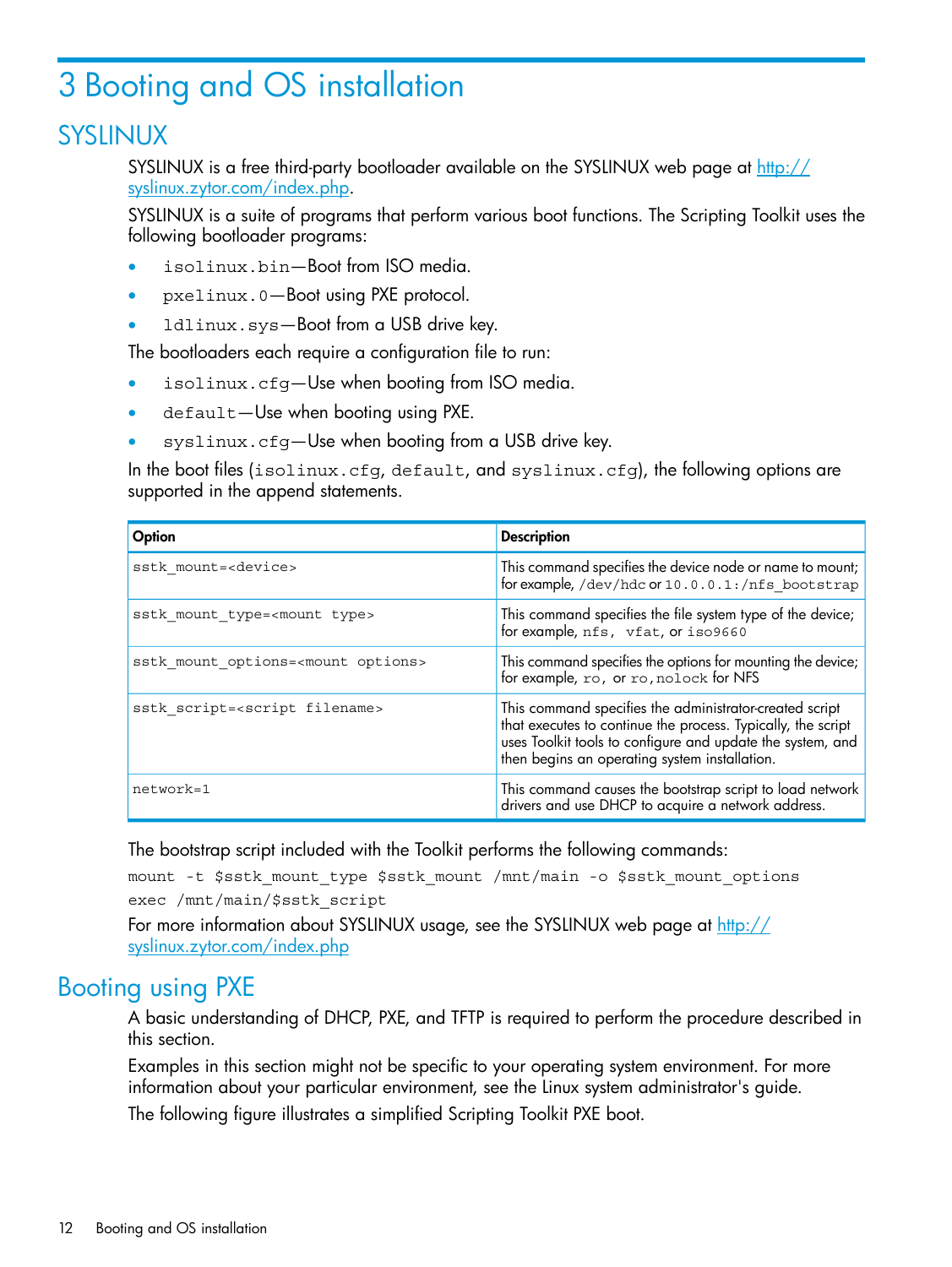

Setting up a PXE boot environment requires the following general steps:

- 1. Set up a DHCP server with the appropriate options.
- 2. Set up a TFTP server with the appropriate options.
- <span id="page-12-0"></span>3. Populate the TFTP directory share with the Scripting Toolkit boot components.

<span id="page-12-1"></span>These steps assume that a Linux workstation is used as the DHCP/TFTP server. You might need to download additional components and adapt the following instructions to suit your environment.

### Setting up a TFTP server

Most Linux installations include a TFTP server and an automated method of launching the server upon receiving a TFTP request. The parent process for detecting a TFTP request and launching the TFTP server is called xinetd. However, you might have to enable the TFTP service. The TFTP file is located in the /etc/xinetd.d/ directory. The following is a sample TFTP file:

```
# default: off
# description: The tftp server serves files using the \
# trivial file transfer protocol. The tftp protocol is \
# often used to boot diskless workstations, download \
# configuration files to network-aware printers and to \
# start the installation process for some operating systems.
service tftp
{
socket_type = dgram
protocol = udp
wait = yesuser = root
```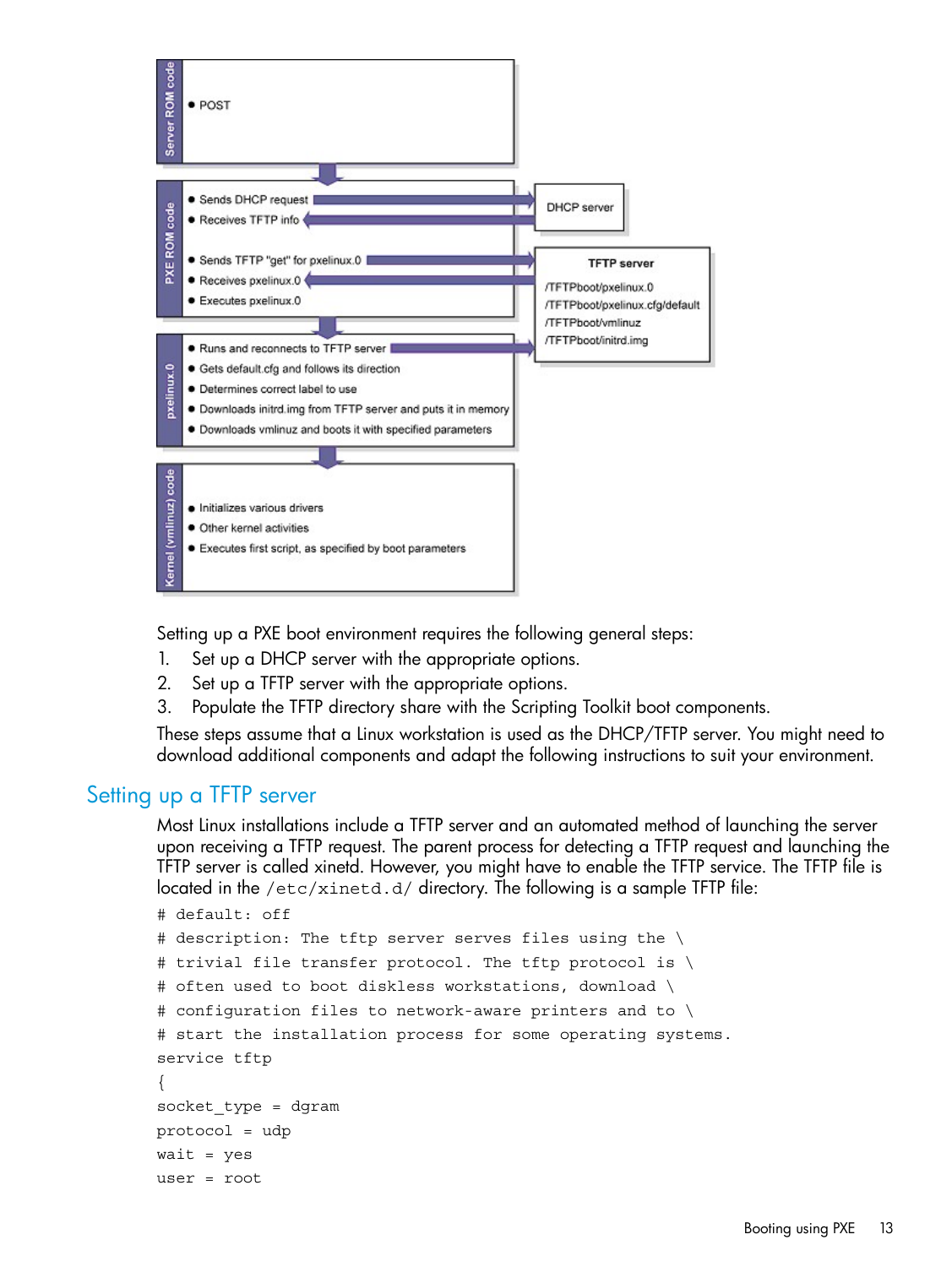```
server = /usr/sbin/in.tftpdserver args = -s /tftpbootdisable = yes
per_source = 11
cps = 1002}
```
In this example, disabled is the default setting, and /tftpboot is the root directory for all client access.

To enable the TFTP service on your server, edit the disable line to read:

<span id="page-13-0"></span>disable = no

# Populating the TFTP directory share

<span id="page-13-3"></span>Use the /tftpboot directory from the ["Setting](#page-12-0) up a TFTP server" (page 13) section as the directory where TFTP clients get their files. To populate the TFTP directory share:

- 1. Create a /tftpboot directory, if needed.
- 2. Copy the necessary boot files to the /tftpboot directory:
	- pxelinux.0 (the SYSLINUX binary used for PXE boot)
	- initrd.img (the Linux file system)
	- vmlinuz (the Linux kernel)
- 3. Create a PXELINUX configuration file subdirectory called /tftpboot/pxelinux.cfg.
- 4. Copy the default file (the boot configuration used by  $pxelinux.0$ ) into the /tftpboot/ pxelinux.cfg/ directory.

The *tftpboot* directory should now contain the following items:

/tftpboot/pxelinux.0

<span id="page-13-1"></span>/tftpboot/initrd.img

/tftpboot/vmlinuz

<span id="page-13-2"></span>/tftpboot/pxelinux.cfg/default

#### Setting up a DHCP server

To set up a DHCP server, create and edit a dhcpd.conf file in the /etc directory of your server. The following is a sample dhcpd.conf file:

```
allow booting;
```

```
allow bootp;
```
ddns-update-style interim;

[You must customize the file by inserting the appropriate DHCP directives, IP ranges, subnet masks, and so on here.]

next-server IP ADDRESS OF TFTP SERVER;

filename "pxelinux.0";

The next-server command tells the DHCP client where to send the TFTP get request.

The filename command tells the DHCP client which file to get. In this example, the file is pxelinux.0.

When you have finished creating the dhcpd.conf file, restart the DHCP server:

/etc/init.d/dhcpd restart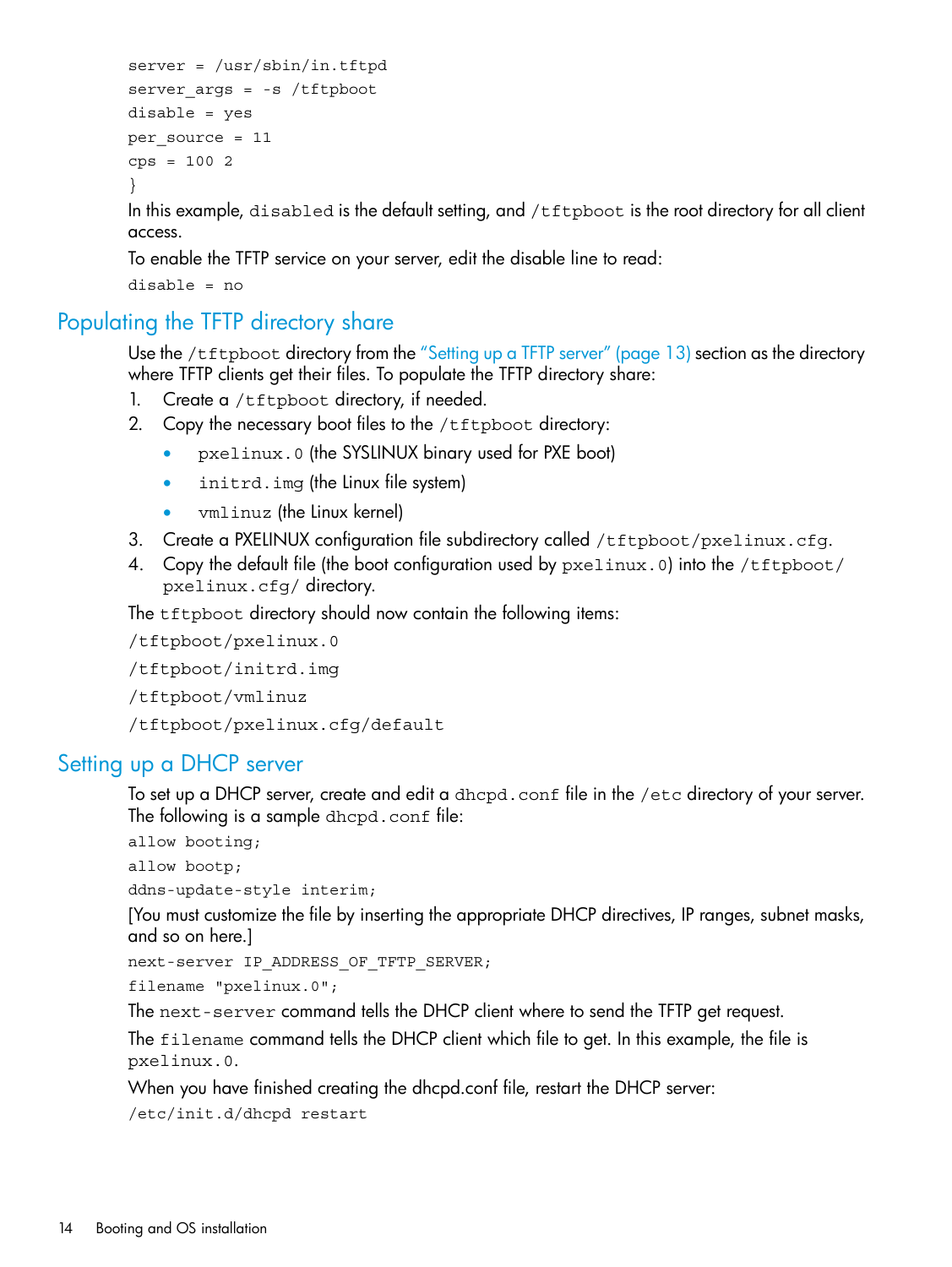# Booting from a USB drive key

<span id="page-14-5"></span><span id="page-14-0"></span>Some applications require the use of a writable medium. While booting from CD is not suitable for this purpose, a USB drive key provides the ideal medium as a writable medium.

NOTE: Booting from a USB drive key is supported only on certain HP ProLiant servers. For more information, see the HP SPP website at http://www.hp.com/qo/spp.

To set up a USB drive key to boot the Scripting Toolkit environment:

1. Download hp-scripting-toolkit-linux-9.xx.tar.gz (where XX is the minor version number) from [http://www.hp.com.](http://www.hp.com)

Extract the file to a directory of your choice. (The following example uses /Toolkit).

2. Make a directory, extract the files, and then change the directory to the extracted toolkit directory.

```
mkdir -p /Toolkit
tar xfz hp-scripting-toolkit-linux-9.xx.tar.gz -C /Toolkit
cd /Toolkit/hp-scripting-toolkit-linux-9.xx
```
3. Enter the following command on the BASH command-line prompt:

./mkusbkey.sh /dev/XXX

where *XXX* is the device node of your USB drive key.

If you do not know the device node associated with your USB drive key, run the  $fdisk -1$ command to view the devices available to the operating system.

<span id="page-14-1"></span>If the script creates the key successfully, the following message appears:

<span id="page-14-4"></span>USB Key created successfully on device /dev/XXX

# Performing an unattended operating system installation

Sample scripts are provided with the Scripting Toolkit to simplify the installation process. These scripts are used for the following:

- <span id="page-14-2"></span>System hardware configuration
- Operating system preinstallation configuration

<span id="page-14-3"></span>However, these scripts **must** be modified for your particular environment.

### System hardware configuration

The sample install rhel4.sh script performs many hardware configuration tasks, including:

- Copying all Scripting Toolkit utilities from the network share to the target server
- Running hardware discovery to determine server type
- Obtaining server ID information from the hardware discovery file
- Copying server-specific configuration script and data files from the network share
- Loading drivers for storage controllers and any other devices that must be configured
- Running the CONREP utility
- Running the HPSSASCRIPTING utility, if needed (this action is server-specific)
- Running any other configuration utilities
- Running hardware discovery to determine the boot controller
- Obtaining the device node of the boot controller (this information is required for the disk-carving portion of the operating system setup)
- Running the operating system-specific setup script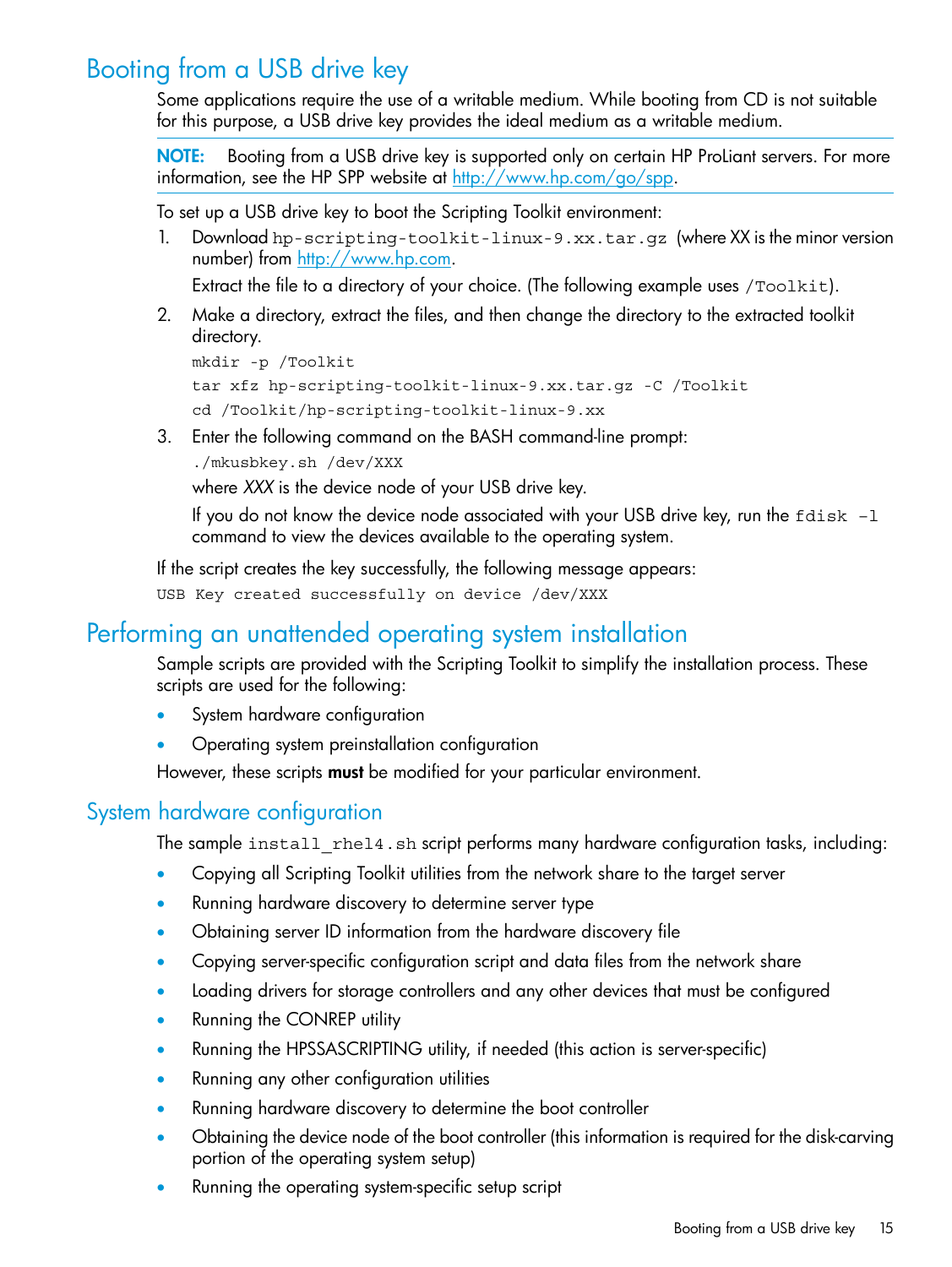The scripting for these steps **must** be adapted to your server deployment process. In particular, be sure to change the IP address and path of the NFS server to match your environment. You might also need to make other modifications, such as adding extra configuration steps (for instance, running HPONCFG to configure iLO) or additional servers.

The sample install\_rhel4.sh script is similar to the following:

```
#!/bin/bash
## this script's methods work for RHEL 5
## SAMPLE. Change the NFS mount points to match your environment
export NFS_TOOLKIT_DIR=10.0.0.1:/TOOLKIT
## Internal Variables, do not modify
export TOOLKIT=/TOOLKIT
export NFS_MAIN=/mnt/nfs
export HPDISCOVERY_FILE=/TOOLKIT/hpdiscovery.xml
export SERVERNAME=
export BOOTDEVNODE=
clear
echo "*** Performing RHEL4 installation ***"
echo "Mounting NFS share"
mkdir ${NFS_MAIN}
mount -t nfs ${NFS_TOOLKIT_DIR} ${NFS_MAIN} -o ro,nolock
if [ $? != 0 ]; then
echo "Unable to mount NFS share, make sure you updated the $0 script
with the location of your NFS server."
exec /bin/bash
fi
echo "Copying over toolkit scripts and utilities from NFS share"
cd ${TOOLKIT}
cp -a ${NFS_MAIN}/scripts/* ${TOOLKIT}
cp -a \S{NFS MAIN}/utilities/* \S{TOOLKIT}
cp -a ${NFS_MAIN}/data_files ${TOOLKIT}
echo ""
echo ""
echo "Pausing to allow drivers to finish loading"
sleep 15
echo ""
echo "Configure server"
## run hardware discovery 
./hpdiscovery -f ${HPDISCOVERY_FILE}
## use hwquery to fetch the SystemName from hardware discovery file. ( extra " " are required ) 
export "`./hwquery ${HPDISCOVERY_FILE} allboards.xml SERVERNAME=SystemName`";
echo "Server Type: ${SERVERNAME}"
case "${SERVERNAME}" in
"ProLiant DL380 G4" )
# Apply System Configuration
./conrep -l -fdata_files/dl380g4_conrep.dat 
# Apply Array Configuration for Smart Array 6i Controller if present
./ifhw ${HPDISCOVERY_FILE} allboards.xml "PCI:Smart Array 6i Controller" 2> /dev/null
if [ $? = 0 ] ; then
```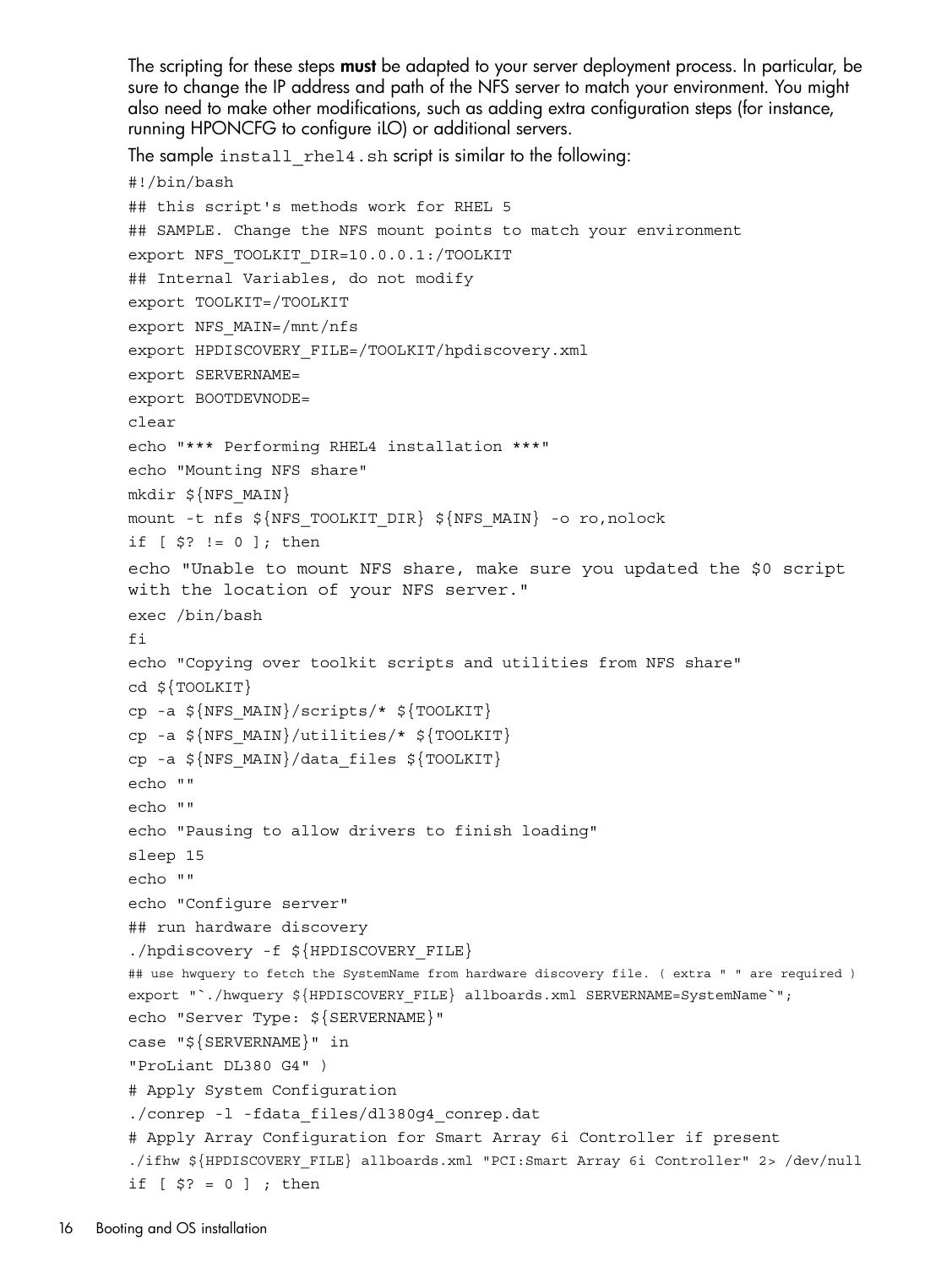```
cd ${TOOLKIT}/hpssascripting
./hpssascripting -i ../data_files/dl380g4_sa6i_hpssascripting.dat
fi
# Apply Array Configuration for Smart Array P600 Controller if present
./ifhw ${HPDISCOVERY_FILE} allboards.xml "PCI:Smart Array P600 Controller" 2> /dev/null
if [ $? = 0 ] ; then
cd ${TOOLKIT}/hpssascripting
./hpssascripting -i ../data_files/dl380g4_p600_hpssascripting.dat
fi
## ADD EXTRA DL380 G4 Configuration Steps HERE
;;
"ProLiant BL45p G1" )
./conrep -l -fdata_files/bl45pg1_conrep.dat 
# Apply Array Configuration for Smart Array 6i Controller if present
./ifhw ${HPDISCOVERY_FILE} allboards.xml "PCI:Smart Array 6i Controller" 2> /dev/null
if [ $? = 0 ] ; then
cd ${TOOLKIT}/hpssascripting
./hpssascripting -i ../data_files/bl45pg1_sa6i_hpssascripting.dat
fi
## ADD EXTRA BL45p G1 Configuration Steps HERE
;;
"ProLiant ML310 G2" )
./conrep -l -fdata_files/ml310g2_conrep.dat
./ifhw ${HPDISCOVERY_FILE} allboards.xml "PCI:Intel(R) 6300ESB Ultra ATA Storage/SATA Controller" 
if [ $? = 0 ] ; then
echo "Plain SATA found"
# Plain SATA, set BOOTDEVNODE manually since hardware discovery won't find IDE devices 
export BOOTDEVNODE=/dev/hda
fi
## ADD EXTRA ProLiant ML310 G2 Configuration Steps HERE
;;
## ADD MORE SERVERS HERE
ProLiant* )
echo "No configuration process defined for this ProLiant server"
echo "Update $0 with steps for this ProLiant server"
exec /bin/bash
;;
* )
echo "Unrecognized Server"
exec /bin/bash
;;
esac
## CONTINUE COMMON INSTALL PROCESS
cd ${TOOLKIT}
echo "Pausing to allow drivers to catch up"
sleep 5
echo ""
echo "Rerun hardware discovery to find boot device"
```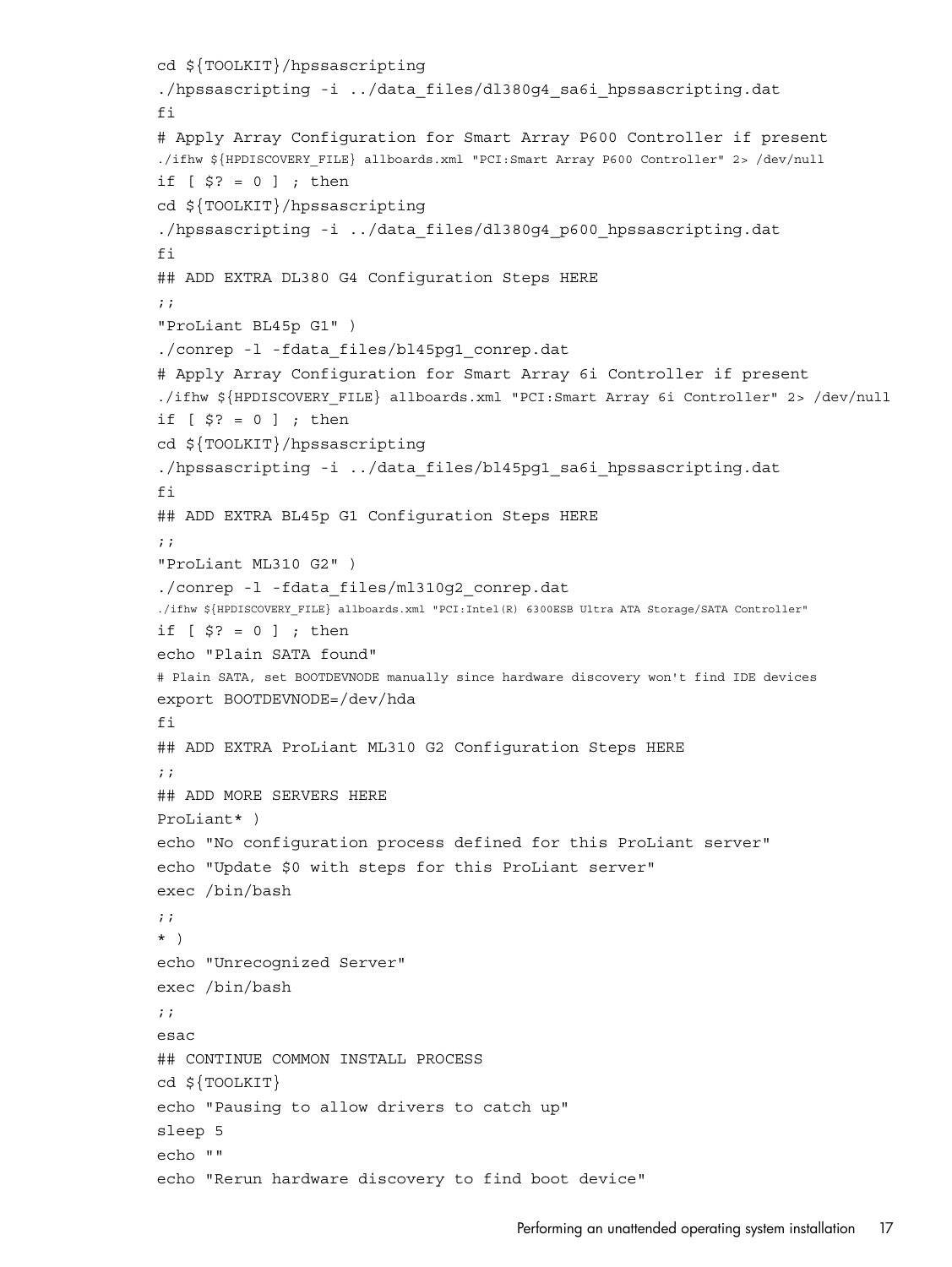```
./hpdiscovery -f ${HPDISCOVERY_FILE}
## use hwquery to fetch the boot dev node from hardware discovery file.
if [ -z ${BOOTDEVNODE} ]; then
export `./hwquery ${HPDISCOVERY FILE} allboards.xml BOOTDEVNODE=DevNode`
fi
echo "Boot Device=${BOOTDEVNODE}"
if [ -z ${BOOTDEVNODE} ]; then
echo "MISSING boot device dev node. Check that the drivers are loaded."
exec /bin/bash
f_ils -al ${BOOTDEVNODE}*
ln -s ${BOOTDEVNODE} /dev/sssd
echo "### Linux Unattended Install using Kickstart ###"
echo "clearing mbr and a few more sectors"
dd if=/dev/zero of=/dev/sssd bs=512 count=32
echo "forcing kernel to re-read partition table"
sfdisk --re-read /dev/sssd
sleep 5
echo "landing mbr"
dd if=${NFS_MAIN}/linux_unattend/generic.mbr of=/dev/sssd bs=512 count=1
echo "create new 256M FAT16 partition using sfdisk"
echo "0,256,6,*" | sfdisk -uM -D /dev/sssd
echo "forcing kernel to re-read partition table"
sfdisk --re-read /dev/sssd
sleep 5
## make symlink for first partition, usually sda1 or c0d0p1
if test -e ${BOOTDEVNODE}1 ; then
ln -s ${BOOTDEVNODE}1 /dev/sssd1
elif test -e ${BOOTDEVNODE}p1 ; then
ln -s ${BOOTDEVNODE}p1 /dev/sssd1
else
echo "Partition 1 missing, check that partition creation succeeded"
exec /bin/bash
fi
ls -al /dev/sssd1
cd ${NFS_MAIN}/linux_unattend/rhel4/
echo "landing diskboot.img from RHEL4-disc1/images/"
dd if=diskboot.img of=/dev/sssd1
## mount disk
echo "mounting to /mnt/dos"
mount -t vfat /dev/sssd1 /mnt/dos
##### MAKE SURE YOU MODIFY syslinux-rh.cfg FOR YOUR ENVIRONMENT #######
cp -a syslinux-rh.cfg /mnt/dos/syslinux.cfg
cd ${TOOLKIT}
## unmount disk
umount /mnt/dos
umount ${NFS MAIN}
## unmount everything else
```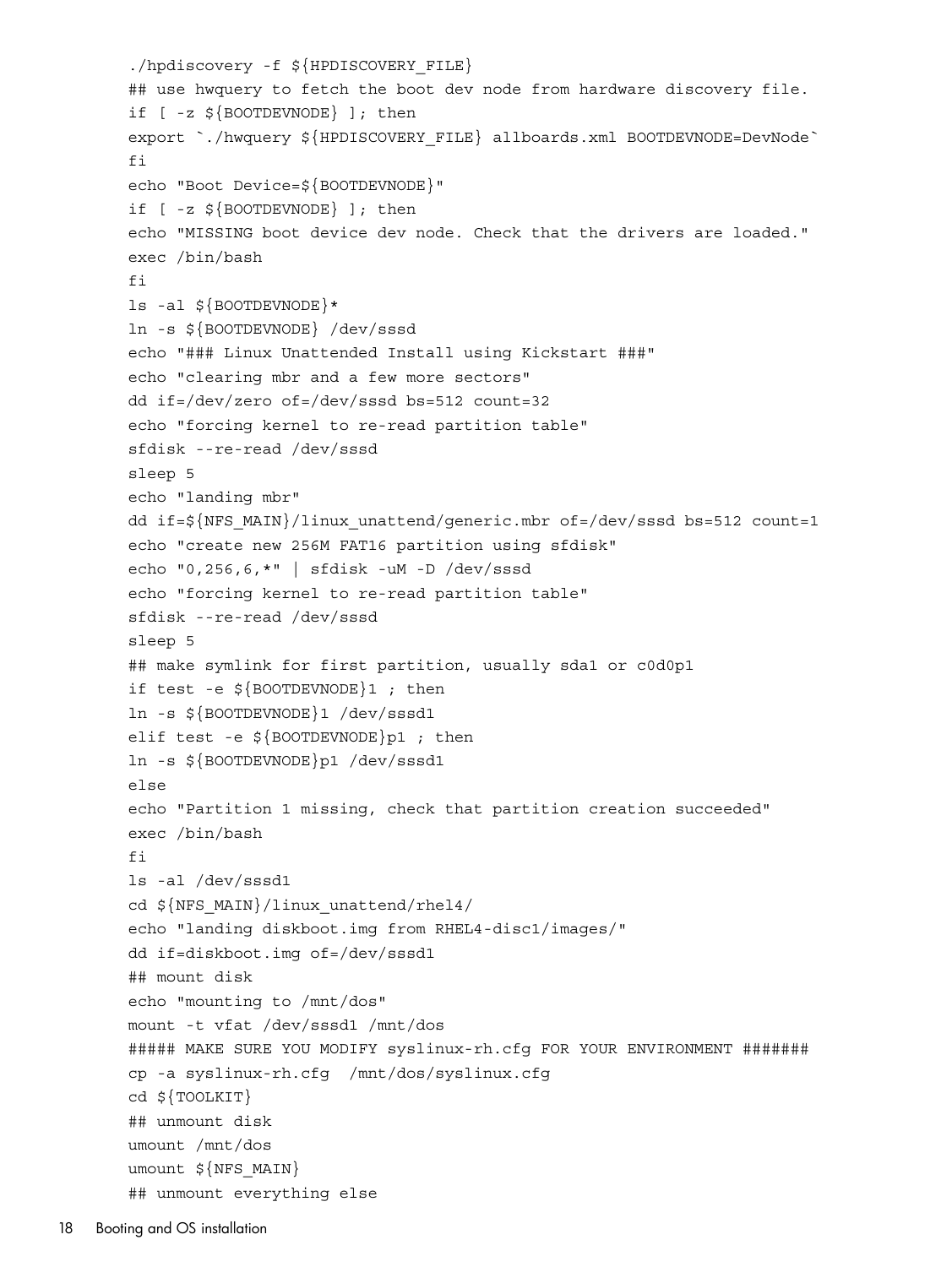```
#umount -a
#echo "Rebooting"
#sleep 5
#/bin/reboot c:
```
## Microsoft Windows install\_win.sh sample script

<span id="page-18-3"></span><span id="page-18-0"></span>The install win.sh sample script performs many of the same hardware configuration tasks described in ["Performing](#page-14-1) an unattended operating system installation" (page 15).

Additionally, the sample install win.sh script for Microsoft Windows performs preinstallation tasks, including:

- Creating a 2 GB FAT16 primary partition
- Formatting the partition for the FAT file system
- Creating a boot sector for the partition
- Copying the FreeDOS operating system to the new C drive
- Copying the Windows installation sources, the  $\beta$ oem $\beta$  directory, and unattend.txt files to the C drive

To use the install win.sh sample script to install Microsoft Windows and install w2k8.sh sample script to install Windows Server 2008:

- 1. Create an unattend.txt file by following the instructions in the Microsoft documentation at [http://support.microsoft.com/kb/155197.](http://support.microsoft.com/kb/155197) A sample unattend.txt file is included in the windows unattend directory.
- 2. Copy the Windows source files to the installation source. In this sample script, the installation source is a NFS file share.
- <span id="page-18-1"></span>3. Adapt the script to perform the correct hardware configuration, and change the NFS server IP address and path to match your environment.
- <span id="page-18-2"></span>4. Update the syslinux configuration file (pxelinux.cfg, isolinux.cfg, or syslinux.cfg) to reference the install win.sh or install w2k8.sh sample script.

### Red Hat Linux anaconda-ks.cfg sample file

The operating system-dependent unattended installation file is not created by the Toolkit utilities. The user must create the file separately. In the following example, bold lines indicate modifications made to fully automate the installation of the operating system.

For a complete description of the options that can be modified in the anaconda-ks.cfg unattended installation file to customize the installation of Red Hat Linux, see the operating system documentation or the *Red Hat Enterprise Linux Installation Guide* at [http://www.redhat.com/docs/](http://www.redhat.com/docs/manuals/linux/) [manuals/linux/.](http://www.redhat.com/docs/manuals/linux/)

```
lang en US
REM *** Modify the network settings to reflect required 
REM *** network settings.
network --bootproto dhcp
REM *** The IP address should be the address of the
REM *** Linux repository server. The /SHAREVOL/RedHatCD
REM *** must be shared as an NFS volume.
nfs --server 192.1.1.3 --dir /SHAREVOL/RedHatCD
device ethernet eepro100
keyboard "us"
zerombr yes
clearpart --Linux
```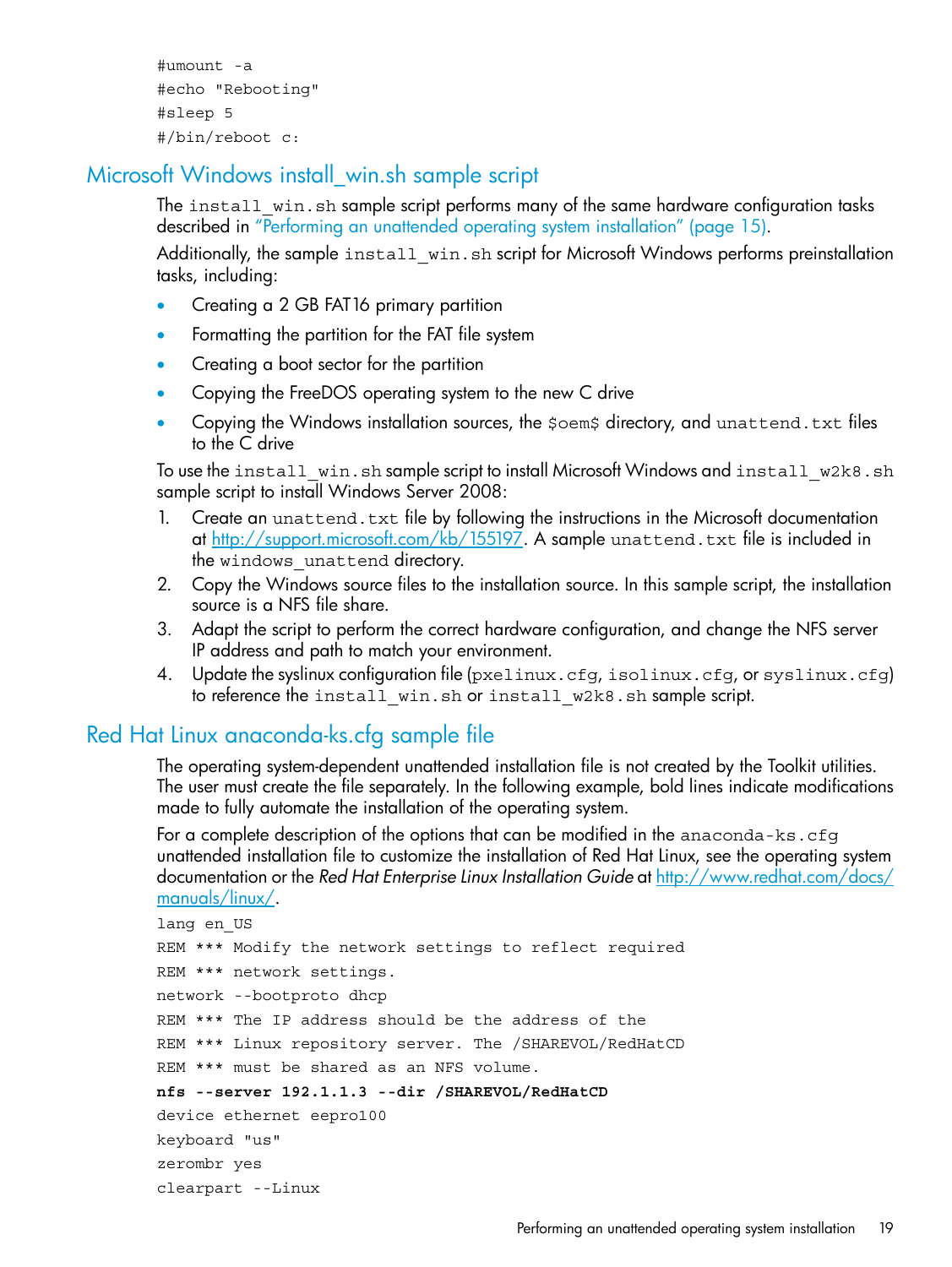```
part /boot --size 30
part swap --size 128
part / --size 100 --grow
install
mouse genericps/2
timezone Etc/GMT-6
#xconfig --server "Mach64" --monitor "generic monitor"
skipx
rootpw iscrypted $1$ltK6jzho$7pPbE8WPNAeg44UlXqG27
auth --useshadow --enablemd5
lilo --location partition
reboot
%packages
ElectricFence
setup
filesystem
basesystem
ldconfig
glibc
shadow-utils
mkkickstart
mktemp
termcap
libtermcap
bash
MAKEDEV
SysVinit
XFree86-Mach64
ncurses
info
grep
XFree86-libs
chkconfig
XFree86-xfs
anacron
anonftp
fileutils
mailcap
textutils
apache
apmd
arpwatch
ash
at
authconfig
autoconf
automake
```
yp-tools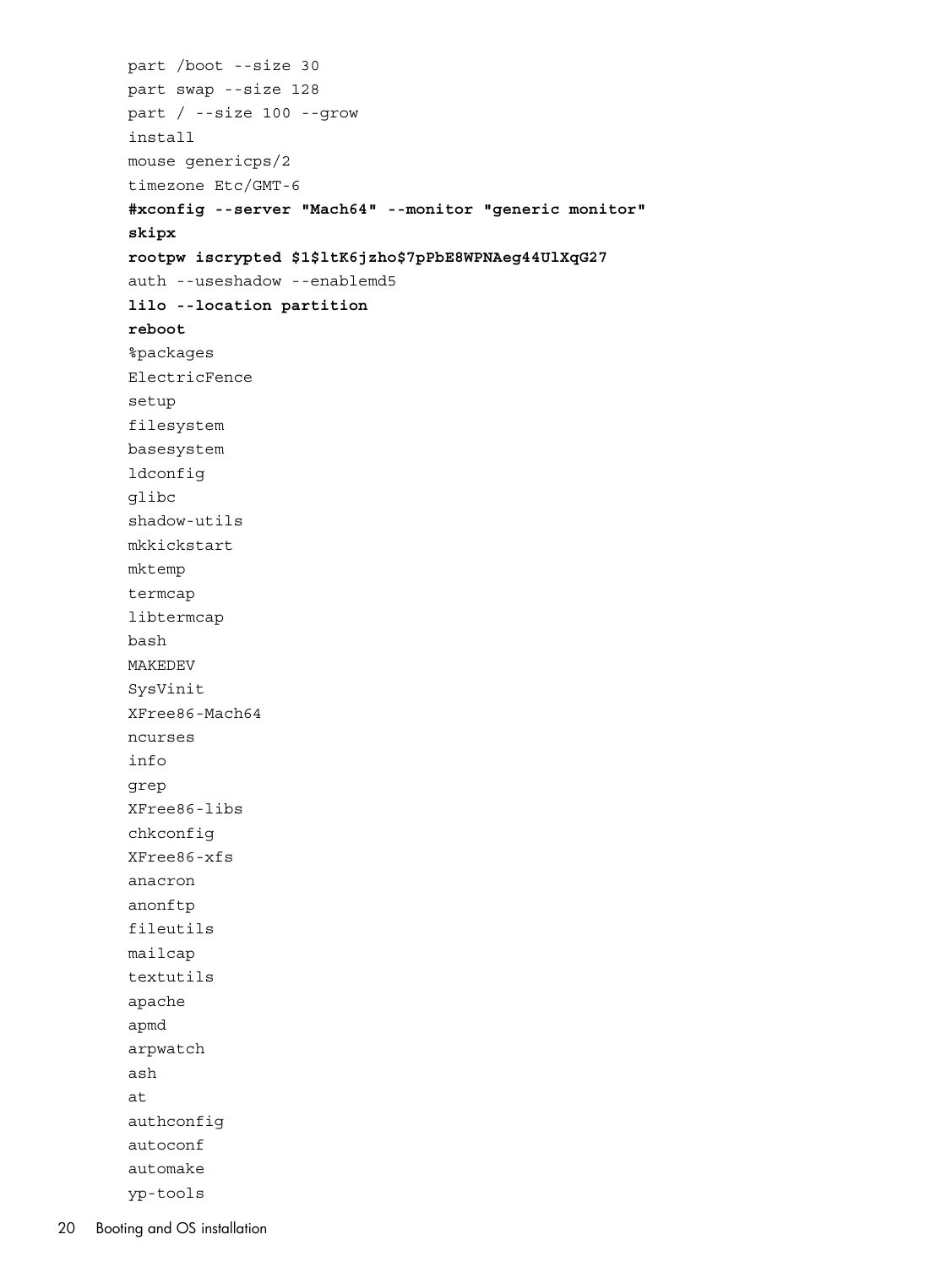```
ypbind
ypserv
zlib
zlib-devel
%post
```
The previous example contains a limited list of packages to be installed. Add to this section any other packages to be installed.

The server deployment configuration and operating system installation process is complete.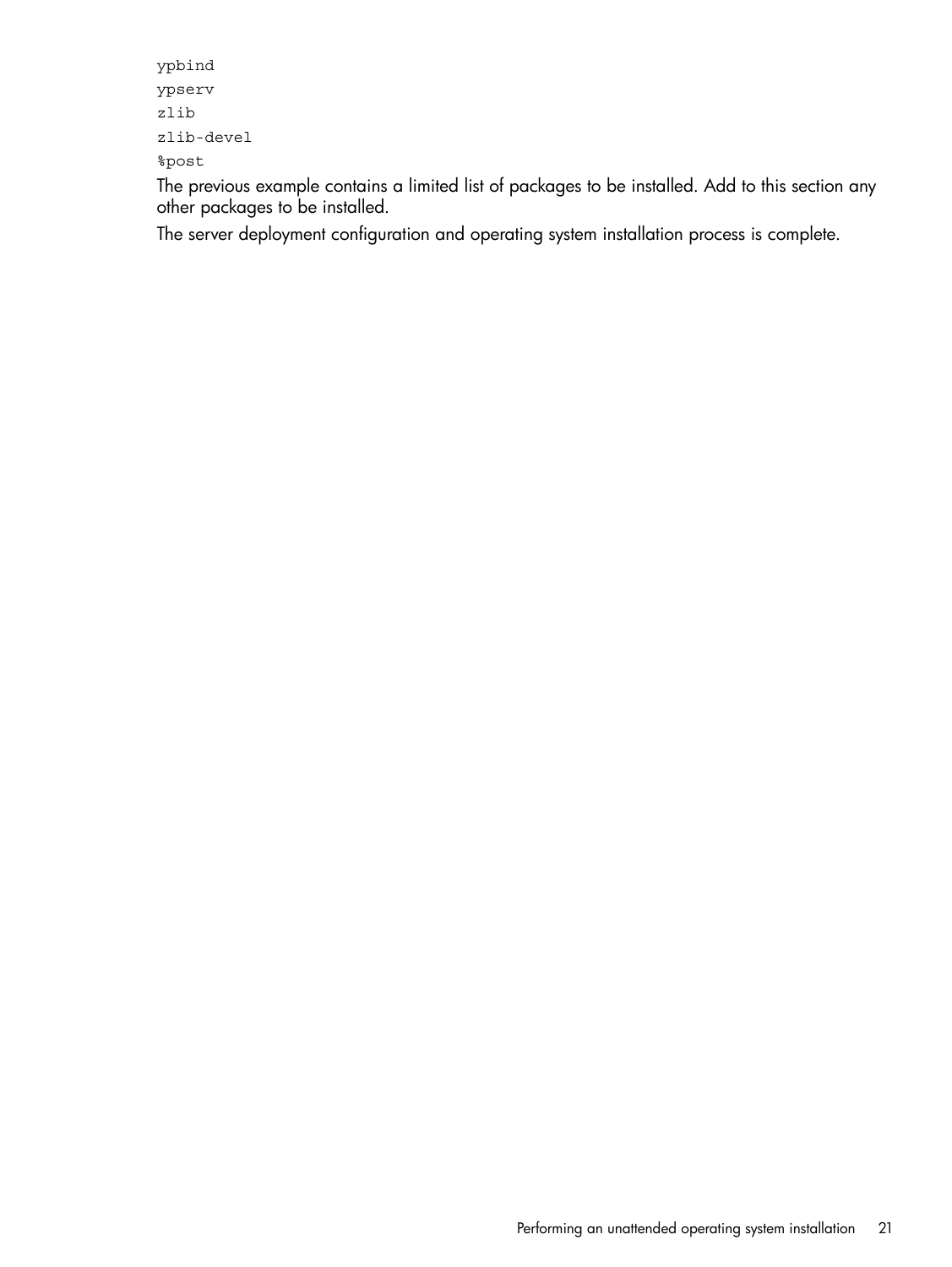# <span id="page-21-0"></span>4 Scripting Toolkit utilities

<span id="page-21-6"></span><span id="page-21-1"></span>NOTE: Most of the utilities require a system reboot to ensure any changes take effect.

## Native package formats

<span id="page-21-4"></span>The Scripting Toolkit utilities are available as standalone RPM and DEB packages.

The Scripting Toolkit utilities are published to the HP Software Delivery Repository under the Extras directory at [http://downloads.linux.hp.com/SDR/downloads/Extras.](http://downloads.linux.hp.com/SDR/downloads/Extras) Get started at [http://downloads.linux.hp.com/SDR/getting\\_started](http://downloads.linux.hp.com/SDR/getting_started).

<span id="page-21-7"></span><span id="page-21-2"></span>

### Syntax conventions

Syntax refers to the way a command and parameters must be entered. Unless specified otherwise, enter commands, parameters, and switches in all uppercase or all lowercase letters.

Sample syntax line:

SAMPLE[-R][PATH]FILENAME[...]

| <b>Command element</b> | <b>Description</b>                                                                                                                                                                                                 |
|------------------------|--------------------------------------------------------------------------------------------------------------------------------------------------------------------------------------------------------------------|
| SAMPLE                 | Specifies the name of the command.                                                                                                                                                                                 |
|                        | Indicates a command line switch for executable files.                                                                                                                                                              |
| PATH                   | Specifies the route the operating system must follow through the directory structure to locate<br>a directory or file. A path and file name must be specified only if the file is not in the current<br>directory. |
| FILENAME               | Specifies a file name. This document uses uppercase file names. A device name or a drive<br>letter cannot be specified for a file name.                                                                            |
|                        | Indicates that the previous parameter or switch can be repeated several times in a command.<br>Enter only the information, not the ellipsis ().                                                                    |

In this document, the length of an example command or syntax might require it to continue on another line. When this happens, the second line and any additional lines are indented under the first line.

Placeholder items used in the syntax lines in this chapter include:

- Source—Specifies the location of the data to be transferred to a specified destination or used as input to a command. The source can consist of a drive letter and colon, a directory name, a file name, or a combination of these items.
- <span id="page-21-3"></span>• Destination—Specifies the destination to which the source transfers the data. The destination can consist of a drive letter and colon, a directory name, a file name, or a combination of these items.
- <span id="page-21-5"></span>• String—Specifies a group of characters to be treated as a unit. A string can include letters, numbers, spaces, or any other character and is usually enclosed in double quotation marks.

# Utility online help

Most Scripting Toolkit utilities include usage instructions. To obtain help with the syntax, parameters, and switches of a particular Scripting Toolkit utility, enter the file name followed by -h in the command line. For example, for usage instructions on the CONREP utility, enter the following command:

CONREP -h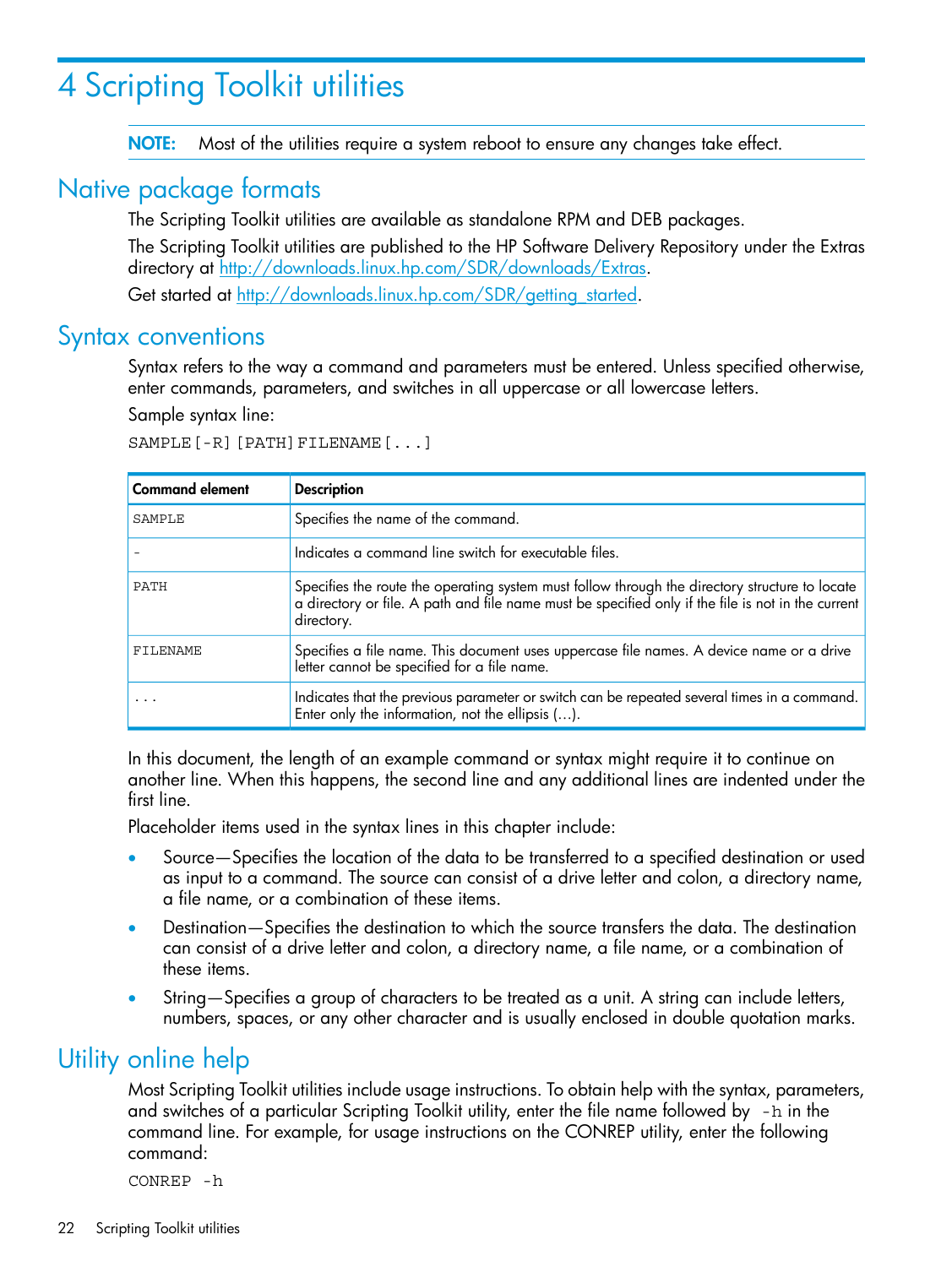<span id="page-22-0"></span>The utility displays information about its command line syntax, argument, and switches.

# Using Scripting Toolkit utilities

<span id="page-22-7"></span>The Scripting Toolkit utilities control the installation process, read the source server configuration, and duplicate the configuration on a target server through a generated script file. The Scripting Toolkit utilities include:

- REBOOT
- SETBOOTORDER (Limited functionality for HP ProLiant 100 series servers)
- STATEMGR (Utility is not supported on 100 series servers)
- **RBSURESET**
- **BOOTEXTRACT**
- HPDISCOVERY
- IFHW
- HWQUERY
- **CONREP**
- HPRCU
- **HPSSASCRIPTING**
- HPLPCFG
- LO100CFG (Utility only supports HP ProLiant 100 series servers)
- <span id="page-22-1"></span>• HPQLAREP
- <span id="page-22-4"></span>• HPONCFG (Not supported on HP ProLiant 100 series servers using the Oxx ROM family)

# Using REBOOT

<span id="page-22-6"></span><span id="page-22-2"></span>REBOOT, together with other utilities, is used from a batch file to control server reboots. This utility enables the user to reboot the server with control over which device is the boot device. If no boot drive argument is passed on to REBOOT, then the utility reboots the server using the drive specified as the default drive.

### REBOOT command-line syntax

<span id="page-22-5"></span><span id="page-22-3"></span>REBOOT [DRIVE:] [-h]

### REBOOT command-line arguments

| <b>Command line argument</b> | <b>Description</b>                                                                                                                                                                                                                                                                          |
|------------------------------|---------------------------------------------------------------------------------------------------------------------------------------------------------------------------------------------------------------------------------------------------------------------------------------------|
| [DRIVE: ]                    | Valid arguments that can be passed to REBOOT are A:, C:, CD, RBSU, or PXE. By<br>specifying an argument, the drive indicated is set to boot on the next reboot, and the<br>system is restarted. If no argument is provided, then the system is set to boot using<br>the defined boot order. |
|                              | This argument performs a one-time cold boot of the system.                                                                                                                                                                                                                                  |
| —h                           | This argument displays help information.                                                                                                                                                                                                                                                    |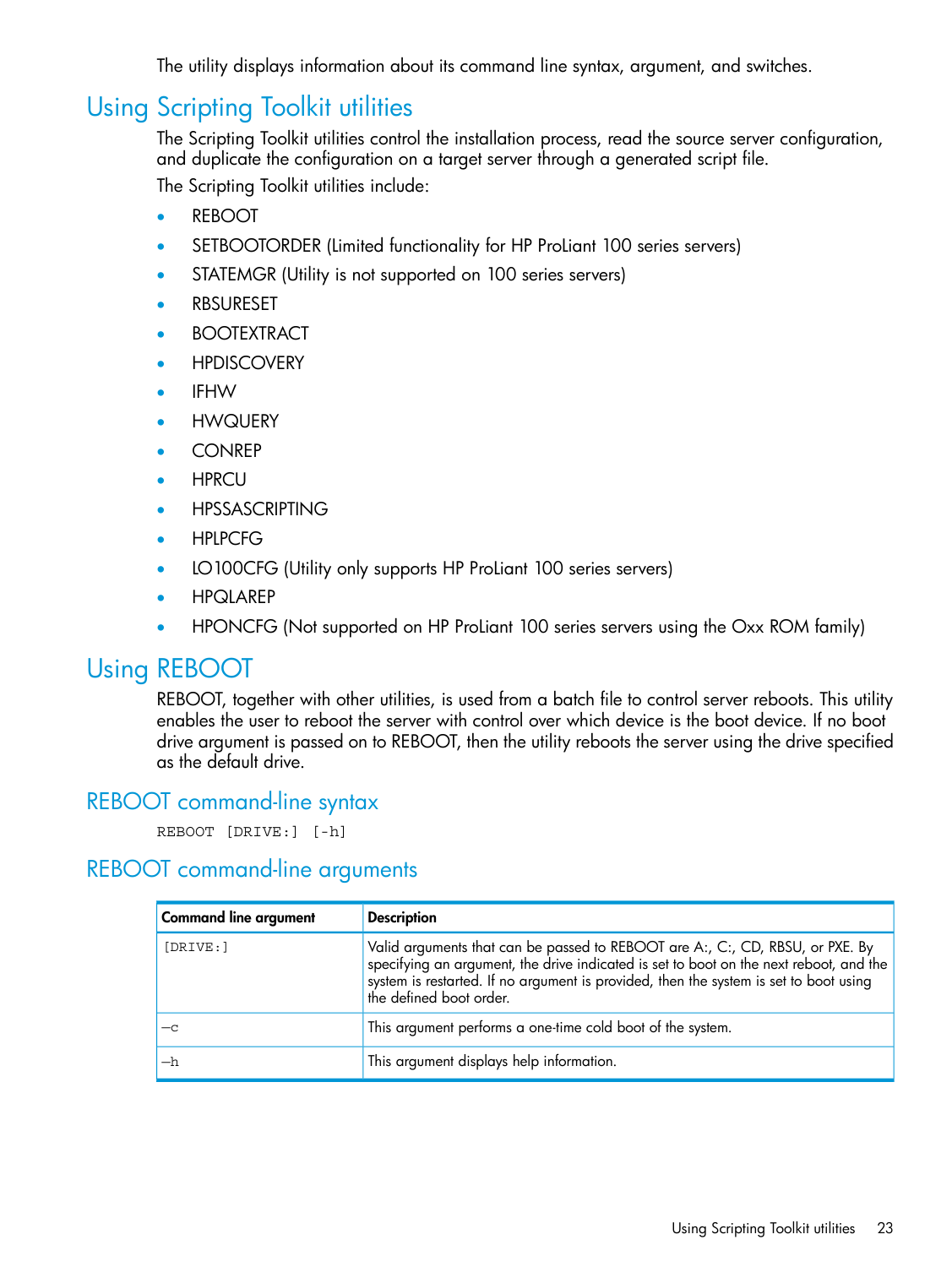<span id="page-23-7"></span><span id="page-23-0"></span>

| Value | Meaning                |
|-------|------------------------|
| v     | <b>Success</b>         |
|       | Incorrect command line |

# <span id="page-23-1"></span>REBOOT command-line examples

<span id="page-23-6"></span>

| <b>Command-line argument</b> | <b>Description</b>                                        |
|------------------------------|-----------------------------------------------------------|
| REBOOT A:                    | This command reboots the system to the A: drive.          |
| REBOOT PXE                   | This command reboots the system by itself to the PXE NIC. |

# <span id="page-23-2"></span>Using SETBOOTORDER

<span id="page-23-8"></span>SETBOOTORDER enables you to set the order in which devices are booted, including diskette drives, CD-ROM drives, hard drives, PXE, and USB devices. This utility sets the boot order only for devices that exist for a server. The devices can be set to boot in any order.

SETBOOTORDER cannot be used to set the storage controller order. You must use the CONREP utility. For more information about setting the controller order, see "Using [CONREP"](#page-30-0) (page 31).

<span id="page-23-3"></span>NOTE: Any changes made to the SETBOOTORDER take affect at the next reboot. For HP ProLiant servers with Oxx ROM Family (most 100 series servers), only one device can be set as the boot device and others cannot be re-ordered. These Oxx servers do not support the *default* or *usb* parameters.

### SETBOOTORDER command-line syntax

<span id="page-23-10"></span><span id="page-23-9"></span><span id="page-23-4"></span>setbootorder [floppy cdrom pxe hd usb | default] [-h]

### SETBOOTORDER command-line arguments

Options are disabled if not listed in the argument.

NOTE: UEFI-based servers no longer support "floppy" as a boot option in any mode, including Legacy mode.

<span id="page-23-5"></span>

| <b>Command-line argument</b> | <b>Description</b>                                                                                                                                                                                                                |
|------------------------------|-----------------------------------------------------------------------------------------------------------------------------------------------------------------------------------------------------------------------------------|
| floppy cdrom pxe hd usb      | The order of these arguments sets the boot order for the<br>system devices. Each term can be used only once in any<br>order. It is not necessary to use all terms. HP ProLiant 100<br>series servers can only pass in one option. |
| default                      | This argument resets the boot order to the factory default.                                                                                                                                                                       |
| —h                           | This argument displays help information.                                                                                                                                                                                          |

### <span id="page-23-11"></span>SETBOOTORDER return codes

| Value | Meaning                              |
|-------|--------------------------------------|
|       | The boot order was set successfully. |
|       | Incorrect command line.              |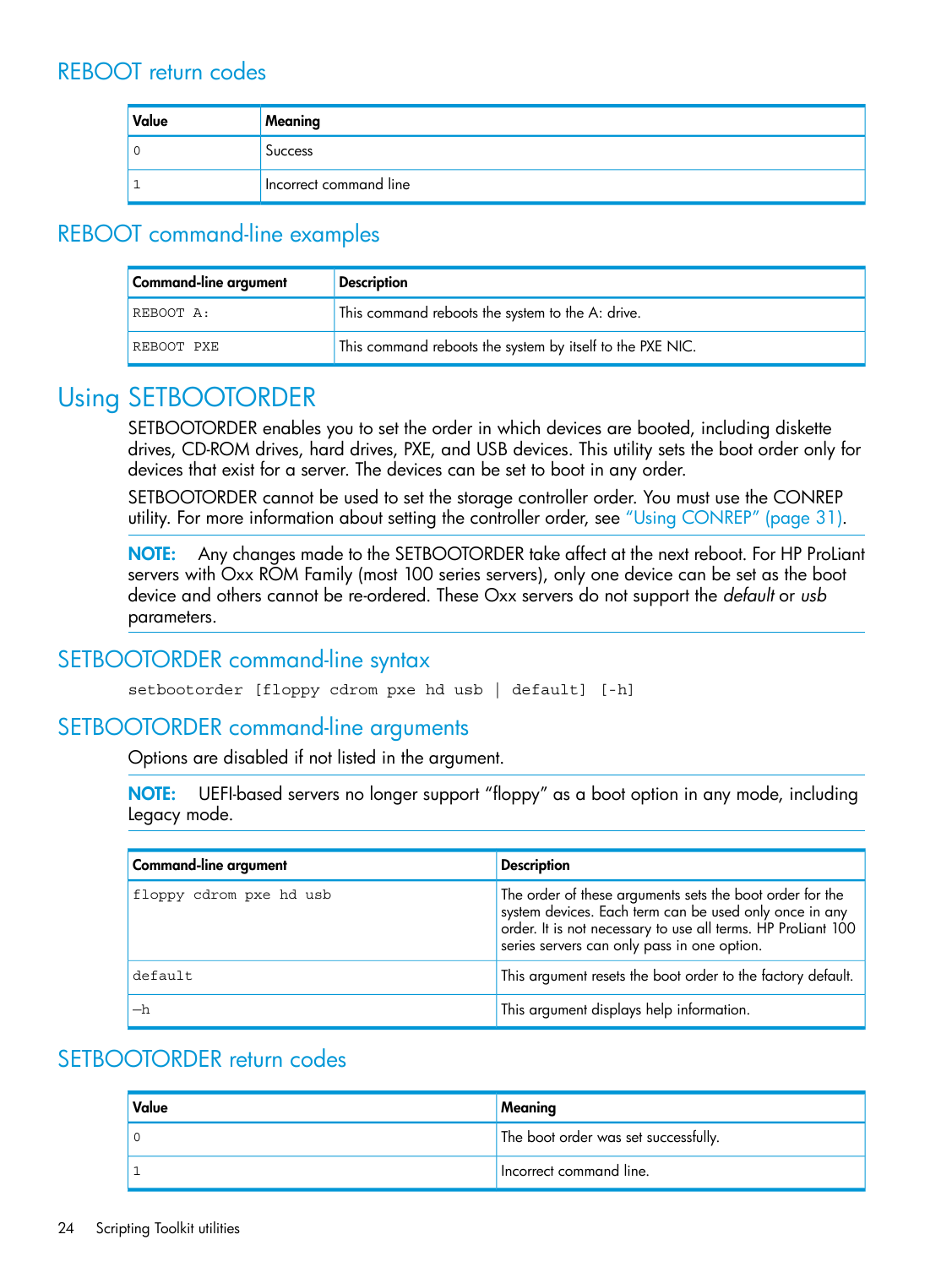# SETBOOTORDER command-line examples

<span id="page-24-5"></span><span id="page-24-0"></span>

| <b>Command-line argument</b>  | <b>Description</b>                                                                                 |
|-------------------------------|----------------------------------------------------------------------------------------------------|
| SETBOOTORDER cdrom hd pxe usb | This command sets the system devices to boot in this order:<br>CD-ROM drive, hard drive, PXE, USB. |
| SETBOOTORDER default          | This command sets the boot order to the factory default.                                           |

# Using STATEMGR

<span id="page-24-6"></span><span id="page-24-1"></span>The STATEMGR utility enables the user to keep track of the execution state during system reboots. This utility saves persistent state information across reboots of the system.

<span id="page-24-8"></span><span id="page-24-2"></span>NOTE: The STATEMGR utility is not supported on 100 series servers.

### STATEMGR command-line syntax

```
STATEMGR [-R] [EVNAME] [-h]
- or -
STATEMGR [-W] [EVNAME] [VALUE] [-h]
```
### <span id="page-24-7"></span>STATEMGR command-line arguments

| <b>Command-line argument</b> | <b>Description</b>                                                                                                                                                                                                                                             |
|------------------------------|----------------------------------------------------------------------------------------------------------------------------------------------------------------------------------------------------------------------------------------------------------------|
| $-R$                         | This argument reads the state of the environment variable<br>defined by [EVNAME]. The value of the environment<br>variable is returned as a return code.                                                                                                       |
| – M                          | This argument writes the state defined by [VALUE] to an<br>environment variable defined by [EVNAME].                                                                                                                                                           |
| <b>EVNAME</b>                | This argument creates an environment variable used to<br>represent the state to manage. The variable can be any<br>word that is eight characters or fewer.                                                                                                     |
| VALUE                        | This argument is used only with the -W argument to indicate<br>the value of the environment variable to maintain. [VALUE]<br>is limited to integers between 0 and 254. If no value is<br>provided when using -W, the state environment variable<br>is cleared. |
| —h                           | This argument displays help information.                                                                                                                                                                                                                       |

# <span id="page-24-9"></span><span id="page-24-4"></span>STATEMGR return codes

| Value | Meaning                                                                                      |
|-------|----------------------------------------------------------------------------------------------|
|       | The command was completed successfully.                                                      |
|       | N arguments were ignored because they were not in the<br>variable= <string> format.</string> |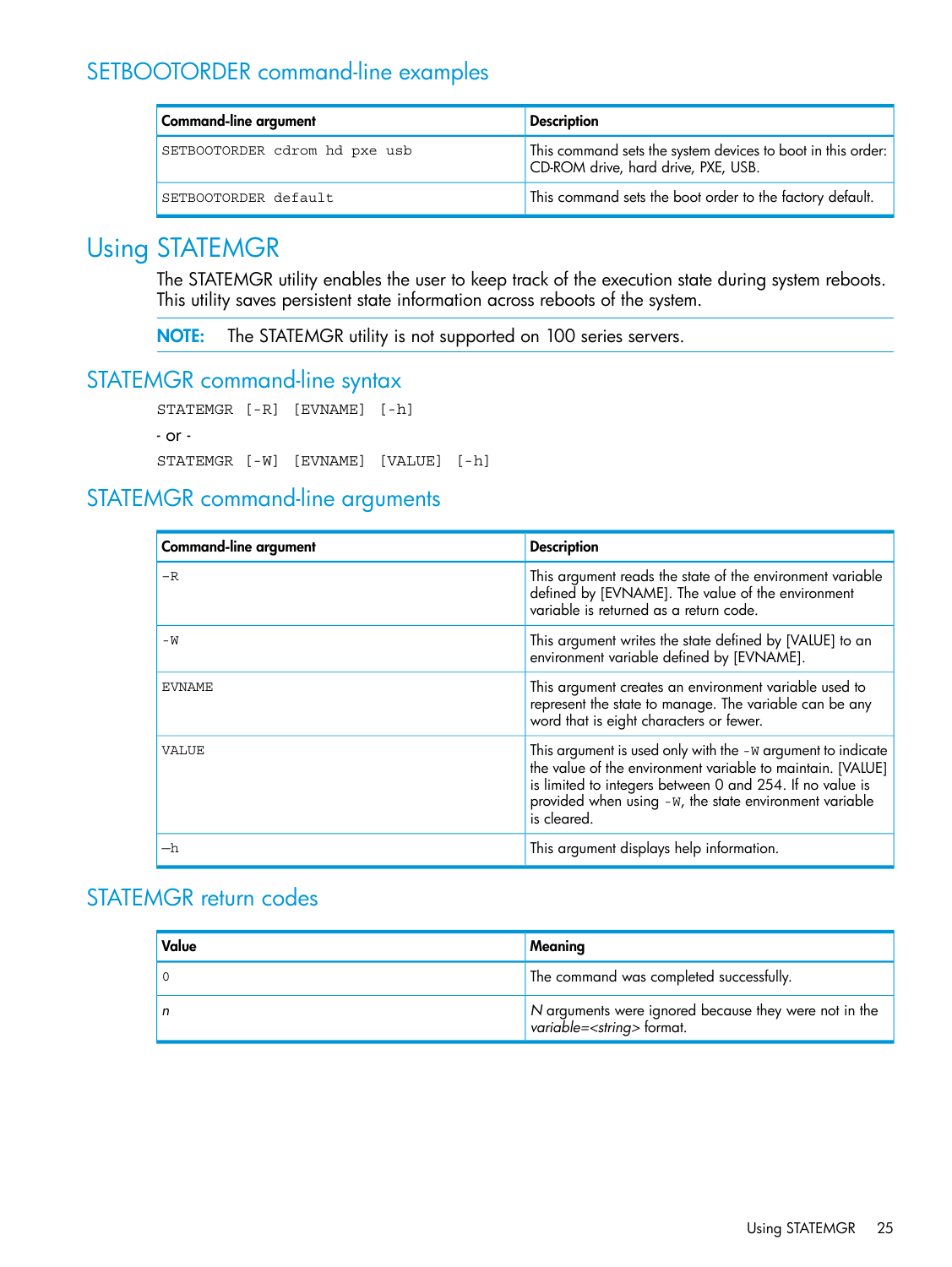# STATEMGR command-line examples

<span id="page-25-15"></span><span id="page-25-0"></span>

| Command-line argument | <b>Description</b>                                                                                                                                                                           |
|-----------------------|----------------------------------------------------------------------------------------------------------------------------------------------------------------------------------------------|
| STATEMGR -W PHASE 3   | STATEMGR writes the state value 3 to the PHASE<br>environment variable.                                                                                                                      |
| STATEMGR -R PHASE     | STATEMGR reads the PHASE environment variable and<br>returns its value as a return code. If the environment<br>variable has been reset or no value has been stored, the<br>return code is 0. |

# Using RBSURESET

<span id="page-25-11"></span><span id="page-25-2"></span><span id="page-25-1"></span>RBSURESET resets the BIOS settings for a server by reapplying the default factory setting at the next reboot. RBSURESET does not erase array configurations or logical storage volumes.

### RBSURESET command-line syntax

<span id="page-25-13"></span><span id="page-25-12"></span><span id="page-25-3"></span>rbsureset [/?]

### RBSURESET command-line arguments

<span id="page-25-14"></span><span id="page-25-4"></span>

| Command-line argument | <b>Description</b>                       |
|-----------------------|------------------------------------------|
|                       | This argument displays help information. |

### RBSURESET return codes

<span id="page-25-5"></span>

| Value | Meaning                                         |
|-------|-------------------------------------------------|
|       | The BIOS settings have been successfully reset. |
|       | Incorrect command line.                         |

# <span id="page-25-8"></span>Using BOOTEXTRACT

<span id="page-25-10"></span><span id="page-25-7"></span><span id="page-25-6"></span>BOOTEXTRACT is used to extract the boot sector files from Windows Server 2008. These files can be used later in the installation of Windows Server 2008.

### BOOTEXTRACT command-line syntax

<span id="page-25-9"></span>bootextract [ufat.dll][ntldr.bss][ntldr2.bss]

### BOOTEXTRACT command-line arguments

| Command-line argument | <b>Description</b>                                                               |
|-----------------------|----------------------------------------------------------------------------------|
| ufat.dll              | Full path to the ufat.dll (from Windows 2008) file to extract<br>the boot sector |
| ntldr.bss             | Full path to the output file to save the first part of the boot<br>sector        |
| ntldr2.bss            | Full path to the output file to save the second part of the<br>boot sector       |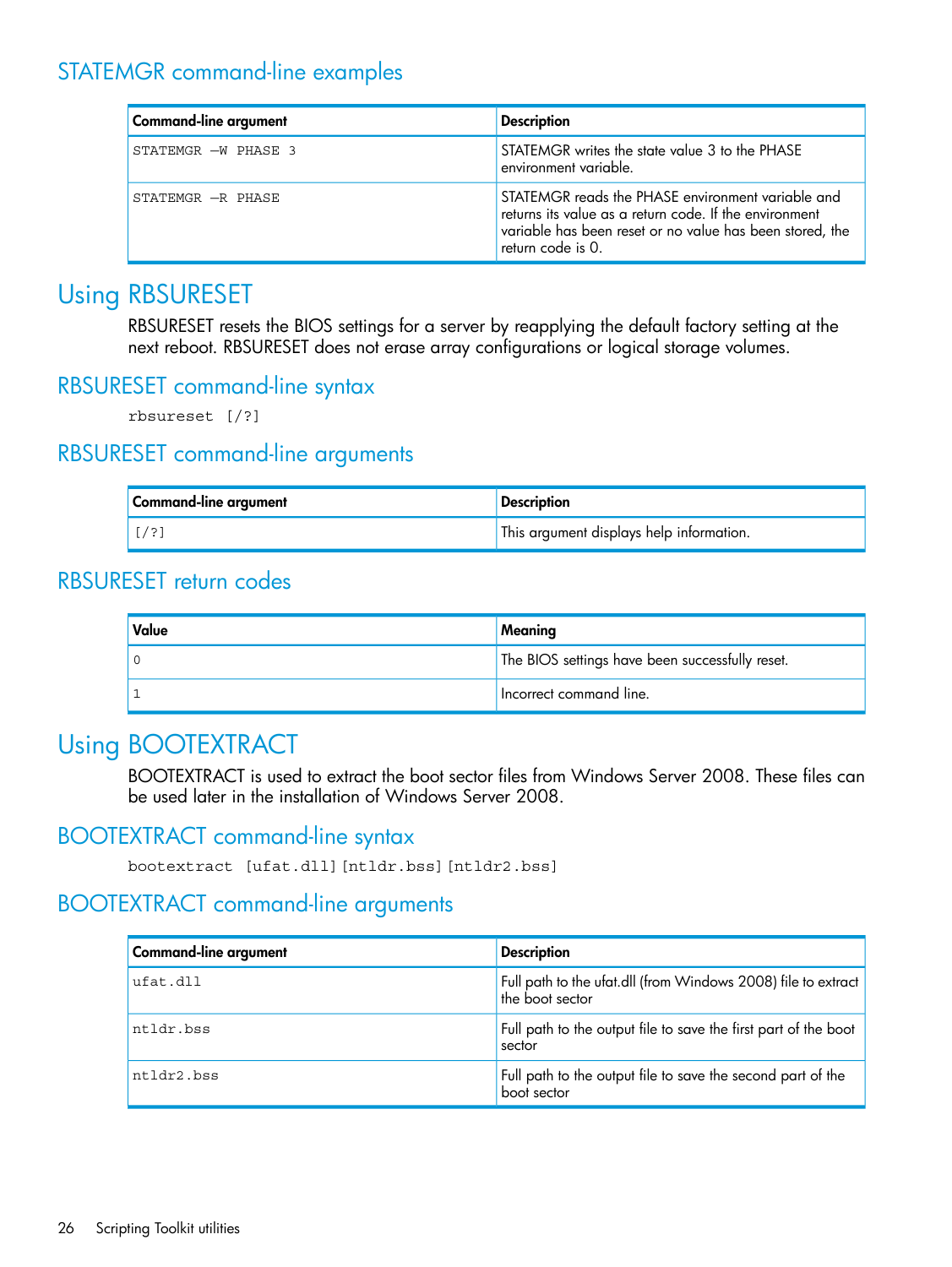# BOOTEXTRACT return codes

<span id="page-26-5"></span><span id="page-26-0"></span>

| Value | Meaning                                                                   |
|-------|---------------------------------------------------------------------------|
|       | The command was completed successfully.                                   |
|       | Any non-0 return code is an error. For details, see the error<br>message. |

# Using HPDISCOVERY

<span id="page-26-6"></span><span id="page-26-1"></span>HPDISCOVERY provides an inventory of the server being configured and must run on each deployed server. HPDISCOVERY is executed by the server configuration script and captures the following information:

- System ID (This field is not supported on 100 series servers)
- System name
- ROM information
- Processor information
- NIC information
- PCI devices present in the system
- HP Smart Array controller information

<span id="page-26-2"></span>User process decisions can be made based on data that is in the file created by this utility.

<span id="page-26-8"></span><span id="page-26-3"></span>NOTE: Information may not be as detailed on HP ProLiant 100 series servers.

# HPDISCOVERY command-line syntax

<span id="page-26-7"></span>hpdiscovery [-f filename] [-h]

### HPDISCOVERY command-line arguments

<span id="page-26-4"></span>

| Command-line argument | <b>Description</b>                                                          |
|-----------------------|-----------------------------------------------------------------------------|
| -f filename           | File name of the output file. Defaults to standard out.                     |
| -c config file        | File name of the configuration file. Defaults to /etc/<br>hpdiscovery.conf. |
| - h                   | This argument displays help information.                                    |

### <span id="page-26-9"></span>HPDISCOVERY return codes

| Value | Meaning                                                                  |
|-------|--------------------------------------------------------------------------|
|       | The command was completed successfully. A usage<br>message might appear. |
|       | The command contained an invalid parameter.                              |
|       | Missing plug-in file                                                     |
|       | Failure to save XML file.                                                |
|       | Failure to load plug-in.                                                 |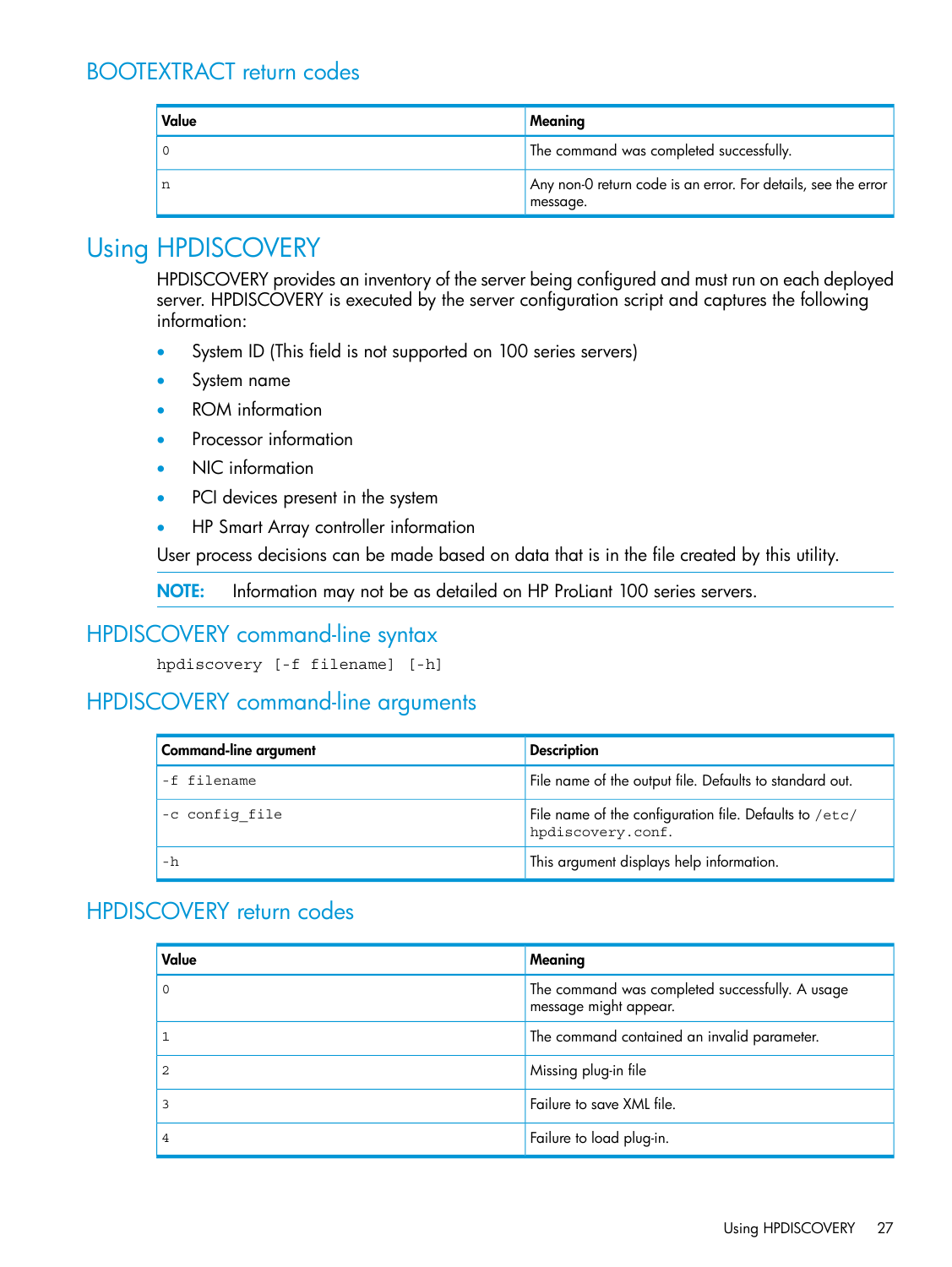# HPDISCOVERY command-line examples

<span id="page-27-6"></span><span id="page-27-0"></span>

| Command-line argument                   | <b>Description</b>                                                            |
|-----------------------------------------|-------------------------------------------------------------------------------|
| hpdiscovery -f /toolkit/hpdiscovery.xml | This command generates the file hpdiscovery.xml in the<br>/toolkit directory. |

# Using IFHW

<span id="page-27-7"></span><span id="page-27-2"></span><span id="page-27-1"></span>IFHW is used from a script file, in conjunction with other utilities, to control the deployment. The IFHW utility enables you to make intelligent queries against the hardware discovery file. Queries take the form of a logical expression, and the result of the expression is returned as the return code of the tool, which the hosting script can use to conditionally perform actions.

### IFHW command-line syntax

<span id="page-27-10"></span><span id="page-27-8"></span><span id="page-27-3"></span>ifhw [*path*]hpdiscoveryfilename [*path*]allboards.xml <*expression*>

### IFHW command-line arguments

| <b>Command-line argument</b> | <b>Description</b>                                                                                                                                                                             |
|------------------------------|------------------------------------------------------------------------------------------------------------------------------------------------------------------------------------------------|
| [path]hpdiscoveryfilename    | This argument specifies the hardware discovery file used<br>to run the query.                                                                                                                  |
| [path]allboards.xml          | This argument specifies the allboards. xml PCI device<br>list file, which is used to convert PCI IDs found in hardware<br>discovery into device names, such as "Smart Array 5i<br>Controller." |
| <expression></expression>    | This argument specifies the query expression. See<br>"Expression operators and terms" (page 29).                                                                                               |

### <span id="page-27-11"></span><span id="page-27-4"></span>IFHW return codes

<span id="page-27-5"></span>

| Value | Meaning                                                       |
|-------|---------------------------------------------------------------|
|       | The expression is true.                                       |
|       | The expression is false.                                      |
|       | The expression was not understood or an argument was invalid. |

# <span id="page-27-9"></span>IFHW command-line examples

| <b>Command-line argument</b>                               | <b>Description</b>                                                                                                                                                                                                                 |  |  |  |
|------------------------------------------------------------|------------------------------------------------------------------------------------------------------------------------------------------------------------------------------------------------------------------------------------|--|--|--|
| ifhw hpdiscovery.xml allboards.xml<br>"PCI:Smart Array 5i" | This command returns the following error levels:<br>ERRORLEVEL 0 (True) if the Smart Array 5i is present<br>ERRORLEVEL 1 (False) if the device is not present<br>ERRORLEVEL 2 (Error) if the expression could not be<br>understood |  |  |  |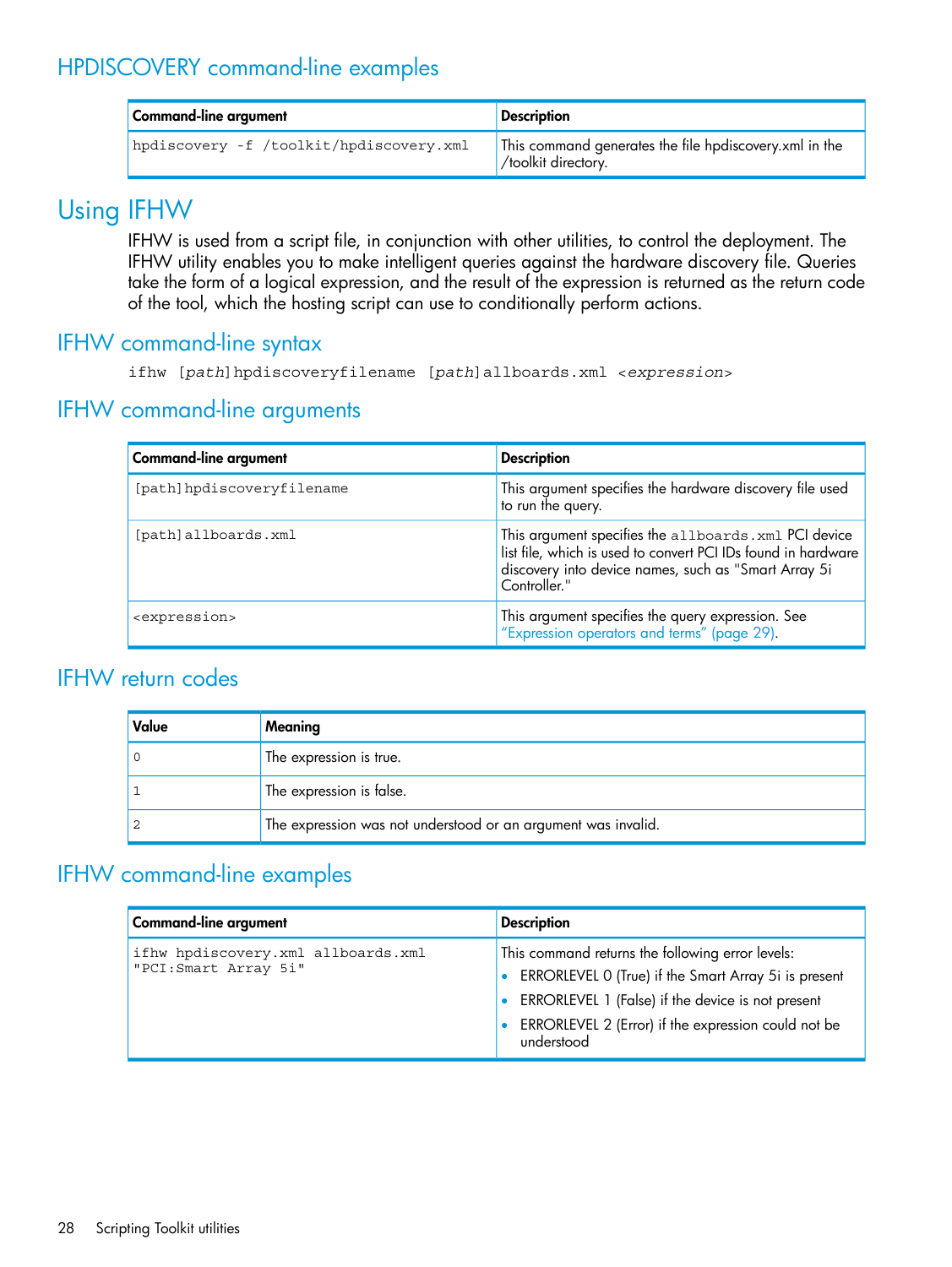## Expression operators and terms

<span id="page-28-4"></span><span id="page-28-0"></span>

| Operator or term     | Result                                                                                                                                                       |
|----------------------|--------------------------------------------------------------------------------------------------------------------------------------------------------------|
| and                  | True if both operands are true                                                                                                                               |
| or                   | True if either operand is true                                                                                                                               |
| gt                   | True if the first operand is greater than the second                                                                                                         |
| lt                   | True if the first operand is less than the second                                                                                                            |
| qte                  | True if the first operand is greater than or equal to the second                                                                                             |
| lte                  | True if the first operand is less than or equal to the second                                                                                                |
| eq                   | True if the two operands are equal                                                                                                                           |
| neg                  | True if the two operands are not equal                                                                                                                       |
| not                  | True if the operand is false                                                                                                                                 |
| PCI: < string>       | True if a PCI device whose name includes <string> is found in the hardware discovery file.<br/><string> is case-sensitive.</string></string>                 |
| HWQ: < string>string | The hardware discovery file is searched for <string>, and the corresponding value is the value<br/>of this term. &lt; string&gt; is case-sensitive.</string> |
| $<$ string>          | A literal string, used for comparison                                                                                                                        |
| <number></number>    | A literal number, used for comparison                                                                                                                        |

# <span id="page-28-3"></span><span id="page-28-1"></span>Expression examples

| <b>Expression input</b>                    | Result                                                                      |  |  |  |
|--------------------------------------------|-----------------------------------------------------------------------------|--|--|--|
| "PCI: Smart Array 5i"                      | True if the Smart Array 5i Controller is found in the system                |  |  |  |
| HWQ:TotalRAM qte 512                       | True if the amount of RAM in the hardware discovery file<br>is at least 512 |  |  |  |
| HWQ: ROMDate neq                           | True if the ROM date in the hardware discovery file is not                  |  |  |  |
| "11/12/2004"                               | 11/12/2004                                                                  |  |  |  |
| HWQ:SystemName eq                          | True if the system name in the hardware discovery file                      |  |  |  |
| "ProLiant DL380 G2"                        | exactly matches "ProLiant DL380 G2"                                         |  |  |  |
| HWQ:SystemName eq                          | True if the system is a ProLiant DL380 G2 with a Smart                      |  |  |  |
| "ProLiant DL380 G2" and "PCI: Smart Array  | Array 5i Controller present and a ROM date of                               |  |  |  |
| 5i" and HWQ: ROMDate eq "11/12/2004"       | 11/12/2004                                                                  |  |  |  |
| "PCI: Smart Array 5i" or "PCI: Smart Array | True if the system contains a Smart Array 5i Controller or                  |  |  |  |
| $6i$ "                                     | a Smart Array 6i Controller                                                 |  |  |  |

# <span id="page-28-5"></span><span id="page-28-2"></span>Using HWQUERY

HWQUERY is used from a script, in conjunction with other utilities, to control the deployment. The HWQUERY utility enables you to use data from the hardware discovery file in your own scripts. HWQUERY cannot alter environment variables directly. To set the variable, the output of HWQUERY must be used by the hosting script. The most common way to use it is to write the output to an intermediate script that is subsequently called by the hosting script.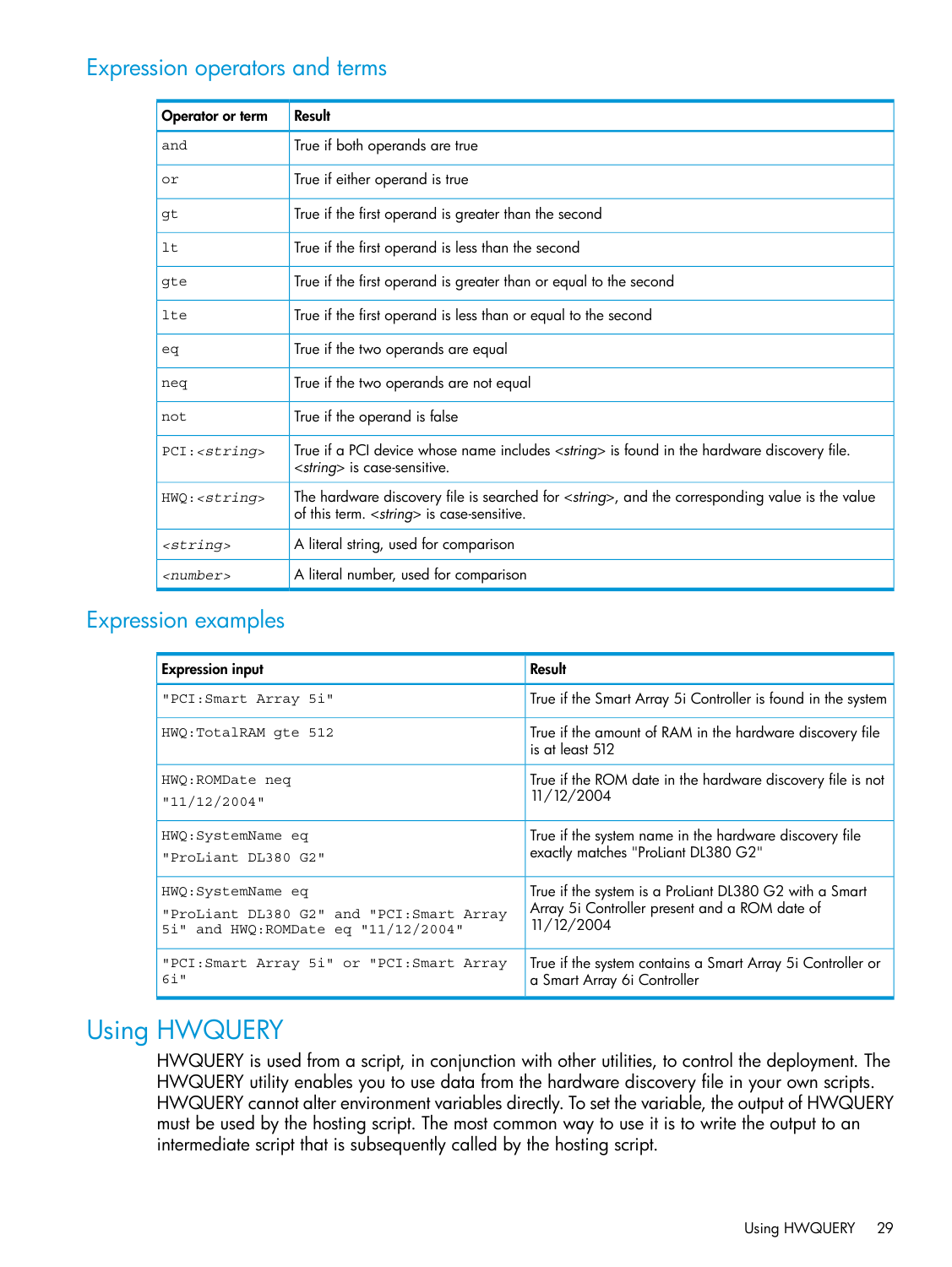# HWQUERY command-line syntax

<span id="page-29-6"></span><span id="page-29-1"></span><span id="page-29-0"></span>hwquery [*path*]hpdiscoveryfilename [*path*]allboards.xml *variable*=<*string*> ...

# HWQUERY command-line arguments

<span id="page-29-4"></span>

| <b>Command-line argument</b> | <b>Description</b>                                                                                                                                                                                                                                                                             |  |  |  |
|------------------------------|------------------------------------------------------------------------------------------------------------------------------------------------------------------------------------------------------------------------------------------------------------------------------------------------|--|--|--|
| [path]hpdiscoveryfilename    | This argument specifies the hardware discovery file used<br>to run the query.                                                                                                                                                                                                                  |  |  |  |
| [path]allboards.xml          | This argument specifies the allboards.xml PCI device list<br>file, which is used to convert PCI IDs found in hardware<br>discovery into device names, such as "Smart Array 5i<br>Controller."                                                                                                  |  |  |  |
| variable= <string></string>  | In this argument, variable is the name of an environment<br>variable and <string> is a PCI device name or the name<br/>of an element from the hardware discovery file. Arguments<br/>must be in quotes if <string> contains spaces. <string> is<br/>case-sensitive.</string></string></string> |  |  |  |
|                              | You can specify multiple variable= <string> arguments.</string>                                                                                                                                                                                                                                |  |  |  |

## <span id="page-29-2"></span>HWQUERY return codes

<span id="page-29-7"></span><span id="page-29-3"></span>

| Value | Meaning                                                                                      |  |  |  |
|-------|----------------------------------------------------------------------------------------------|--|--|--|
|       | The command was completed successfully.                                                      |  |  |  |
|       | N arguments were ignored because they were not in the<br>variable= <string> format.</string> |  |  |  |

# <span id="page-29-5"></span>HWQUERY command-line examples

| Command-line argument                                                     | <b>Description</b>                                                                                                                                                                                                                                   |
|---------------------------------------------------------------------------|------------------------------------------------------------------------------------------------------------------------------------------------------------------------------------------------------------------------------------------------------|
| hwquery hpdiscovery.xml allboards.xml<br>MY SYS RAM=TotalRAM              | For a hpdiscovery. xml file that contains<br><totalram>768</totalram> , HWQUERY produces<br>the following:<br>MY SYS RAM=768                                                                                                                         |
| hwquery hpdiscovery.xml allboards.xml<br>"TEST=Smart Array"               | For a hpdiscovery. xml file that indicates a Smart Array<br>5i Controller is present, HWQUERY produces the following:<br>TEST=Smart Array 5i Controller                                                                                              |
| hwquery hpdiscovery.xml allboards.xml<br>MYRAM=TotalRAM MYROMDATE=ROMDate | For a hpdiscovery.xml file that contains<br><totalram>768</totalram> and<br><romdate>11/15/2002</romdate> , HWQUERY<br>produces the following:<br>$MYRAM = 768$<br>MYROMDATE=11/15/2002                                                              |
| hwquery hpdiscovery.xml allboards.xml<br>"TEST=smart array 5i"            | Although the controller is present, HWQUERY produces<br>the following:<br>TEST=<br>This behavior is correct. The string is case-sensitive, and<br>the argument uses lowercase lettering instead of the<br>uppercase found in the allboards.xml file. |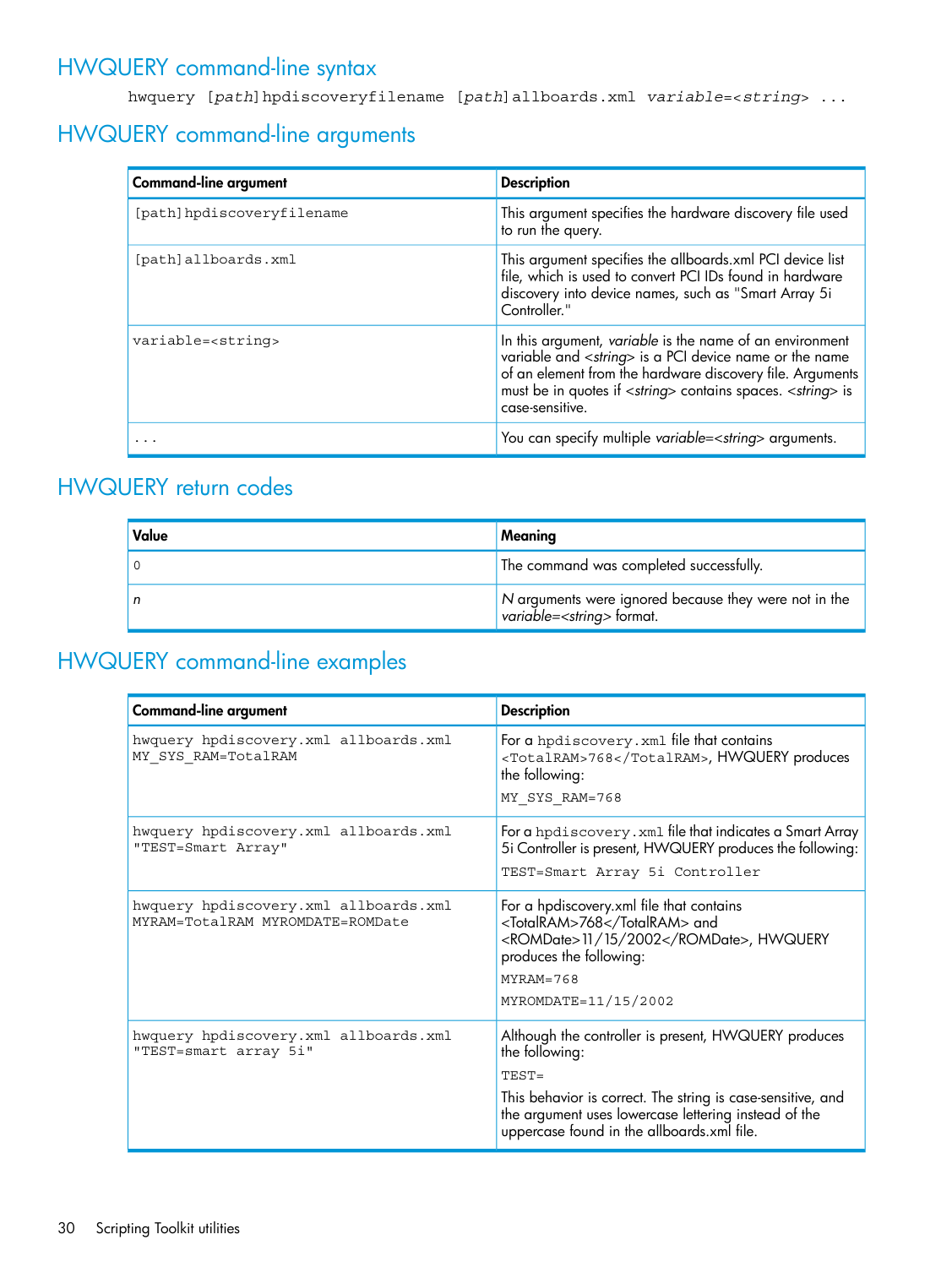# Using CONREP

<span id="page-30-3"></span><span id="page-30-0"></span>The CONREP utility generates a system configuration XML file used to duplicate the hardware configuration of one HP ProLiant server onto another. The CONREP utility uses the hardware configuration XML file to identify and configure the system, which defaults to conrep.xml. You can change the default using the -x option. The actual system configuration file is captured as an XML data file. The default name is conrep.dat.

CAUTION: Improper modification of the CONREP data files can result in the loss of critical data.  $\Delta$ Only experienced users of the Scripting Toolkit should attempt to modify the data files. Because of the potential risk of data loss, take all necessary precautions to ensure that mission-critical systems remain online if a failure occurs.

The CONREP utility reads the state of the system environment settings to determine the server configuration and writes the results to a file that you can edit. The CONREP utility uses the data in the generated file to configure the target server hardware.

The CONREP utility uses an XML definition file to determine what information to retrieve from and restore to the server. You can modify this file to update new features or restrict features when capturing configurations. The default conrep.xml file contains common hardware configuration settings for most HP ProLiant series servers other than HP ProLiant 100 series servers using the Oxx ROM family. Some platforms require special settings that are contained in other XML files. These files are included in the Scripting Toolkit and are available from the HP website at  $\frac{http://}{http://}$  $\frac{http://}{http://}$  $\frac{http://}{http://}$ [www.hp.com](http://www.hp.com) on the support page for each platform. You can use these files with the -x option to configure systems that are not supported by the default hardware configuration file.

Many fields in the conrep.xml file contain help text that enables you to configure the field meanings. This information is also added to the conrep.dat file. Hardware features that are not supported by the existing platform or ROM version appear in the conrep.dat file.

- IMPORTANT: The file format for the DOS version of CONREP and the current version of CONREP  $\mathbb{O}$ are not compatible.
- <span id="page-30-1"></span>TIP: For more information on BIOS settings, see the appropriate guide for your server:  $\cdot \circ \cdot$ 
	- *HP ROM-Based Setup Utility User Guide* (for legacy BIOS servers): [http://www.hp.com/](http://www.hp.com/support/RBSU_UG_en) [support/RBSU\\_UG\\_en](http://www.hp.com/support/RBSU_UG_en)
	- *HP UEFI System Utilities User Guide for HP ProLiant DL580 Gen8 Servers*: [http://www.hp.com/](http://www.hp.com/support/UEFI_UG_en) [support/UEFI\\_UG\\_en](http://www.hp.com/support/UEFI_UG_en)
	- *HP UEFI System Utilities User Guide for HP ProLiant Gen9 Servers*: [http://www.hp.com/](http://www.hp.com/support/UEFIGen9_UG_en) [support/UEFIGen9\\_UG\\_en](http://www.hp.com/support/UEFIGen9_UG_en)

#### <span id="page-30-5"></span><span id="page-30-2"></span>CONREP command-line syntax

<span id="page-30-4"></span>conrep [-s | -l] [-x hardware definition file] [-f system configuration file] [-h]

#### CONREP command-line arguments

| Command-line argument | <b>Description</b>                                                                                                  |  |  |  |  |
|-----------------------|---------------------------------------------------------------------------------------------------------------------|--|--|--|--|
| $-$ S                 | This argument saves the system configuration to a file.                                                             |  |  |  |  |
|                       | This argument loads the system configuration from a file and writes it to<br>the target server.                     |  |  |  |  |
| -x filename           | This argument defines the name and location of the XML hardware<br>definition file. The default file is conrep.xml. |  |  |  |  |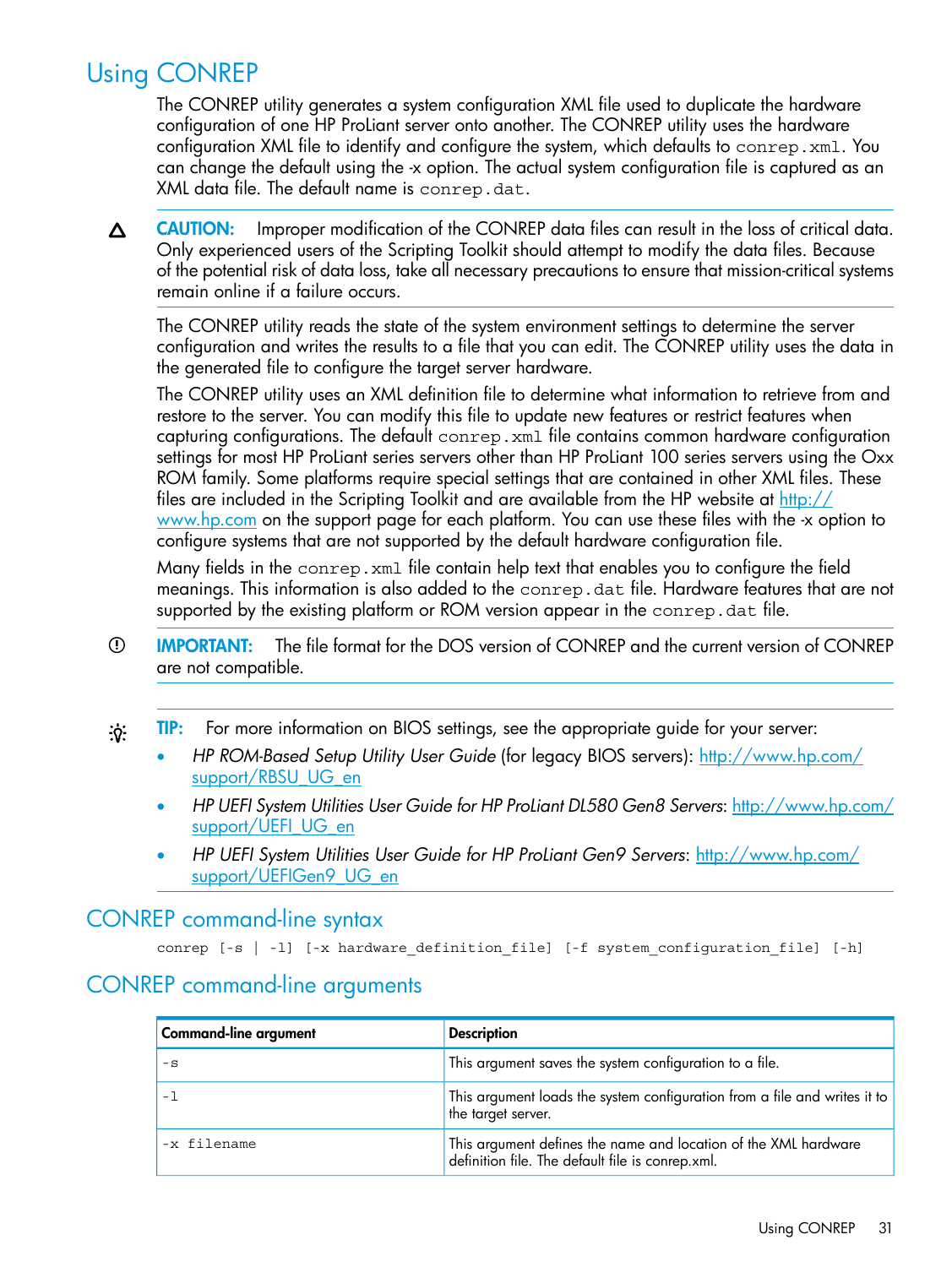| Command-line argument | <b>Description</b>                                                                                                    |  |  |  |
|-----------------------|-----------------------------------------------------------------------------------------------------------------------|--|--|--|
| -f filename           | This argument defines the name and location of the system configuration<br>data file. The default file is conrep.dat. |  |  |  |
| - h                   | This argument displays help information.                                                                              |  |  |  |

### <span id="page-31-0"></span>CONREP return codes

<span id="page-31-2"></span>

| Value | Meaning                                                                                                      |
|-------|--------------------------------------------------------------------------------------------------------------|
| 0     | The command was completed successfully.                                                                      |
| 1     | The hardware definition data file (conrep.xml) is corrupt or not found.                                      |
| 2     | The system configuration data file (conrep.dat) is corrupt or not found.                                     |
| 3     | The Health Driver is required for this operation but is not loaded.                                          |
| 4     | The system administrator password is set. The settings cannot be changed unless this<br>password is cleared. |
| 5     | The XML hardware definition file (conrep.xml) is corrupt or not appropriate for the<br>current platform.     |
| 6     | No XML tag.                                                                                                  |
|       | Invalid command line or usage error.                                                                         |
| 255   | General error. See error message for details.                                                                |

### <span id="page-31-3"></span><span id="page-31-1"></span>CONREP -s (Store to Data file)

This is an example of usage for HP ProLiant server. To extract the BIOS settings from a DL380 Gen9 server and save the configuration to a DL380Gen9.dat data file:

```
linux:# conrep -s -x conrep.xml -f DL380Gen9.dat
conrep 4.4.0.0 - HP Scripting Toolkit Configuration Replication Program
Copyright (c) 2007-2015 Hewlett-Packard Development Company, L.P.
 System Type: ProLiant DL380 Gen9<br>ROM Date : 02/11/2015
 ROM Date : 02/<br>ROM Family : P89
 ROM Family: Processor Manufacturer : Intel(R) Corporation
XML System Configuration: conrep.xml
Hardware Configuration: DL380Gen9.dat
Global Restriction: [3.40 ] OK
Platform check:
   : [ProLiant DL120 G7 ] no match
   : [ProLiant ML110 G7 ] no match
  : [ProLiant DL3 ] match<br>
: [ProLiant ML3 ] no match<br>
: [ProLiant DL5 ] no match<br>
: [ProLiant ML5 ] no match
  : [ProLiant ML3
  : [ProLiant DL5
  : [ProLiant ML5 ] no match<br>: [ProLiant DL7 ] no match
  : [ProLiant DL7
   : [ProLiant DL9 ] no match
  : [ProLiant BL ] no match
   : [ProLiant XW ] no match
   : [ProLiant WS ] no match
  : [ProLiant SE ] no match<br>: [ProLiant SL4 ] no match
  : [ProLiant SL4
```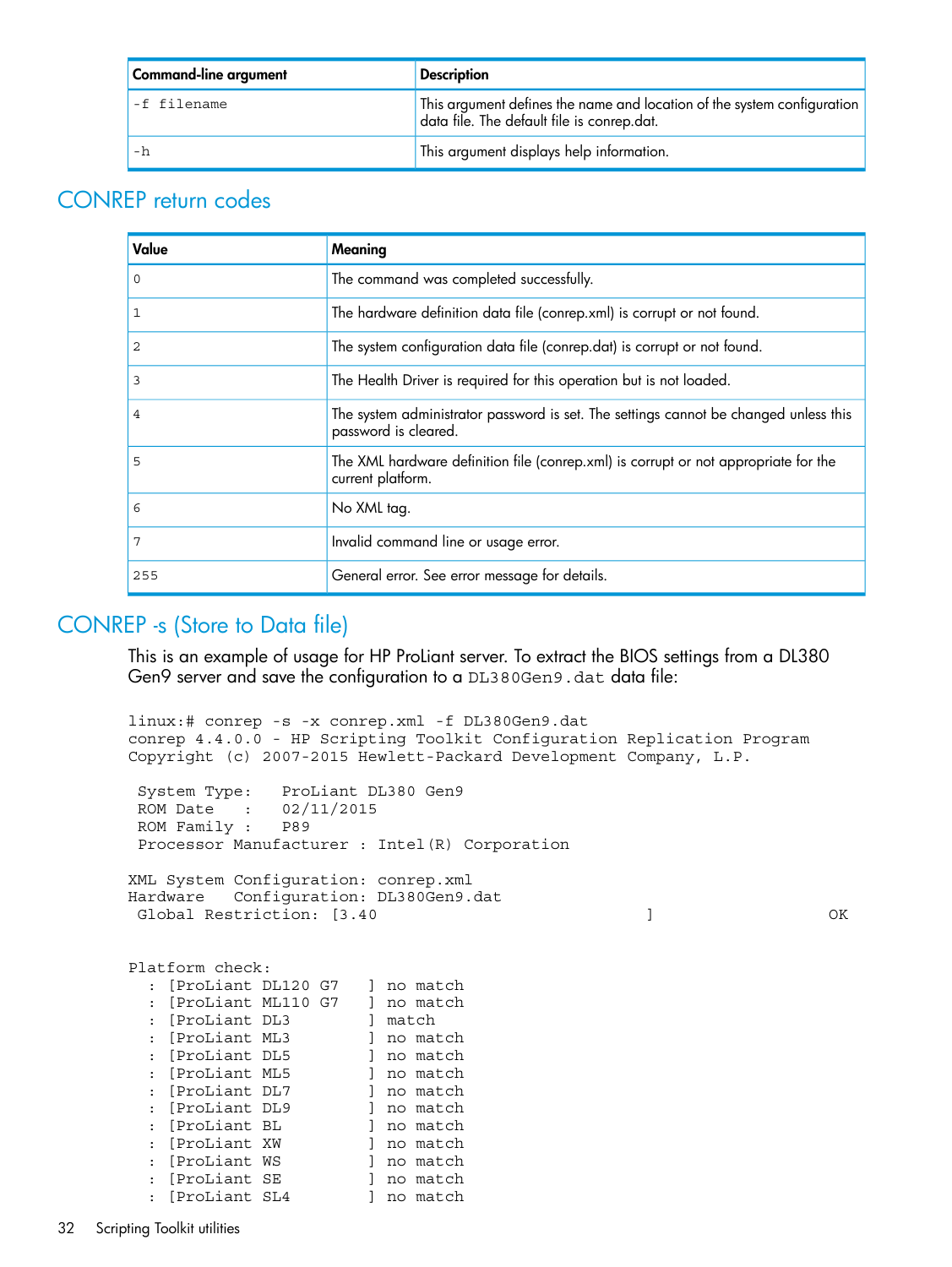| $\ddot{\phantom{a}}$ | [ProLiant SL3  |                                            |              | no match |  |
|----------------------|----------------|--------------------------------------------|--------------|----------|--|
|                      | [ProLiant SL2  |                                            | $\mathbb{1}$ | no match |  |
|                      |                | [ProLiant DL160 Gen8 ] no match            |              |          |  |
|                      |                | [ProLiant SL160 Gen8 ] no match            |              |          |  |
|                      |                | [ProLiant SL140 ] no match                 |              |          |  |
|                      |                | [ProLiant WS460c Gen8 WS Blade] no match   |              |          |  |
|                      |                | [ProLiant MicroServer Gen8] no match       |              |          |  |
| $\ddot{\cdot}$       | [StoreEasy     |                                            |              | no match |  |
| $\ddot{\cdot}$       | [FlexServer    |                                            |              | no match |  |
| $\ddot{\cdot}$       | [FlexStorage   |                                            |              | no match |  |
| $\cdot$              | [3 PAR         |                                            |              | no match |  |
|                      | [ProLiant ML10 |                                            |              | no match |  |
|                      | 「Gen9          |                                            |              | match    |  |
|                      | [ProLiant XL   |                                            |              | no match |  |
| $\bullet$            | SE2160w Server |                                            |              | no match |  |
|                      |                |                                            |              |          |  |
| $\cdot$              | [UIS           |                                            |              | no match |  |
| $\ddot{\cdot}$       | [Apollo        |                                            |              | no match |  |
|                      |                | Saving configuration data to DL380Gen9.dat |              |          |  |

Conrep Return Code: 0

**NOTE:** The file names after the  $-x$  and  $-f$  options must be specified, otherwise, the default file names conrep.xml and conrep.dat are used, respectively.

<span id="page-32-1"></span><span id="page-32-0"></span>NOTE: A platform specific XML file needs to be used for HP ProLiant 100-series servers. If you use the default name this may cause an error while running the CONREP utility.

#### CONREP –l (Load from Data File)

This is an example of usage for HP ProLiant server. To load the BIOS settings from a previously captured/edited DL380Gen9.dat data file to an HP ProLiant DL380 Gen9 server:

```
linux:# conrep -l -x conrep.xml -f DL380Gen9.dat
conrep 4.4.0.0 - HP Scripting Toolkit Configuration Replication Program
Copyright (c) 2007-2014 Hewlett-Packard Development Company, L.P.
  System Type: ProLiant DL380 Gen9
  ROM Date : 02/11/2015
  ROM Family : P89
  Processor Manufacturer : Intel(R) Corporation
XML System Configuration: conrep.xml
Hardware Configuration: DL380Gen9.dat
 Global Restriction: [3.40 ] OK
Platform check:
   : [ProLiant DL120 G7 ] no match
   : [ProLiant ML110 G7 ] no match
  : [ProLiant DL3 ] match<br>: [ProLiant ML3 ] no match
   : [ProLiant ML3 ] no match
  : [ProLiant DL5 ] no match<br>: [ProLiant ML5 ] no match
  : [ProLiant ML5 ] no match<br>: [ProLiant DL7 ] no match
  : [ProLiant DL7
  : [ProLiant DL9 ] no match<br>: [ProLiant BL ] no match
  : [ProLiant BL
  : [ProLiant XW ] no match
   : [ProLiant WS ] no match
  : [ProLiant SE ] no match<br>: [ProLiant SL4 ] no match<br>: [ProLiant SL3 ] no match
  : [ProLiant SL4
  : [ProLiant SL3
```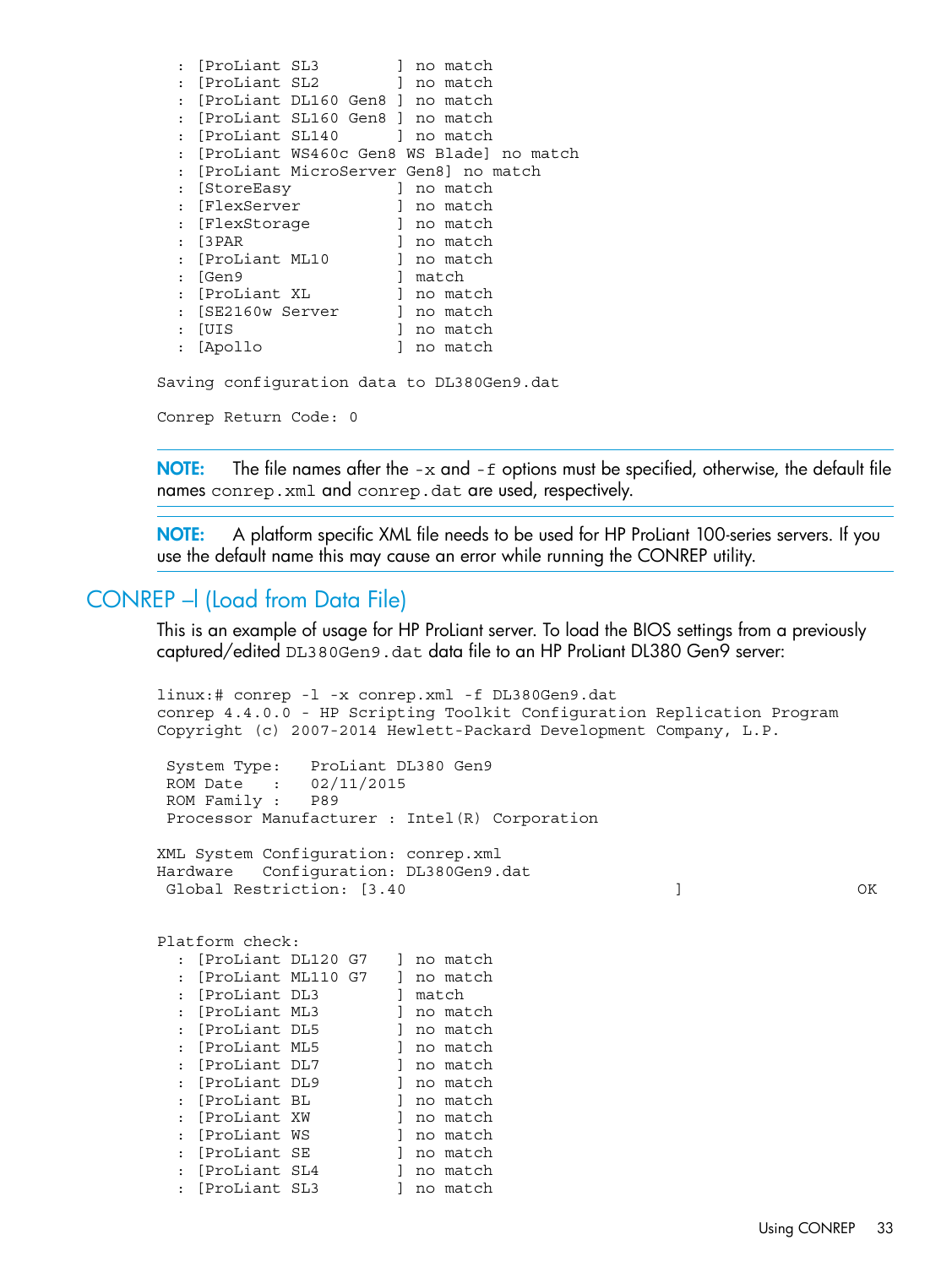|                | [ProLiant SL2                                 |  |   | ] no match |  |  |
|----------------|-----------------------------------------------|--|---|------------|--|--|
|                | [ProLiant DL160 Gen8 ] no match               |  |   |            |  |  |
|                | : [ProLiant SL160 Gen8 ] no match             |  |   |            |  |  |
|                | : [ProLiant SL140 ] no match                  |  |   |            |  |  |
|                | : [ProLiant WS460c Gen8 WS Blade] no match    |  |   |            |  |  |
|                | : [ProLiant MicroServer Gen8] no match        |  |   |            |  |  |
|                | : [StoreEasy                                  |  |   | no match   |  |  |
|                | : [FlexServer                                 |  |   | no match   |  |  |
|                | : [FlexStoraqe                                |  |   | no match   |  |  |
|                | : [3PAR                                       |  |   | no match   |  |  |
|                | : [ProLiant ML10                              |  |   | l no match |  |  |
|                | : 「Gen9                                       |  |   | l match    |  |  |
|                | : [ProLiant XL                                |  |   | l no match |  |  |
|                | : 「SE2160w Server                             |  |   | 1 no match |  |  |
|                | : [UIS                                        |  |   | no match   |  |  |
| $\ddot{\cdot}$ | [Apollo                                       |  | 1 | no match   |  |  |
|                | Loading configuration data from DL380Gen9.dat |  |   |            |  |  |
|                | Conrep Return Code: 0                         |  |   |            |  |  |

### <span id="page-33-0"></span>CONREP Data File Sample Contents for HP ProLiant servers not using the Oxx ROM family

<span id="page-33-1"></span>A typical data file generated by CONREP is similar to the following:

```
<?xml version="1.0" encoding="UTF-8"?>
<!--generated by conrep version 4.4.0.0-->
<Conrep version="4.4.0.0" originating_platform="ProLiant DL380 Gen9" originating_family="P89" 
originating_romdate="02/11/2015" originating_processor_manufacturer="Intel(R) Corporation">
 <Section name="IMD_ServerName" helptext="LCD Display name for this server"><Line0>WIN2K12</Line0></Section>
   <Section name="IPL_Order" helptext="Current Initial ProgramLoad device boot order.">
<Index0>00</Index0><Index1>03</Index1><Index2>02</Index2><Index3>ff</Index3><Index4>ff</Index4><Index5>ff</Index5><Index6>ff</Index6>
<Index7>ff</Index7><Index8>ff</Index8><Index9>ff</Index9><Index10>ff</Index10><Index11>ff</Index11><Index12>ff</Index12><Index13>ff</Index13>
     <Index14>ff</Index14><Index15>ff</Index15></Section>
   <Section name="IPL_Order_Size" helptext="Current Initial ProgramLoad device boot order 
size."><Size0>03</Size0></Section>
   <Section name="PCI_Devices" helptext="Lists of PCI devices and their interrupts - not displayed if default 
values are set.">EMPTY_DELETE</Section>
   <Section name="Controller_Order" helptext="Lists the current boot controller ordering."><Id0>10 3c 19 
21</Id0><Slot0>00</Slot0><BusDev0>02 00</BusDev0><Rest0>41</Rest0><Id1>10 3c 80 
30</Id1><Slot1>00</Slot1><BusDev1>00 fa</BusDev1><Rest1>41</Rest1><Id2>10 3c 80 
30</Id2><Slot2>00</Slot2><BusDev2>00 8c</BusDev2><Rest2>41</Rest2></Section>
   <Section name="System_WOL" helptext="System Wake On Lan Capabilities.">Enabled</Section>
   <Section name="System_APIC" helptext="System APIC Settings(MPS Table Mode).">Full Table</Section>
   <Section name="System_Mouse" helptext="Enable or Disable the onboard mouse port.">Enabled</Section>
   <Section name="System_CPU_Serial_Number" helptext="Enables or disabled CPU serial numbers on systems that 
support it.">Disabled</Section>
   <Section name="System_COMA" helptext="Settings for UART 1 on systems that support it.">COM1</Section>
 <Section name="System_COMA_IRQ" helptext="Settings for UART 1 on systems that support it.">IRQ4</Section>
 <Section name="System_COMB" helptext="Settings for UART 2 on systems that support it.">Disabled</Section>
   <Section name="System_COMB_IRQ" helptext="Settings for UART 2 on systems that support it.">Undefined</Section>
   <Section name="System_Virtual_Serial_Port" helptext="Virtual Serial Port Settings for systems that support 
it.">COM2</Section>
   <Section name="System_Virtual_Serial_Port_IRQ" helptext="Virtual Serial Port IRQ Settings for systems that 
support it.">IRQ3</Section>
   <Section name="System_LPT" helptext="System parallel port settings for systems that support 
it.">Disabled</Section>
   <Section name="System_LPT_IRQ" helptext="System parallel port settings for systems that support 
it.">Undefined</Section>
   <Section name="System_LPT_Mode" helptext="System parallel port settings for systems that support 
it.">SPP</Section>
   <Section name="System_USB_Control" helptext="Systemwide USB settings.">Enabled</Section>
 <Section name="System_USB_EHCI_Controller" helptext="Enables or disabled EHCI mode(USB 2.0) of the system USB
 controller.">Enabled</Section>
 <Section name="Diskette_Write_Control" helptext="Toggles write control of integrated 
floppy.">Writes_Enabled</Section>
 <Section name="POST_F1_Prompt" helptext="Controls display of the F1 POST prompt.">Delayed</Section>
 <Section name="Hyperthreading" helptext="Toggles hyperthreading on systems that support it. This setting is
 supported on G5 and earlier systems. For newer systems, use the Intel_Hyperthreading setting.">Enabled</Section>
</Conrep>
```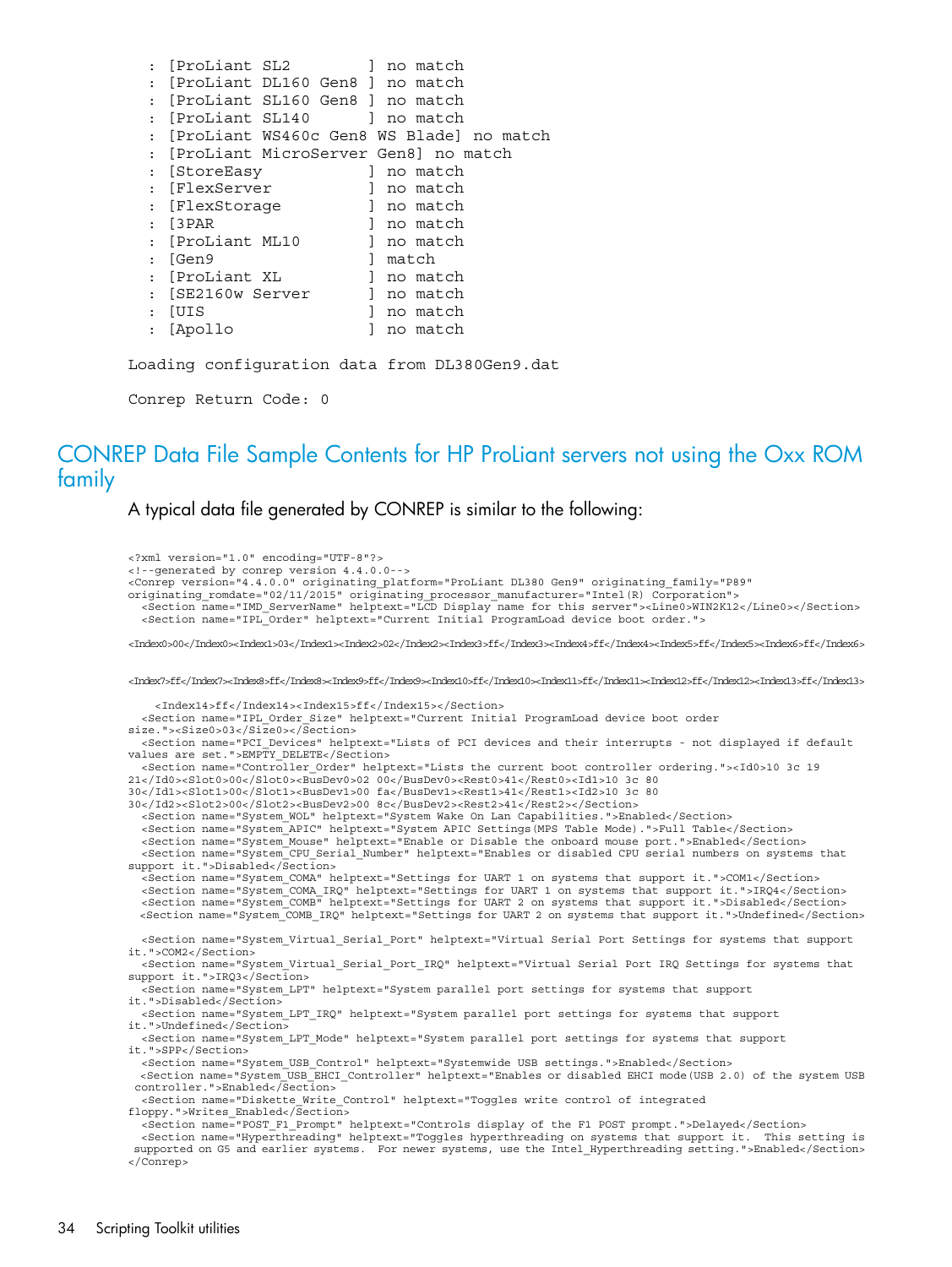# Using HPRCU

<span id="page-34-0"></span>HPRCU is an RBSU configuration utility similar to CONREP. This utility is supported on all HP ProLiant Gen8 servers except the HP ProLiant DL580 Gen8 server. This utility does not use a definition XML file like the CONREP utility, but directly reads the same table that RBSU uses for feature names and settings. All features and options are number based. Each feature and option has a unique number.

<span id="page-34-4"></span>Using HPRCU has the following features:

- All system ROM settings and the current selections are listed together in one output/input XML file.
- No updated binary or XML file is needed when BIOS adds or changes features. HPRCU now reads the same tables that RBSU does, which are located in the memory at system boot. When the BIOS changes or adds a new setting, no update to HPRCU is needed.
- The HPRCU XML file shows the default settings for each RBSU option.

<span id="page-34-6"></span><span id="page-34-1"></span>HPRCU is not supported on UEFI-based ProLiant servers. Instead, use CONREP.

### HPRCU command-line syntax

<span id="page-34-5"></span><span id="page-34-2"></span>hprcu  $-s$  |  $-1$  |  $-r$  [ $-f$  file.xml ] [ $-h$ ]

### HPRCU command line arguments

| <b>Command line argument</b> | <b>Description</b>                                                                                                     |
|------------------------------|------------------------------------------------------------------------------------------------------------------------|
| $-S$                         | This argument saves the system configuration to a file.                                                                |
| - 1                          | This argument loads the system configuration from a file<br>and writes it to the target server.                        |
| $-f \{file.xml\}$            | Name of the input or output file. If not specified, the XML<br>configuration defaults to hprcu.xml.                    |
| -h                           | This argument displays program usage.                                                                                  |
| -t.                          | Outputs the help and warning text for each feature. Only<br>valid with the -s option.                                  |
| $-r$                         | Saves or loads raw data features, such as IPL, PCI devices,<br>controller order) Must be applied to identical systems. |

### <span id="page-34-7"></span><span id="page-34-3"></span>HPRCU return codes

| <b>Command line argument</b> | <b>Description</b>                                                                                                 |
|------------------------------|--------------------------------------------------------------------------------------------------------------------|
|                              | The command was completed successfully.                                                                            |
|                              | The server is not supported by this utility.                                                                       |
|                              | The input XML file is missing or is in an invalid format.                                                          |
|                              | One of the dependencies is missing. See the error message<br>for details.                                          |
|                              | The system RBSU password is set. The settings cannot be<br>changed until the password is cleared from within RBSU. |
| 5                            | An error occurred reading the supported features on the<br>server.                                                 |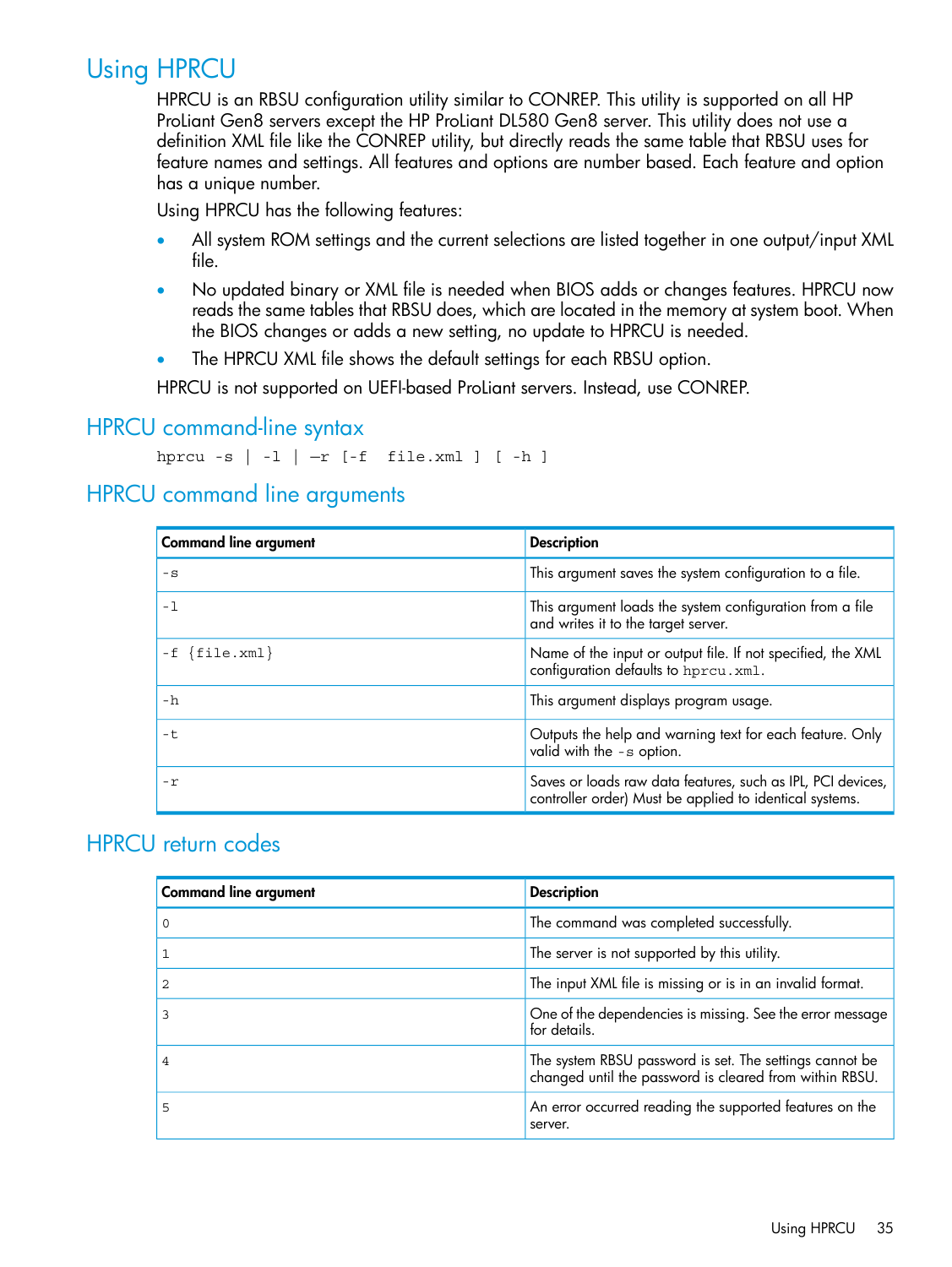| Command line argument | <b>Description</b>                                                                                    |
|-----------------------|-------------------------------------------------------------------------------------------------------|
|                       | Invalid command line syntax. Use the -h parameter for<br>complete command line parameters.            |
|                       | A general error occurred saving or loading the server<br>settings. See the error message for details. |

## HPRCU sample XML format

<span id="page-35-4"></span><span id="page-35-0"></span>A sample XML format generated by HPRCU is similar to the following:

<hprcu>

```
 <informational>
    <product name>ProLiant DL380 Gen8</product_name>
     <system_rom_family>P64</ system_rom_family >
    <system_rom_date>11/01/2011</system_rom_date>
   </informational>
  <feature feature_id='176' selected_option_id='2' default_option_id='1' feature_type='option'>
       <feature_name>Intel(R) Hyperthreading Options</feature_name>
      <option option id='1'><option name>Enabled</option name></option>
       <option option_id='2'><option_name>Disabled</option_name></option>
   </feature>
   <feature feature_id='100' feature_type='string'>
       <feature_name>Server Name - Line 1</feature_name>
       <feature_value>SERVERNAME</feature_value>
   </feature>
</hprcu>
```
# <span id="page-35-1"></span>Using HPSSASCRIPTING

<span id="page-35-5"></span>Starting with version 8.28.13.0, HP SSA Scripting is now a standalone application that is distributed with the HP SSA CLI application. In HP SSA versions prior to 8.28.13.0, the scripting executable was provided with the HP SSA GUI component.

For more information, see the *Configuring Arrays on HP Smart Array Controllers Reference Guide* on the HP website at [http://www.hp.com/support/CASAC\\_RG\\_en.](http://www.hp.com/support/CASAC_RG_en)

Users familiar with the previous versions of HP SSA Scripting must now install the HP SSA CLI application to obtain the scripting executable. The new HP SSA scripting executable (hpssascripting) replaces the former executable (cpqssaxe) in all scripts.

The HP SSA Scripting application has two scripting modes:

• Capture mode for capturing a configuration [\(page](#page-35-2) 36)

HP SSA inspects the configuration of all internal and external array controllers connected to the server and then writes a script file describing this configuration.

<span id="page-35-2"></span>• Input mode for using an Input script [\(page](#page-36-0) 37)

<span id="page-35-3"></span>HP SSA reads the array configuration described in a specified script file. See ["Creating](#page-36-1) an HP SSA script file" [\(page](#page-36-1) 37). HP SSA then applies this configuration to a target system.

NOTE: For a complete list of all command-line parameters, execute the /h utility.

### Capturing a configuration

To capture the configuration of a system, enter the following command at the system command line prompt: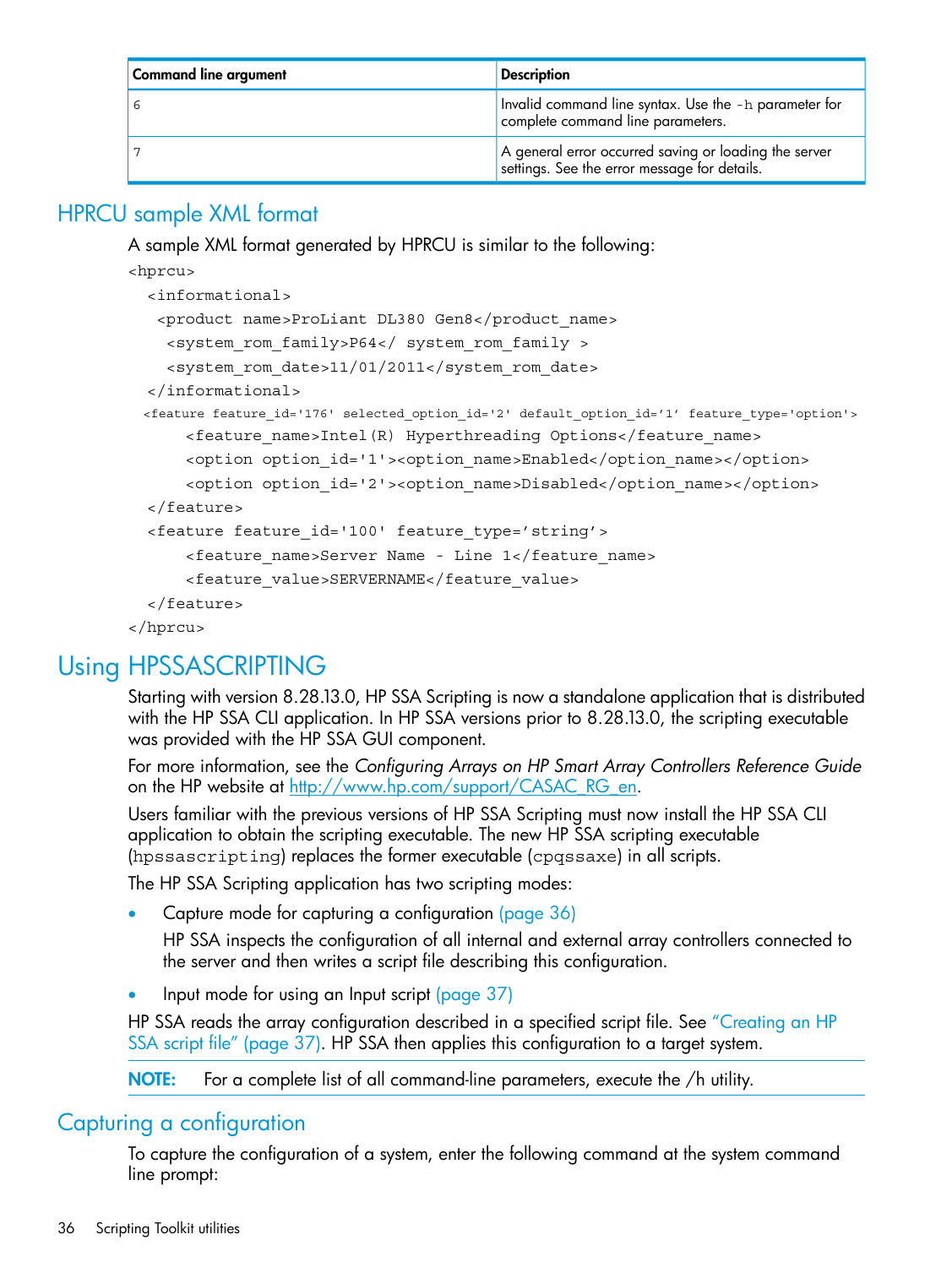hpssascripting -c [drive:][path] *OUTPUTFILENAME.ext* [-internal | -external] -e [drive:][path]*ERRORFILENAME.ext*

*OUTPUTFILENAME* is the name of the capture file, and ext. is the file extension. If you do not specify a name and location for this file, HP SSA uses the default name HPSSAOUTPUT. ini and places the file in the HP SSA working directory.

The -internal and -external switches limit capture to internal or external controllers.

<span id="page-36-0"></span>The -e switch information is used only if HP SSA must generate an error file. By default, HP SSA names the error file ERROR.ini and places it in the HP SSA working directory.

### Using an Input script

<span id="page-36-4"></span>To use an Input script to configure or reconfigure a system, first locate a suitable HP SSA script or see ["Creating](#page-36-1) an HP SSA script file" (page 37).

Then, enter the following command at the system command line prompt:

hpssascripting -i [drive:][path]*FILENAME.ext* [-internal | -external] [-reset] -e [drive:][path]*ERRORFILENAME.ext*

*FILENAME* is the name of the HP SSA input file, and ext is the file extension. If you do not specify the name and location of this file, HP SSA searches for HPSSAINPUT. ini in the HP SSA working directory.

The -internal and -external switches limit configuration operations to internal or external controllers.

The -reset flag destroys any existing data and overwrites the current configuration with the configuration specified in the script.

<span id="page-36-3"></span><span id="page-36-1"></span>The -e switch information is used only if HP SSA must generate an error file. By default, HP SSA names the error file ERROR.ini and places it in the HP SSA working directory.

### Creating an HP SSA script file

To create a valid HP SSA script file, use one of the following methods:

- Modify the sample custom input script [\(page](#page-36-2) 37).
- Create a Capture file for capturing a configuration [\(page](#page-35-2) 36).

You can create a capture file from any server that has HP SSA loaded, and then modify the values of options in the file as necessary for the target system. This method is useful for applying a standard configuration to several servers that have similar storage resources.

• Write an original script.

Each line of text in an HP SSA script file is in the format *option = value* and can be written in uppercase or lowercase letters. For information about possible option values and the minimum configuration information that a valid script must have, see ["Sample](#page-36-2) custom input [script"](#page-36-2) (page 37).

<span id="page-36-5"></span><span id="page-36-2"></span>You can add blank lines and comments to any script to make it easier to read and understand. To create a comment, enter a semicolon, and then enter the comment text. HP SSA ignores all text on the same line after a semicolon.

#### Sample custom input script

The sample script in this section gives all possible values for each option.

- If an **option** is shown in bold type, you must enter a value for that option when writing your own script.
- If a **value** is shown in bold type, HP SSA uses that value as a default setting when creating new logical drives.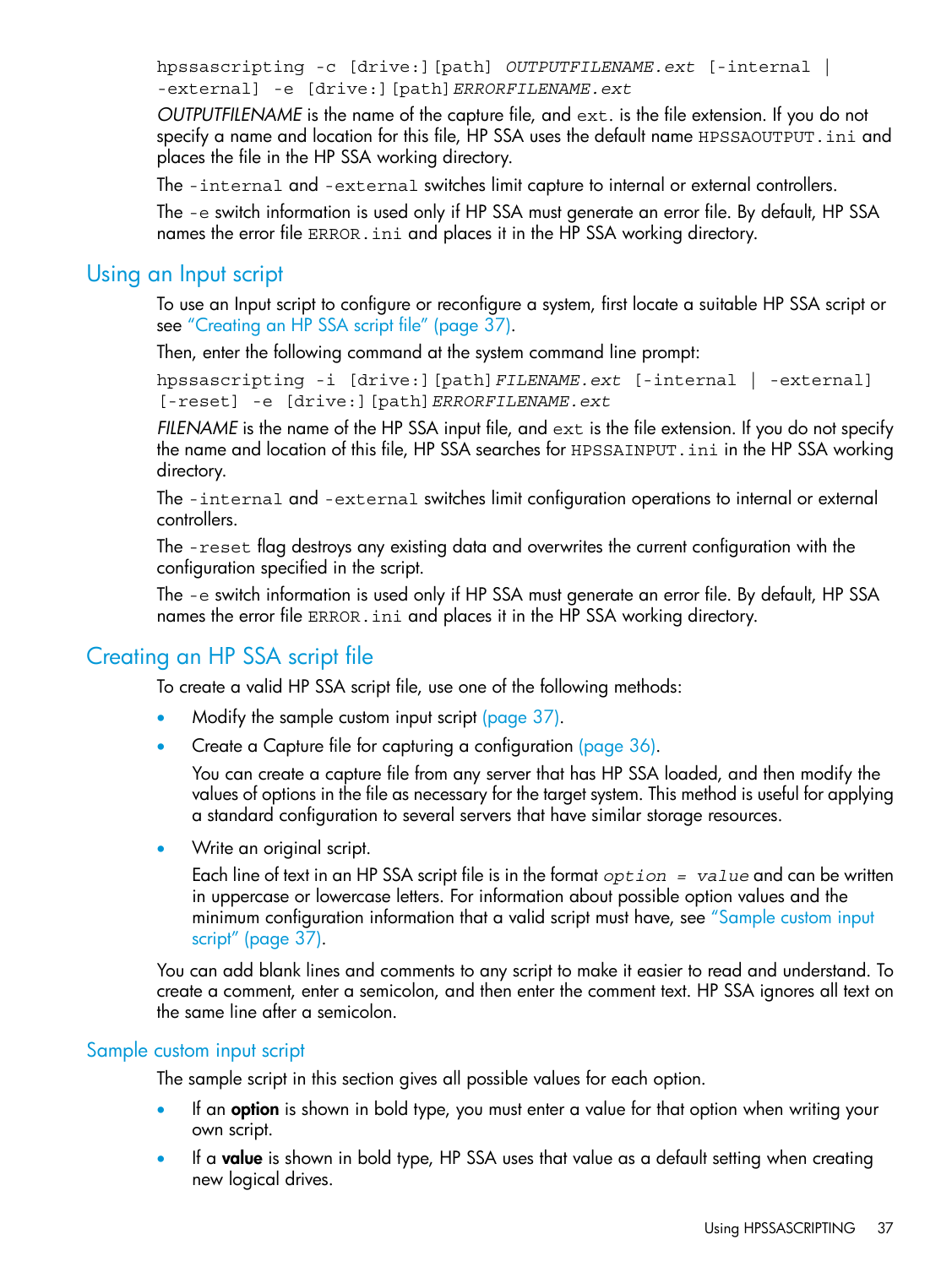You can use this script as a template for your own script. The Control category has the following options:

```
• Action mode
```
• Method mode

```
Action = Configure|Reconfigure
```

```
Method = Custom|Auto ; COMMENT: HP SSA cannot create a RAID 50 or
RAID 60 configuration in Auto mode. You must create such
configurations manually using the Custom setting.
```

```
Controller = All | First | Slot [N][:N]| WWN [N]| SerialNumber [N]|
IOCabinet [N],IOBay [N],IOChassis [N],Slot [N],Cabinet [N],Cell [N]
ClearConfigurationWithDataLoss = Yes|No ; COMMENT: This option is now
deprecated.
```

```
LicenseKey = XXXXX-XXXXX-XXXXX-XXXXX-XXXXX
```
DeleteLicenseKey = XXXXX-XXXXX-XXXXX-XXXXX-XXXXX | \* ; COMMENT: \* is a wild card that enables you to delete all license keys on the specified controller.

```
RAIDArrayID = "XXXXXXXXXXXXXXXXXXXX"
```

```
ReadCache = 0|10|20|25|30|40|50|60|70|75|80|90|100
```

```
WriteCache = 0|10|20|25|30|40|50|60|70|75|80|90|100
```

```
RebuildPriority = low|Median|High
```

```
ExpandPriority = \text{Low}|\text{Median}|\text{High}
```

```
SurfaceScanDelay = N
```

```
SSPState = Enable|Disable
```

```
PreferredPathMode = Auto|Manual
```
; COMMENT: the following five entries are used to optimize the controller performance for video

```
MNPDelay = 0|1|2|...|60 ; units are minutes, zero indicates disabled
```

```
IRPEnable = Yes|No
```

```
DPOEnable = Yes|No
```

```
ElevatorSortEnable = Yes|No
```

```
QueueDepth = 2|4|8|16|32|Auto
```
 $Array = A|B|C|D|E|F|G|...Z|A|b|c|d|e|f$ 

```
OnlineSpare = None | N | Port:ID,Port:ID... | Box:Bay,Box:Bay... |
Port:Box:Bay,Port:Box:Bay,... ; COMMENT: These values are available
only in Custom method mode. In Auto method mode, the choices are
Yes|No.
```

```
Drive = * | N | Port:ID, Port:ID... | Box:Bay, Box:Bay... |
Port:Box:Bay, Port:Box:Bay, ...
```

```
DriveType = SCSI | SAS | SATA
```

```
LogicalDrive = 1|2|3|...32
```

```
RAID = 0|1|5|50|6|60|adg|auto ; COMMENT: RAID 6 and 60 are only
available when SAAP is installed and the license key registered
ParityGroups = 2|N ; COMMENT: Necessary only for RAID 50 or 60. N
> 2
Size = [N] | Max
```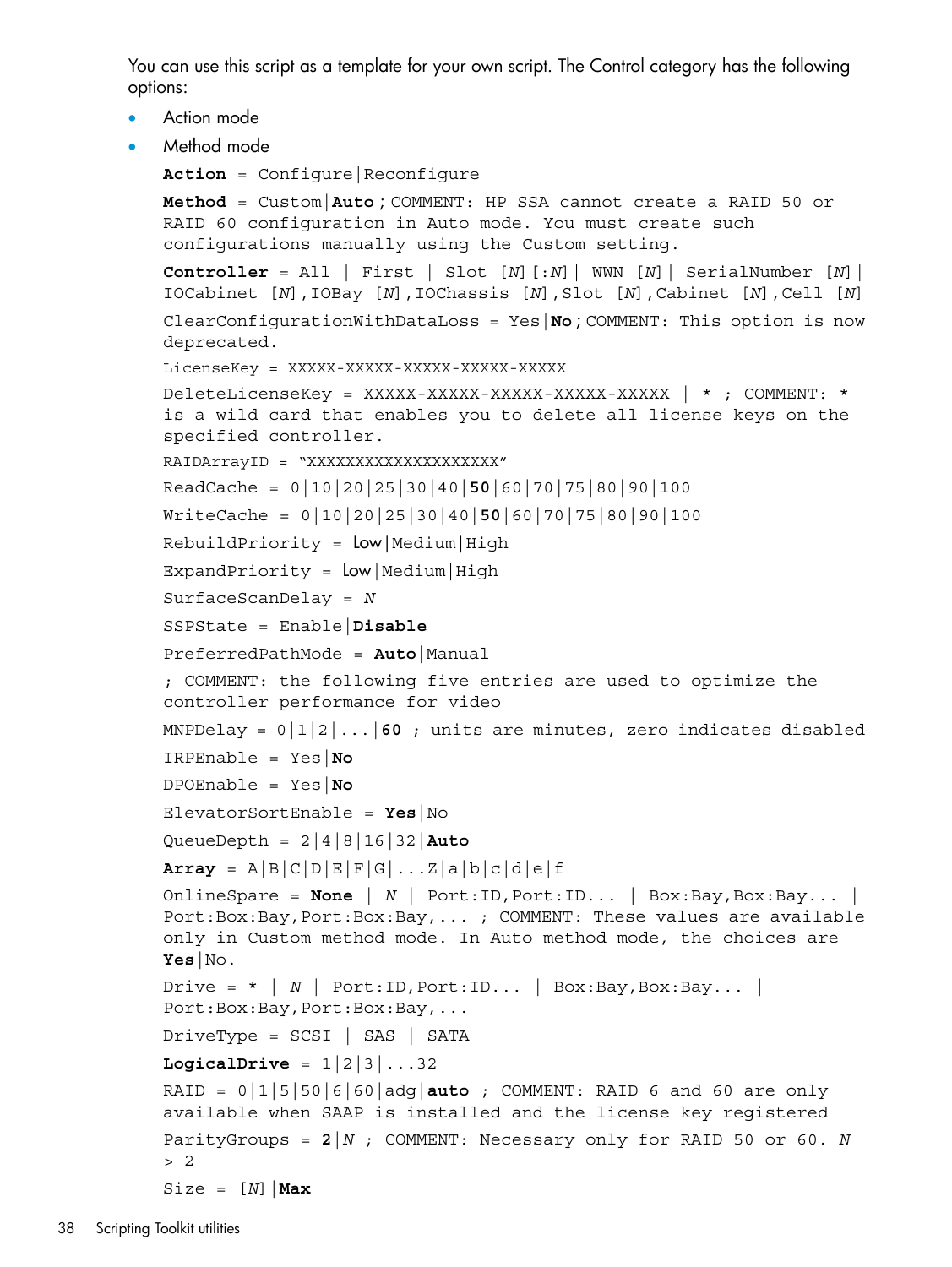```
Sectors = 32|63
StripeSize = 8|16|32|64|128|256
ArrayAccelerator = Enable|Disable
LogicalDriveSSPState = Enable|Disable
SSPAdaptersWithAccess = [N],[N]...|None
PreferredPath = 1|2
HBA WW ID = WWN
ConnectionName = UserDefinedName
HostMode = Default | Windows | Windows(degrade | openVMS | Tru64 |
Linux | Solaris | Netware | HP | Windows Sp2 ; COMMENT: The
Windows(degrade value must be entered as written.
```
### <span id="page-38-0"></span>Script file options

<span id="page-38-1"></span>Options in HP SSA script files are divided into the following categories:

- "Control [category"](#page-39-0) (page 40)
- ["Controller](#page-39-3) category" (page 40)
- "Array [category"](#page-42-3) (page 43)
- "Logical Drive [category"](#page-43-2) (page 44)
- "HBA [category"](#page-46-0) (page 47)

Each category has several scripting options, but you do not always need to assign values to every option. HP SSA can use default values in some instances, while in other instances, a listed option might not be relevant for a particular configuration or scripting mode.

The options for each category are listed in the following table and described in more detail in the remainder of this section.

| Category   | <b>Options</b>                                                                                                                                                                                                                                                                                                                                       | <b>Description</b>                                                                                                                                                                                                                                                                                                                                                                                                                                                                                                                                                                                                             |
|------------|------------------------------------------------------------------------------------------------------------------------------------------------------------------------------------------------------------------------------------------------------------------------------------------------------------------------------------------------------|--------------------------------------------------------------------------------------------------------------------------------------------------------------------------------------------------------------------------------------------------------------------------------------------------------------------------------------------------------------------------------------------------------------------------------------------------------------------------------------------------------------------------------------------------------------------------------------------------------------------------------|
| Control    | Action<br>Method                                                                                                                                                                                                                                                                                                                                     | Use these options to define the overall behavior of HP SSA when it<br>processes scripts and creates configurations. Control options can occur<br>only once in a script file and must be listed first.                                                                                                                                                                                                                                                                                                                                                                                                                          |
| Controller | Controller<br>ChassisName<br>ClearConfigurationWithDataLoss<br>DeleteLicenseKey<br><b>DPOEnable</b><br><b>ElevatorSortEnable</b><br><b>ExpandPriority</b><br><b>IRPEnable</b><br>LicenseKey<br><b>MNPDelay</b><br>PreferredPathMode<br>QueueDepth<br><b>ReadCache</b><br>RebuildPriority<br><b>SSPState</b><br>SurfaceScanDelay<br><b>WriteCache</b> | Use these options to specify the controller you are configuring (or the<br>controller that had its configuration captured). Although the Controller<br>option must begin this section of the script, you can script other options in<br>this category in any order.<br>You can use one script file to configure all controllers in a system, and you<br>can configure the controllers identically or individually. If you define each<br>controller configuration individually, enter the option values for one<br>controller and its arrays and logical drives before specifying the option<br>values for another controller. |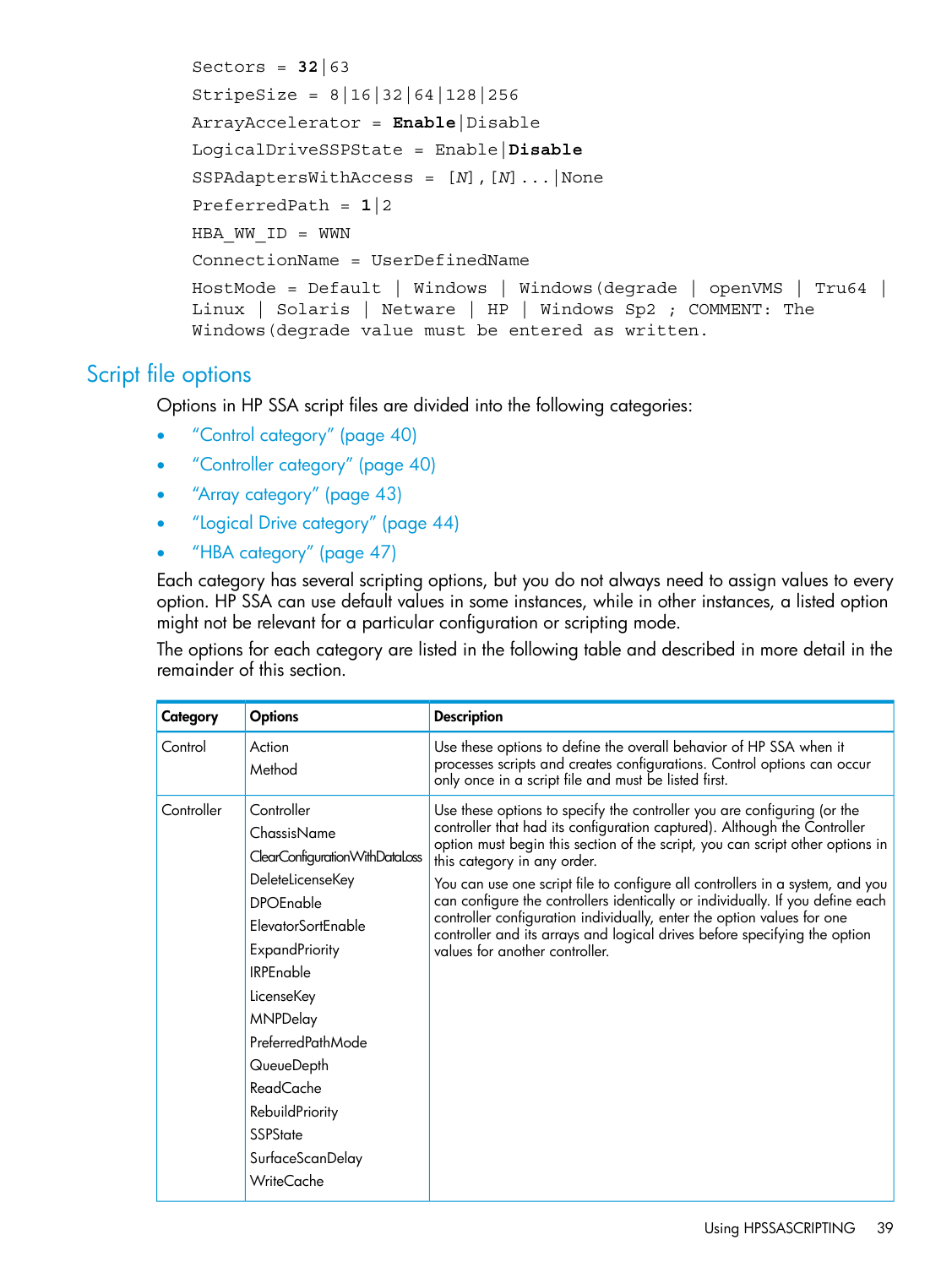| Category         | <b>Options</b>                                                                                                                                              | <b>Description</b>                                                                                                                                                                                                                                                                                                                                                          |
|------------------|-------------------------------------------------------------------------------------------------------------------------------------------------------------|-----------------------------------------------------------------------------------------------------------------------------------------------------------------------------------------------------------------------------------------------------------------------------------------------------------------------------------------------------------------------------|
| Array            | Array<br>Drive<br>DriveType<br>OnlineSpare                                                                                                                  | Use these options to describe an array you are configuring on the controller<br>previously specified in the script. (If no controller was previously specified,<br>HP SSA stops processing the script and creates an error file.) Although the<br>Array option must begin this section of the script, you can script the other<br>options in this category in any order.    |
| Logical<br>Drive | ArrayAccelerator<br>LogicalDrive<br>LogicalDriveSSPState<br>ParityGroups<br>PreferredPath<br>RAID<br>Sectors<br>Size<br>SSPAdaptersWithAccess<br>StripeSize | Use these options to describe a logical drive you are configuring on an<br>array previously specified in the script. (If no array was previously<br>specified, HP SSA stops processing the script and creates an error file.)<br>Although the LogicalDrive option must begin this section of the script, you<br>can script the other options in this category in any order. |
| <b>HBA</b>       | ConnectionName<br>HBA_WW_ID<br>HostMode                                                                                                                     | Use these options to specify an HBA you are configuring.                                                                                                                                                                                                                                                                                                                    |

### <span id="page-39-0"></span>Control category

<span id="page-39-4"></span>The Control category has the following options:

- <span id="page-39-1"></span>["Action](#page-39-1) mode" (page 40)
- ["Method](#page-39-2) mode" (page 40)

#### Action mode

You must specify an Action mode:

- In Configure mode, you can create new arrays, but you cannot modify existing arrays. The controller must be connected to unassigned physical drives for this mode to be available.
- <span id="page-39-2"></span>• In Reconfigure mode, you can modify existing arrays. For example, you can set up an array expansion, a logical drive extension, or a migration. These procedures do not destroy data, unless you specifically want the data to be deleted. In this mode, HP SSA does not change an existing option setting unless you specifically script a different value for that option.

#### <span id="page-39-3"></span>Method mode

<span id="page-39-5"></span>The default value for Method mode is Auto. If you want to use Custom mode, you must specify it. In Auto mode, HP SSA can perform an expansion, extension, or migration without user intervention if the values that you set for other options imply that such an operation is necessary.

#### Controller category

The Controller category has the following options:

- Controller [\(page](#page-40-0) 41)
- ChassisName [\(page](#page-40-1) 41)
- ClearConfigurationWithDataLoss [\(page](#page-40-2) 41)
- DeleteLicenseKey [\(page](#page-40-3) 41)
- DPOEnable [\(page](#page-42-2) 43)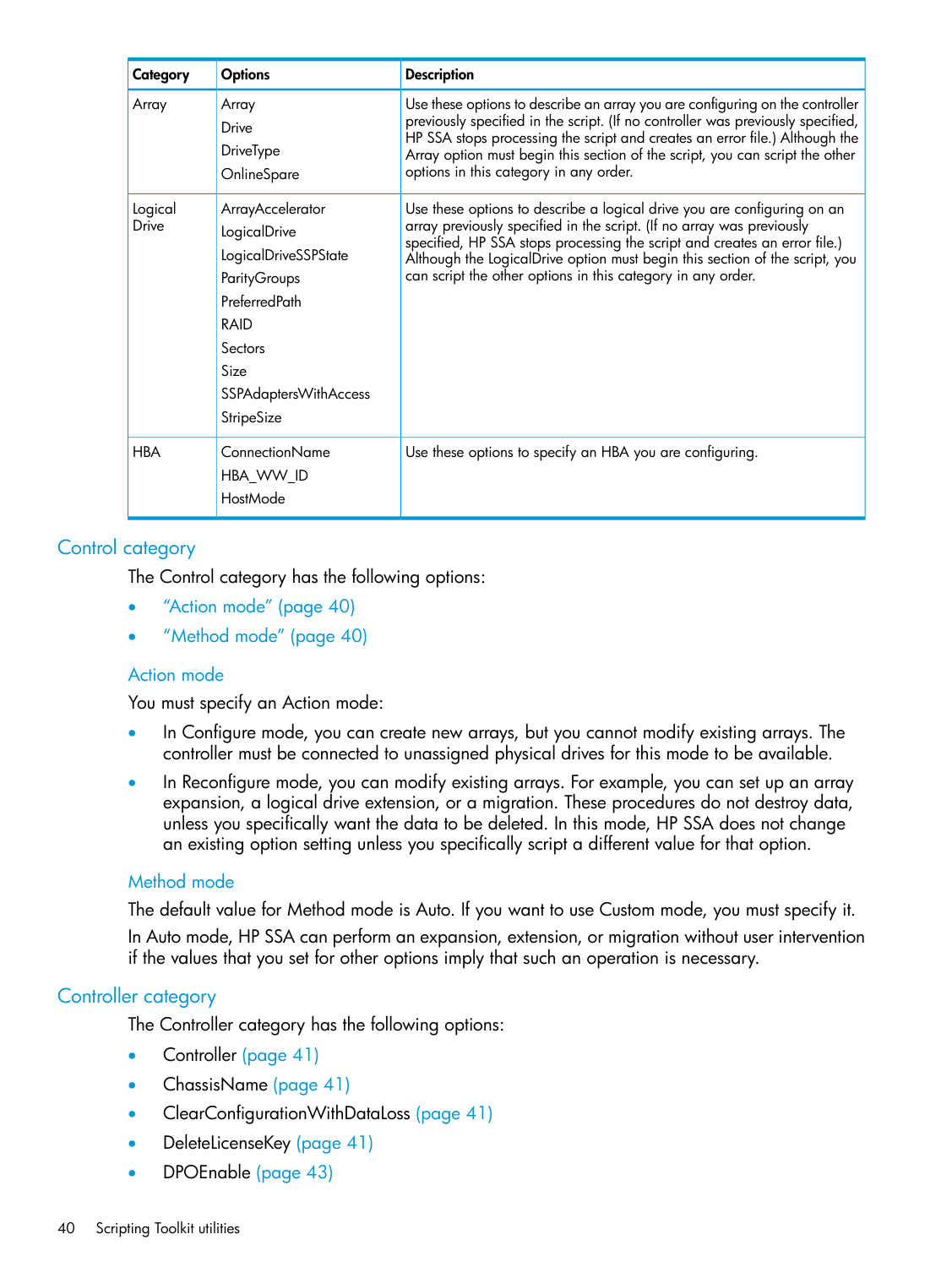- ElevatorSortEnable [\(page](#page-42-2) 43)
- ExpandPriority [\(page](#page-41-2) 42)
- IRPEnable [\(page](#page-42-2) 43)
- LicenseKey [\(page](#page-40-3) 41)
- MNPDelay [\(page](#page-42-2) 43)
- PreferredPathMode [\(page](#page-41-0) 42)
- QueueDepth [\(page](#page-42-2) 43)
- ReadCache [\(page](#page-41-1) 42)
- RebuildPriority [\(page](#page-41-2) 42)
- SSPState [\(page](#page-42-0) 43)
- <span id="page-40-0"></span>• SurfaceScanDelay [\(page](#page-42-1) 43)
- WriteCache [\(page](#page-41-1) 42)

#### **Controller**

You must enter a value for this option because it identifies the controller that you want to configure:

- All–Configure all detected controllers in the system.
- Slot [*N*] [:*M*] Configure the internal controller in slot number *N*, or the external controller at port *M* in slot *N*.
- WWN [*N*]—Configure the external controller that has the World Wide Name *N*.
- SerialNumber [*N*]—Configure the shared storage controller that has serial number *N*.
- <span id="page-40-1"></span>• IOCabinet[*N*],IOBay[*N*],IOChassis[*N*],Slot[*N*],Cabinet[*N*],Cell[*N*]—Configure the controller in the Integrity server that has the slot path information defined by this sequence of identifiers.

#### **ChassisName**

Enter the user-defined character string that identifies the controller. You can use any of the following characters in the string:

#### a–z, A–Z, O–9, !, @, #, \*, (, ), ,,  $\cdot$ , \_, +, :, ., /, [space]

You do not need to use quotation marks around the string, but doing so allows the string to begin with a space character. However, the string cannot end with a space character.

<span id="page-40-4"></span><span id="page-40-2"></span>Currently, only shared-storage controllers such as the RA4x00, MSA1000, and Smart Array Cluster Storage support the ChassisName option. The RA4x00 controller uses a 24-character string, while other applicable controllers use a 20-character string.

#### ClearConfigurationWithDataLoss

<span id="page-40-3"></span>This command is now deprecated.

The default value for this option is No. Clearing the configuration causes data loss because it deletes all logical volumes and arrays on the controller. If you clear a configuration, you can write commands later in the script file to create a new configuration from the liberated drive capacity.

#### LicenseKey, DeleteLicenseKey

These options enable you to enter a 25-character license key to activate or uninstall some controller features. Hyphens can be entered, but are not required.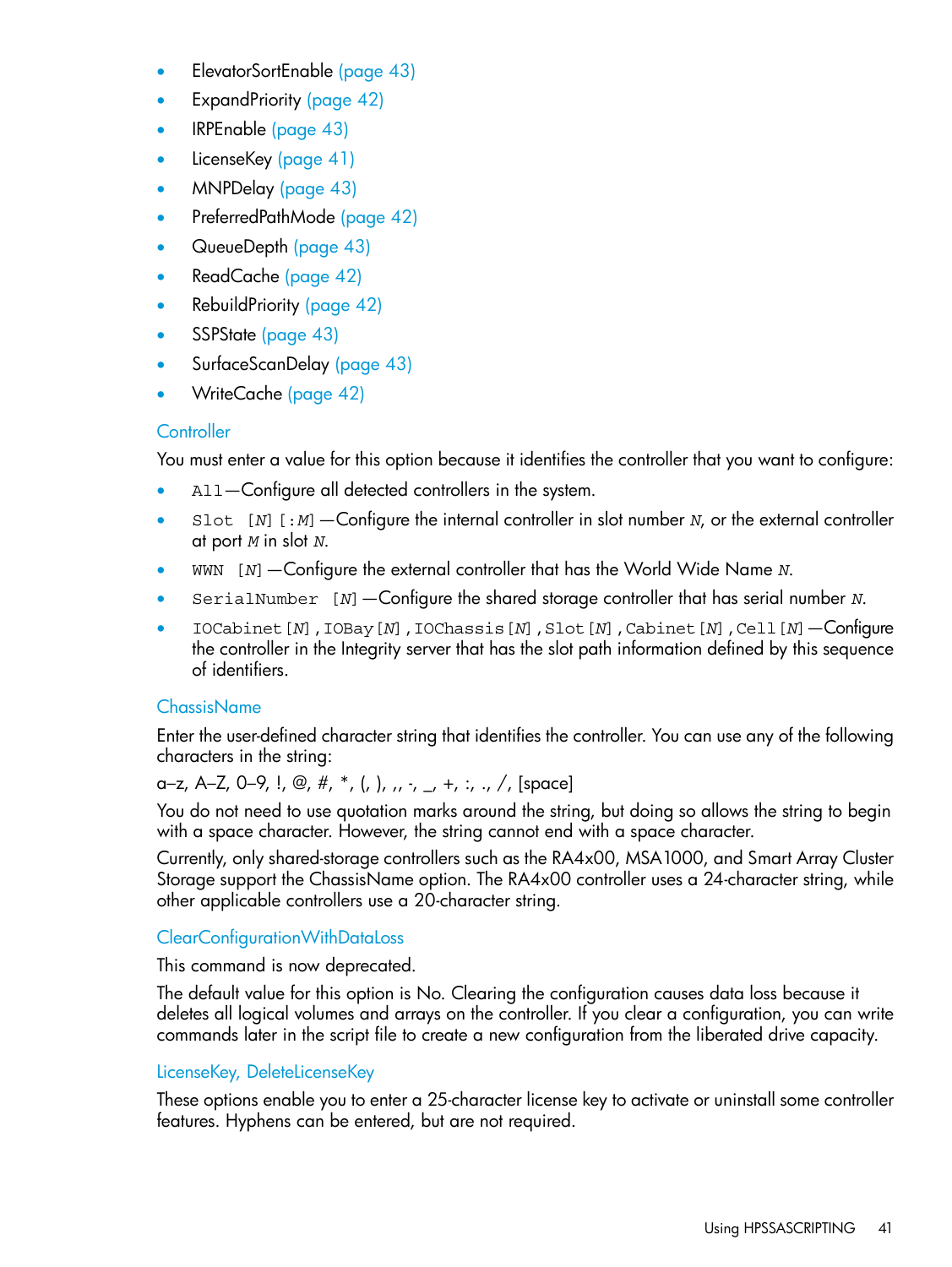#### <span id="page-41-0"></span>PreferredPathMode

The setting that you select for this option determines how the preferred I/O path to a particular logical drive is set for a redundant array controller that is in an active/active configuration.

Not all controllers support this feature, and controllers in an active/standby configuration disregard this option.

- Auto is the default setting for new configurations. In this case, the storage system automatically selects the I/O path from the redundant controller to the logical drive and dynamically load balances all paths.
- Manual enables you to assign the logical drive to a specific redundant controller. If you select this setting, use the PreferredPath command to specify the path.

<span id="page-41-1"></span>If you are reconfiguring a controller and do not specify a setting for this option, the existing setting remains the same.

#### ReadCache, WriteCache

Enter a number between 0 and 100 to specify the percentage of cache to be allocated to drive reads or writes. The default value for both options is 50.

The allowable cache ratios depend on the controller model and whether it has battery-backed write cache, as described in the following table.

A "+" indicates that the specified cache ratio is allowed for that type of controller, while a "–" indicates that the ratio is not allowed.

| Read:write ratio | RA4x00 with 16MB<br>cache | RA4x00 with 48MB<br>cache | All other controllers<br>with battery-backed<br>write cache | All other controllers<br>without<br>battery-backed write<br>cache |
|------------------|---------------------------|---------------------------|-------------------------------------------------------------|-------------------------------------------------------------------|
| 100:0            | $+$                       | $+$                       | $+$                                                         | $+$                                                               |
| 90:10            | $+$                       | $+$                       |                                                             |                                                                   |
| 80:20            | $+$                       | $+$                       |                                                             |                                                                   |
| 75:25            |                           |                           | $+$                                                         |                                                                   |
| 70:30            | $+$                       | $+$                       |                                                             |                                                                   |
| 60:40            | $+$                       | $+$                       |                                                             |                                                                   |
| 50:50            | $+$                       | $^{+}$                    | $+$                                                         |                                                                   |
| 40:60            |                           | $+$                       |                                                             |                                                                   |
| 30:70            |                           | $+$                       |                                                             |                                                                   |
| 25:75            |                           | $+$                       | $+$                                                         |                                                                   |
| $0:50*$          | $+$                       | -                         |                                                             |                                                                   |
| $0:75*$          |                           | $+$                       |                                                             |                                                                   |
| 0:100            |                           |                           | $^{+}$                                                      |                                                                   |

<span id="page-41-2"></span>\* The cache ratio percentages do not total 100 in these cases because the additional 16-MB or 48-MB cache modules are not used. Only the battery-backed write cache is used.

#### RebuildPriority, ExpandPriority

These options have three possible values: Low, Medium, and High.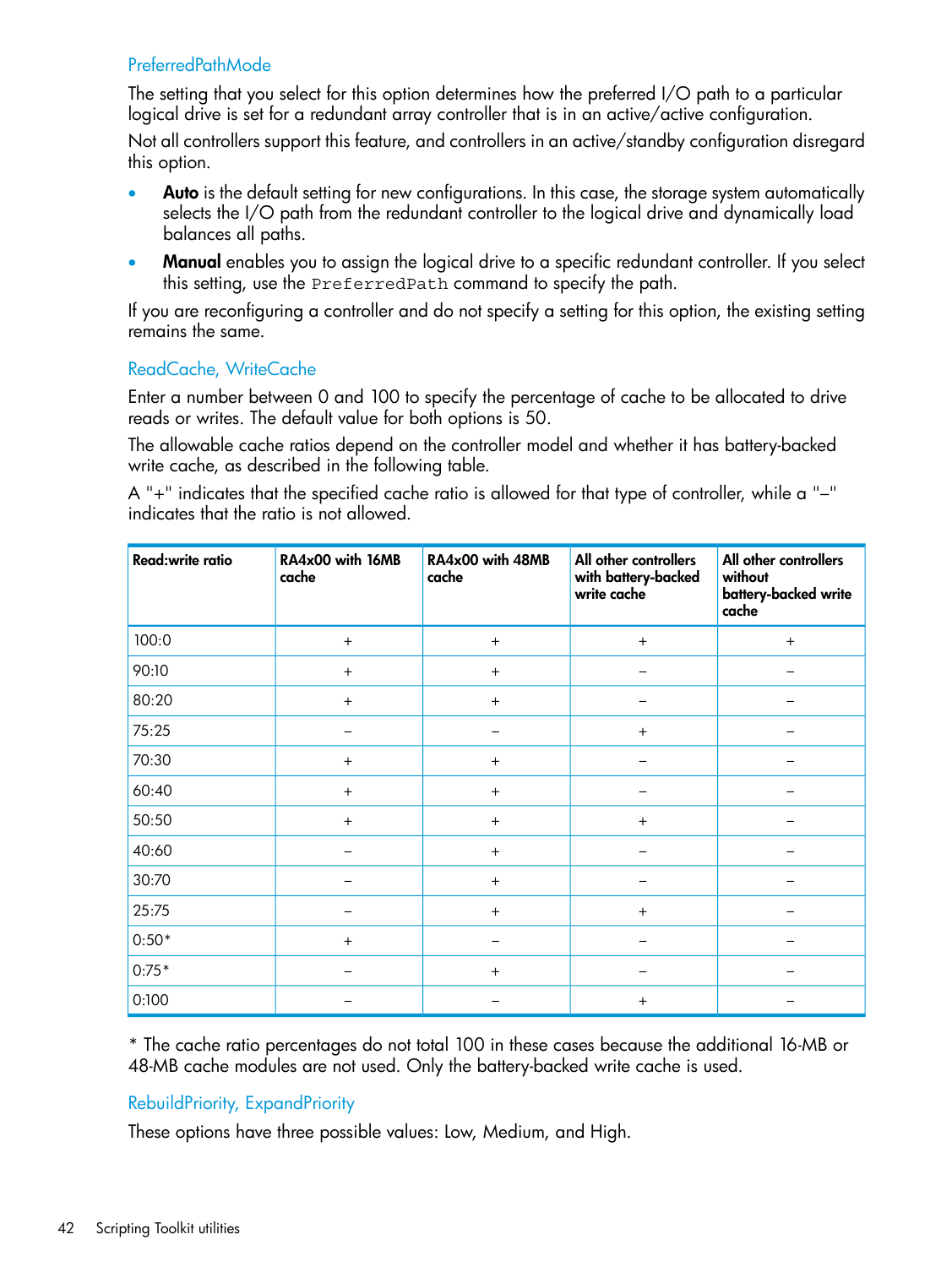#### <span id="page-42-0"></span>**SSPState**

There are two settings for this option: Enable and Disable. If you do not specify a value for the SSP State, the existing setting remains the same.

NOTE: The SSPState option is valid only for controllers that enable SSP on a controller basis, such as the MSA1000 or the Smart Array Cluster Storage controllers. RA4x00 controllers support SSP that is enabled on a logical drive basis, and use the LogicalDriveSSPState option [\(page](#page-44-2) 45) instead.

<span id="page-42-1"></span>If you enable SSP, you must also specify an adapter for one or more logical drives by using the SSPAdaptersWithAccess option [\(page](#page-45-2) 46). Otherwise, SSP is automatically disabled.

#### SurfaceScanDelay

<span id="page-42-2"></span>Enter a number between 1 and 30 to specify the duration of the surface scan delay in seconds.

#### <span id="page-42-7"></span>Video performance options

To optimize the controller performance for video, set values for the following options as indicated: DPOEnable = No

```
ElevatorSortEnable = Yes
```
IRPEnable = No

In addition, do the following:

- <span id="page-42-3"></span>• Set the MNPDelay to any integer value from 1 to 60 (units are minutes). If you want to disable this option, set a value of zero instead.
- <span id="page-42-6"></span>Set the QueueDepth to any integer value from 2 to 32, or to Auto.

#### Array category

The Array category has the following options:

- ["Array"](#page-42-4) (page 43)
- <span id="page-42-4"></span>• ["Drive"](#page-42-5) (page 43)
- ["DriveType"](#page-43-0) (page 44)
- ["OnlineSpare"](#page-43-1) (page 44)

#### Array

Enter a letter or pair of letters to identify the array you are creating or reconfiguring, and observe these additional limitations:

- <span id="page-42-5"></span>• In Configure mode, HP SSA creates a new array. The value that you specify for the array option must be the next available letter or pair of letters in the sequence, according to the number of existing arrays on the controller. AA follows Z, and BA follows AZ.
- In Reconfigure mode, HP SSA can either create a new array or reconfigure an existing array. In this case, the value that you specify can identify an existing array, or it can correspond to the next available array letter or pair of letters in the existing configuration.

#### **Drive**

You can use this option to add a drive to an existing array (to expand an array) or to build a new array. If you are expanding an array, each drive that you add must have a capacity no less than that of the smallest drive already in the array. The added and existing drives in the array must all be the same type (for example, SAS or SATA).

If the value of the ClearConfigurationWithDataLoss option is Yes, you can use the Drive option to remove drives from an array. However, the ClearConfigurationWithDataLoss option is now deprecated.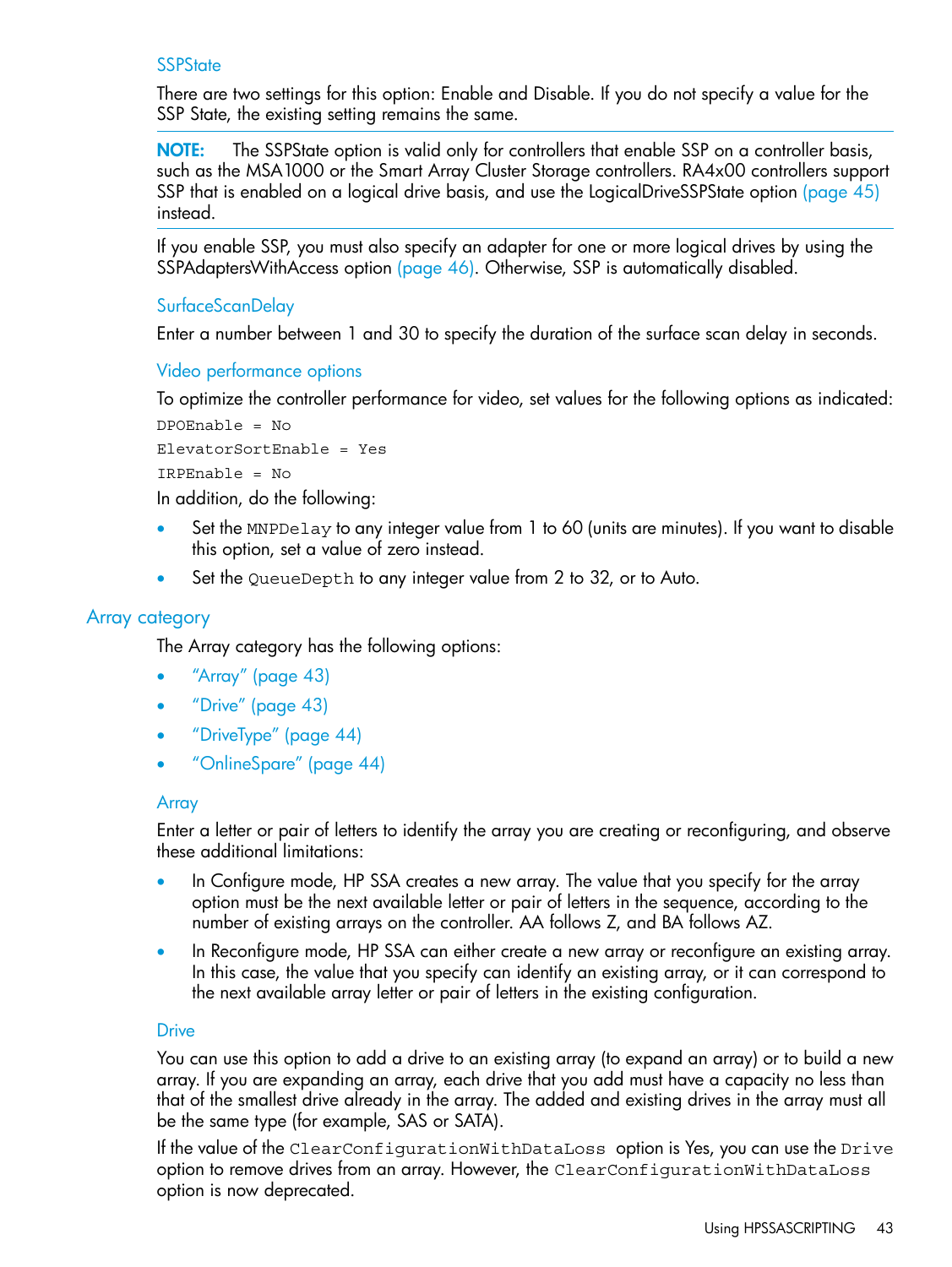If you use Auto method mode, HP SSA configures all the available drives on the controller into one array. If the drives are of different capacities, HP SSA determines the capacity of the smallest drive and uses the same amount of space on all other available drives.

If you use Custom method mode, choose one of the following methods to specify the drives to be used in the array. Different arrays on the same controller can use different methods.

- To specify individual drives, use the applicable convention (port:ID, box:bay, or port:box:bay).
- To specify only the number of drives to use (not which specific drive IDs to use), enter that number as the value for this option. For example, if you enter  $\text{drive=3}$ , HP SSA uses the first three available drives to build or expand the array that you define in the remainder of the script. HP SSA automatically determines which drives are suitable to use.
- <span id="page-43-0"></span>• To use all available drives, enter an asterisk as the value for this option. An array that is configured using this method cannot have a spare.

#### **DriveType**

<span id="page-43-1"></span>The value that you enter for this option specifies the type of drive (SAS, SATA, or parallel SCSI) that HP SSA must use to build the array.

#### **OnlineSpare**

The value for this option determines whether the array specified previously in the script will be configured with spare drives.

| <b>Method mode</b> | Possible values                                                                                                                                                                                                                                                                                                                                                                                      | <b>Default value</b>                                                                                                                                                                                               |
|--------------------|------------------------------------------------------------------------------------------------------------------------------------------------------------------------------------------------------------------------------------------------------------------------------------------------------------------------------------------------------------------------------------------------------|--------------------------------------------------------------------------------------------------------------------------------------------------------------------------------------------------------------------|
| Custom             | To specify exactly which drives to use as spares,<br>use the applicable convention (port:ID, box:bay,<br>or port:box:bay).<br>To specify only the number of spares (not the<br>exact IDs), enter that number as the value for this<br>option. HP SSA automatically selects only those<br>drives that are suitable for the array.<br>To specify that the array should not have spares,<br>enter None. | In Configure action mode: None.<br>In Reconfigure action mode, HP SSA ignores any<br>value entered for this option and keeps any spares<br>that are already present in the configuration.                          |
| Auto               | Yes (indicating one spare)<br>No                                                                                                                                                                                                                                                                                                                                                                     | In Configure action mode: Yes (indicating one<br>spare).<br>In Reconfigure action mode, HP SSA ignores any<br>value entered for this option and keeps any spares<br>that are already present in the configuration. |

#### <span id="page-43-3"></span><span id="page-43-2"></span>Logical Drive category

The Logical Drive category has the following options:

- ["ArrayAccelerator"](#page-44-0) (page 45)
- ["LogicalDrive"](#page-44-1) (page 45)
- ["LogicalDriveSSPState"](#page-44-2) (page 45)
- ["ParityGroups"](#page-44-3) (page 45)
- ["PreferredPath"](#page-44-4) (page 45)
- ["RAID"](#page-44-5) (page 45)
- ["Sectors"](#page-45-0) (page 46)
- ["Size"](#page-45-1) (page 46)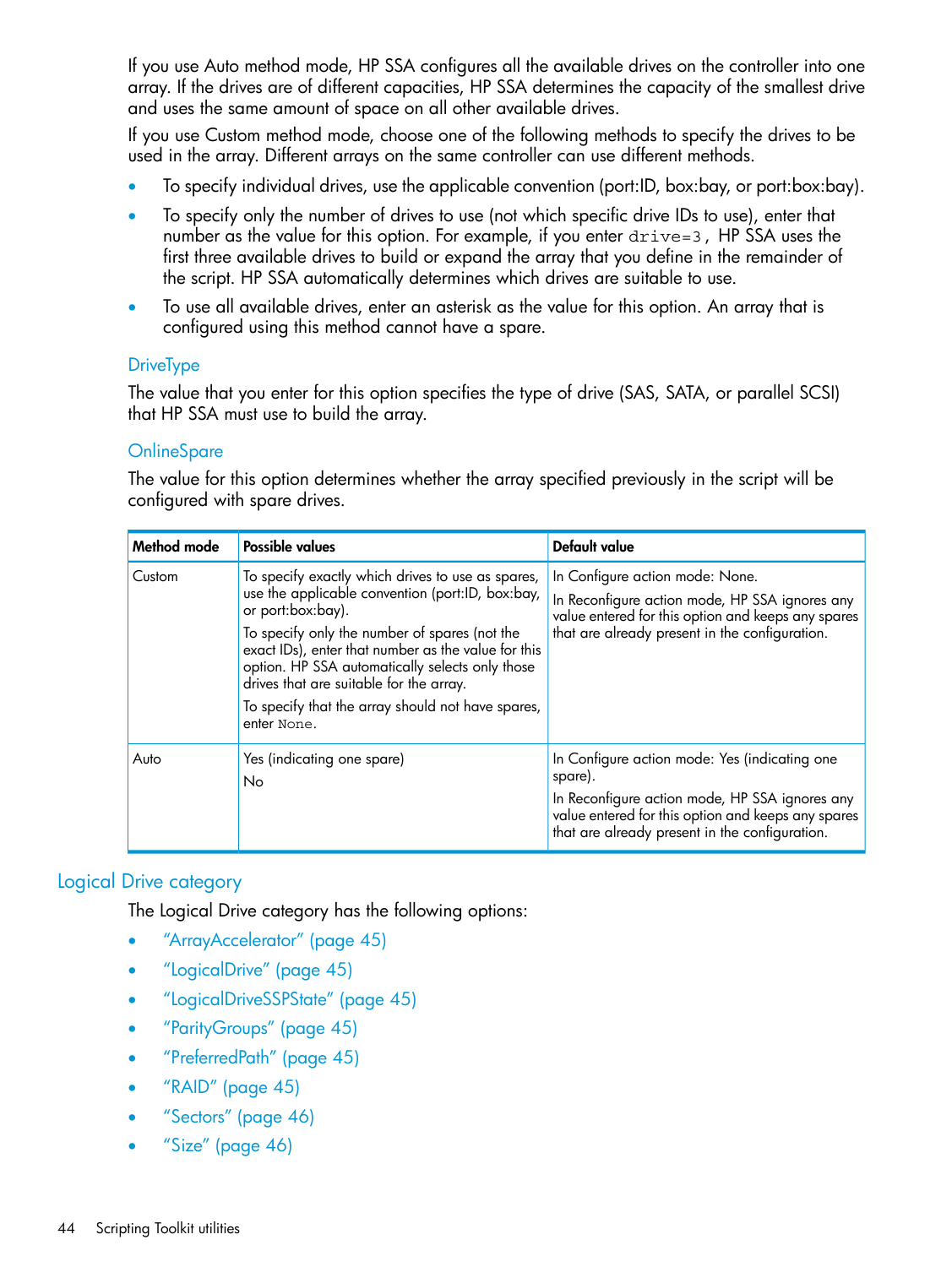- ["SSPAdaptersWithAccess"](#page-45-2) (page 46)
- <span id="page-44-0"></span>• ["StripeSize"](#page-45-3) (page 46)

#### ArrayAccelerator

<span id="page-44-1"></span>This option specifies whether the array accelerator is enabled or disabled for the specified logical drive. The default value is Enabled.

#### **LogicalDrive**

The value that you enter for this option specifies the ID number of the logical drive that is to be created or modified. The first logical drive on an array must have an ID of 1 (not 0), and logical drive numbering must be contiguous.

- In Configure action mode, HP SSA accepts only the ID number of the next possible logical drive.
- <span id="page-44-2"></span>• In Reconfigure action mode, HP SSA also accepts the ID number of any existing logical drive.

#### LogicalDriveSSPState

This option is valid only for controllers that enable SSP on a logical drive basis. Other controllers that support SSP use the SSPState option [\(page](#page-42-0) 43).

The following defaults apply:

- <span id="page-44-3"></span>• For new logical drives, the default value is Disabled.
- For existing logical drives, the default value is the current logical drive setting.

#### **ParityGroups**

When you create a RAID 50 or RAID 60 configuration, you must also set the number of parity groups.

You can use any integer value greater than 1 for this setting, with the restriction that the total number of physical drives in the array must be exactly divisible by the number of parity groups.

<span id="page-44-4"></span>The maximum number of parity groups possible for a particular number of physical drives is the total number of drives divided by the minimum number of drives necessary for that RAID level (three for RAID 50, four for RAID 60).

#### PreferredPath

If you select the Manual setting for PreferredPathMode, use the PreferredPath command to specify the path for I/O to the logical drive on a redundant controller in active/active mode.

<span id="page-44-5"></span>The default setting for this option is 1. With this setting, the controller in chassis slot 1 is the preferred controller for I/O to the logical drive. If you select 2, the controller in chassis slot 2 becomes the preferred controller for the logical drive.

To determine the chassis slot numbers, use the show command on a controller that supports redundant controllers.

#### RAID

The value that you enter for this option specifies the RAID level of the logical drive.

- When the Action mode is Configure, and the Method mode is Auto, HP SSA automatically selects the highest RAID level that the controller and drive configuration can support except RAID 50 or RAID 60. To specify RAID 50 or 60 for a controller that supports either of these RAID levels, use the Custom setting. In this case, you must also specify the number of parity groups [\(page](#page-44-3) 45).
- When the Action mode is Reconfigure, the default value is the existing RAID level for that logical drive. If you specify a different RAID setting, then HP SSA either ignores the new setting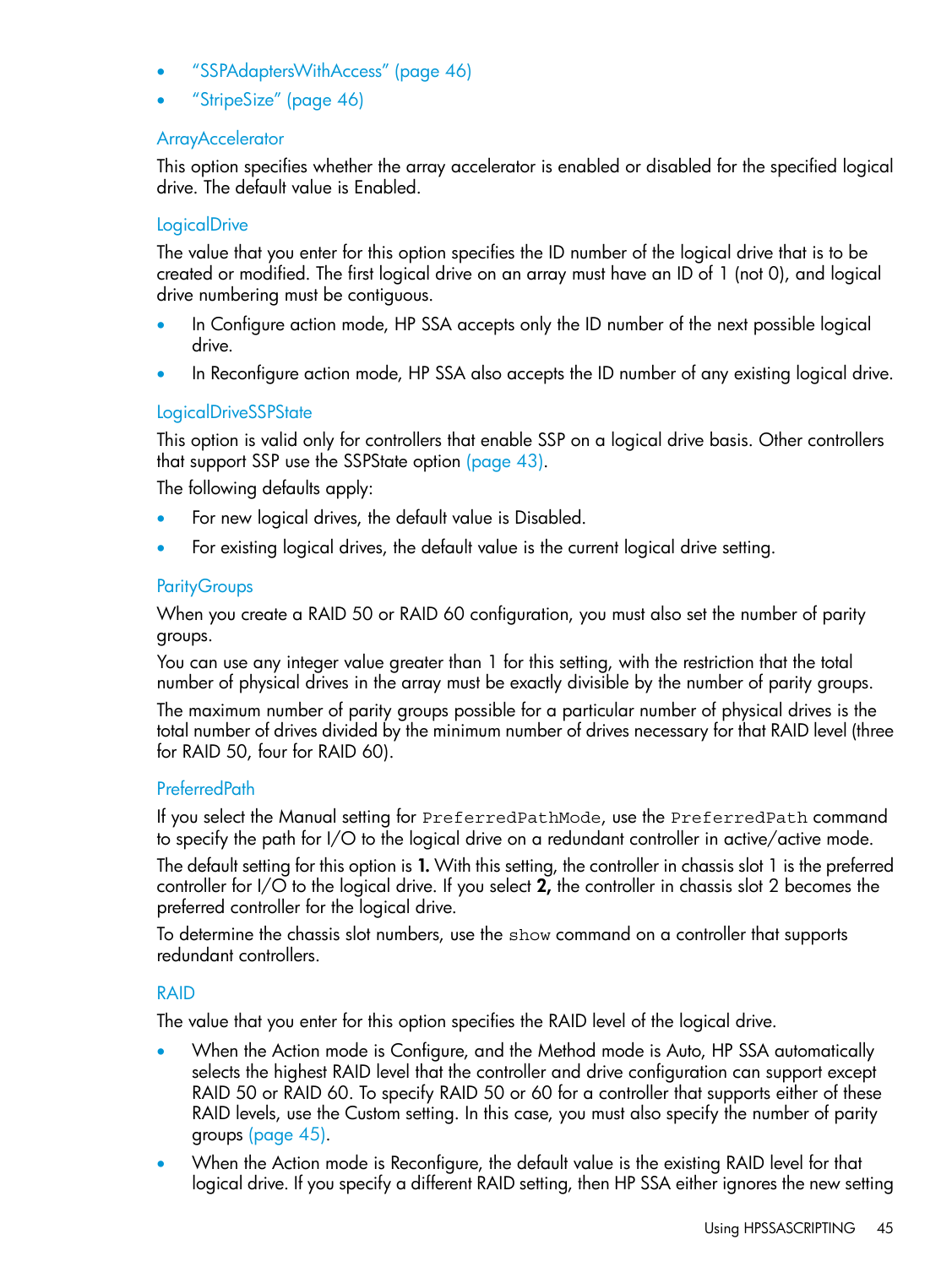(when Method mode is Auto), or attempts to migrate the logical drive to the specified RAID level (when Method mode is Custom).

#### <span id="page-45-0"></span>**Sectors**

<span id="page-45-5"></span>This option specifies the number of sectors that are to comprise each track. Enter 32 to disable MaxBoot or 63 to enable it.

- For new logical drives, the default setting is 63 if the logical drive is larger than 502 GB. Otherwise, the default setting is 32.
- For an existing logical drive, the default setting is the existing setting.

<span id="page-45-1"></span>Logical drive performance is likely to decrease with MaxBoot enabled.

#### <span id="page-45-4"></span>Size

Enter the capacity that you want the logical drive to have, in megabytes. The default size setting for new logical drives is MAX. In this case, HP SSA creates a logical drive of the maximum possible size from the physical drives that you assigned to the array.

In Reconfigure mode, the default setting is the existing size of the logical drive. If you enter a larger value, HP SSA extends the logical drive to the new size if there is unused drive capacity on the same array, as long as the operating system supports logical drive extension. You cannot reduce the size of the logical drive.

<span id="page-45-2"></span>Δ CAUTION: Back up all data before extending a logical drive.

#### SSPAdaptersWithAccess

Enter values here to identify the SSP adapters that you want to have access to a logical drive. The values are processed only if either SSPState or LogicalDriveSSPState is set to Enable. Otherwise, the values are ignored.

<span id="page-45-3"></span>NOTE: Be sure that every HBA in the system has access to the logical drives for which multi-path will be used.

#### **StripeSize**

You can enter a numerical value for this option to specify the size of the data stripes (in kilobytes), or you can leave this option blank and allow HP SSA to use a default value.

The valid stripe size values depend on the RAID level.

- For RAID 0, RAID 1, or RAID 1+0 arrays, you can enter any of the stripe size values listed in the sample script.
- For RAID 5 arrays, the maximum stripe size in most cases is 256 KB, but old controller models are often limited to 64 KB.
- For RAID 6 arrays, the maximum stripe size is either 64 KB or 256 KB, depending on the controller.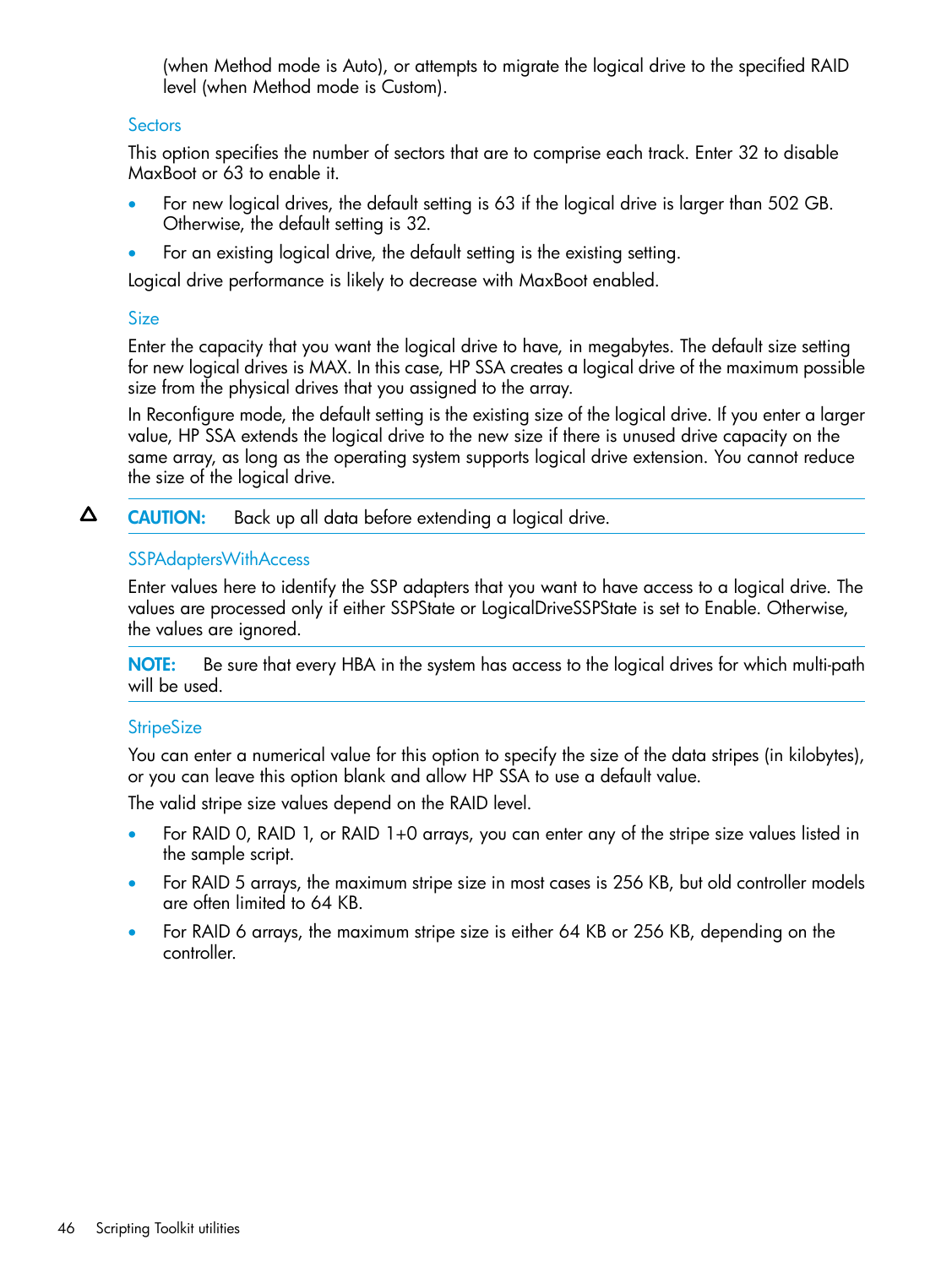The default stripe size value depends on the action mode.

- In Configure action mode, the default value is determined by the RAID level that you specified earlier in the script. In some cases, it also depends on the HP SSA version, the controller model, and the controller firmware version.
	- For RAID 0, RAID 1, or RAID 1+0, the default value is 128 KB.
	- For RAID 5, the default value is usually 64 KB, but on some controller models it is 16 KB or 128 KB.
	- For RAID 6, the default value is usually 16 KB, but on some controller models it is 64 KB or 128 KB.
- <span id="page-46-0"></span>• In Reconfigure action mode, the default value for this option is the stripe size that is already configured for the logical drive. If you enter a value that is different from the existing stripe size, HP SSA attempts to migrate the logical drive to the stripe size that you specify. (If you intend to migrate the logical drive, back up all data before starting the migration procedure.)

#### HBA category

<span id="page-46-4"></span>The HBA category has the following options:

- ["ConnectionName"](#page-46-1) (page 47)
- <span id="page-46-1"></span>• ["HBA\\_WW\\_ID"](#page-46-2) (page 47)
- ["HostMode"](#page-46-3) (page 47)

#### ConnectionName

This option is a user-defined string used as the connection name for the specified HBA. The string can consist of the following:

- <span id="page-46-2"></span>• A maximum of 16 characters
- Embedded space characters but cannot end with a space character
- Any of the following characters: a–z, A–Z, 0–9, !, @, #,  $^*$ , (, ),  $\cdot$ ,  $\cdot$ ,  $\cdot$ ,  $\cdot$ ,  $\cdot$ ,  $\cdot$ ,  $\cdot$ ,  $\cdot$ ,  $\cdot$ ,  $\cdot$ ,  $\cdot$ ,  $\cdot$ ,  $\cdot$ ,  $\cdot$ ,  $\cdot$ ,  $\cdot$ ,  $\cdot$ ,  $\cdot$ ,  $\cdot$ ,  $\cdot$ ,  $\cdot$ ,  $\cdot$ ,  $\cdot$ ,  $\cdot$ ,  $\cdot$ ,  $\$

#### <span id="page-46-3"></span>HBA\_WW\_ID

This option specifies which HBA, based on its assigned WWN, is modified by the configuration changes.

#### **HostMode**

This option specifies the HostMode for a selected HBA. Setting the Host Mode optimizes the storage array for the selected operating system. The available host modes for an HBA are device-specific. Not all modes are available on all devices. Not all HBAs support a HostMode.

The following operating system options might be available:

- Default
- Microsoft Windows
- OpenVMS
- Tru64
- Linux
- **Solaris**
- Netware
- HP-UX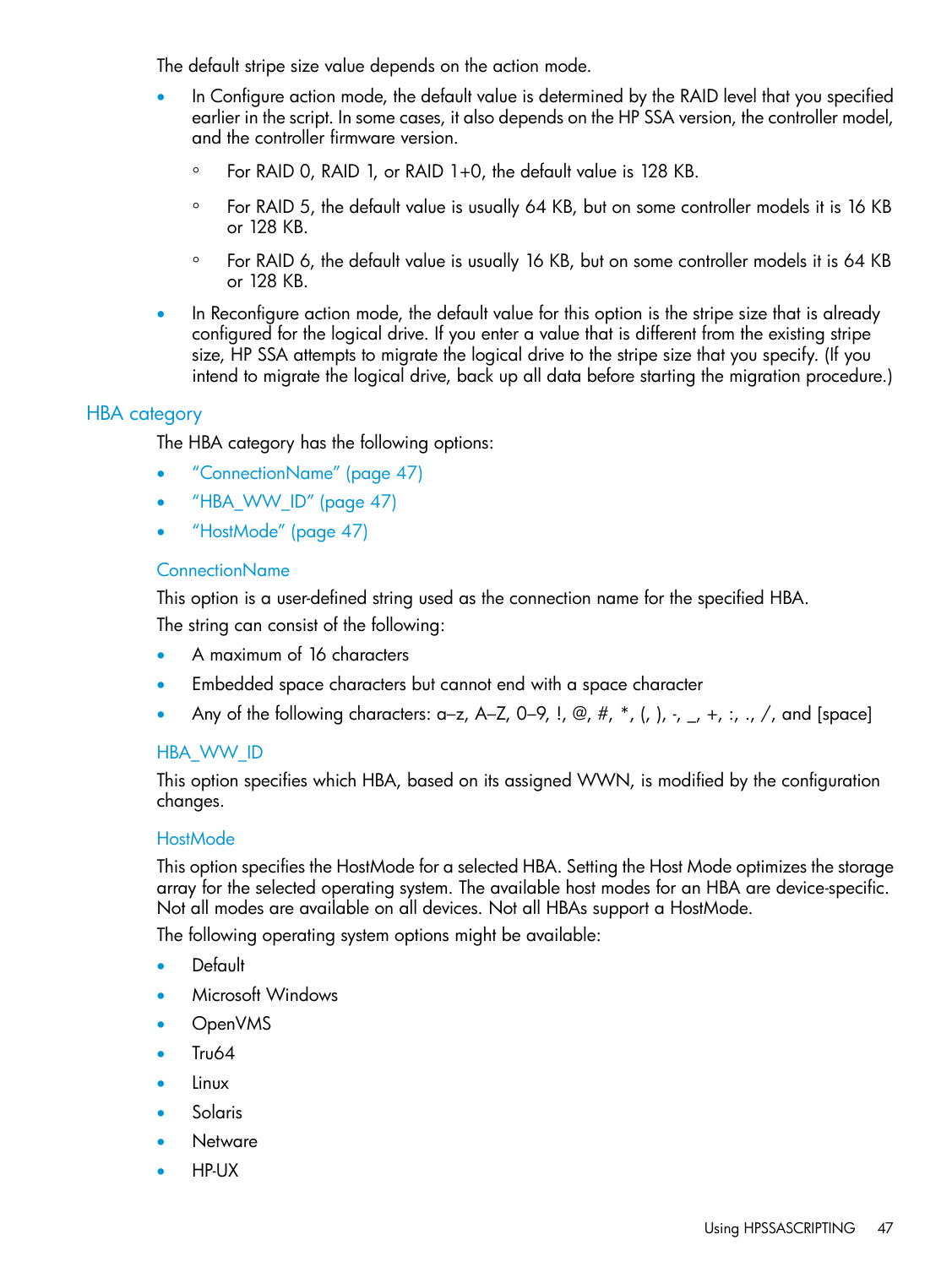# HP SSA scripting error messages

<span id="page-47-1"></span><span id="page-47-0"></span>

| Error code | <b>Error message</b>                                                   | <b>Comment or clarification</b>                                                                                                                                                                                                                                                                                                                     |
|------------|------------------------------------------------------------------------|-----------------------------------------------------------------------------------------------------------------------------------------------------------------------------------------------------------------------------------------------------------------------------------------------------------------------------------------------------|
| 1          | General error.                                                         | The HP SSA process cannot be initiated. You might see this<br>error message if you are not authenticated to use HP SSA or<br>if HP SSA is already running.                                                                                                                                                                                          |
| 268        | Error saving controller.                                               | HP SSA cannot save one or more controller configurations.                                                                                                                                                                                                                                                                                           |
| 278-282    | Controller is locked by another machine or<br>user.                    |                                                                                                                                                                                                                                                                                                                                                     |
| 290        | Error communicating with controller.                                   |                                                                                                                                                                                                                                                                                                                                                     |
| 516        | Internal error.                                                        | An error occurred during the configuration process, but HP<br>SSA cannot identify the error because there is an internal HP<br>SSA error.                                                                                                                                                                                                           |
| 1052       | Array requires an odd number of drives.                                | This error message occurs if you attempt to add an odd<br>number of drives to an array that has RAID 1 logical drives,<br>and the controller does not support RAID-level migration.                                                                                                                                                                 |
| 1053       | Cannot remove physical drives from<br>existing array.                  | This error message occurs if a script that is running in<br>Reconfigure action mode lists fewer physical drives than<br>already exist in the array. HP SSA interprets this script as a<br>request to remove physical drives from an existing array, but<br>satisfying this request causes data loss, so HP SSA prevents<br>the script from running. |
| 1065-1066  | Too many coinciding expansion, migration,<br>or extension operations.  | HP SSA does not support multiple simultaneous expansions,<br>migrations, or extensions without saving the configuration<br>between operations. Limit the number of such configuration<br>changes in the script.                                                                                                                                     |
| 1091       | Controller does not support SSP.                                       |                                                                                                                                                                                                                                                                                                                                                     |
| 1093       | Controller requires physical drives to set<br>license keys.            |                                                                                                                                                                                                                                                                                                                                                     |
| 1102       | Slot information is not available.                                     | You cannot run a script in Input mode on internal controllers<br>that do not have slot information online. Systems running<br>Microsoft Windows must have the System Management Driver<br>loaded.                                                                                                                                                   |
| 1110       | Controller does not support license keys.                              | —                                                                                                                                                                                                                                                                                                                                                   |
| Ш          | Invalid license key.                                                   |                                                                                                                                                                                                                                                                                                                                                     |
| 1112       | Controller has maximum number of license<br>keys.                      |                                                                                                                                                                                                                                                                                                                                                     |
| 1114       | Controller requires non-failed physical<br>drives to set license keys. |                                                                                                                                                                                                                                                                                                                                                     |
| 2564       | Controller is locked by another machine or<br>user.                    |                                                                                                                                                                                                                                                                                                                                                     |
| 2818       | Invalid Method.                                                        | The scripted Method value is not valid.                                                                                                                                                                                                                                                                                                             |
| 2819       | Invalid Controller.                                                    | The scripted controller does not match any existing controllers.                                                                                                                                                                                                                                                                                    |
| 2820       | Could not detect controller <text>.</text>                             | $\qquad \qquad -$                                                                                                                                                                                                                                                                                                                                   |
| 2821       | No controllers detected.                                               | This error applies to Input mode only. If no controllers are<br>detected in Capture mode, the capture file is empty.                                                                                                                                                                                                                                |
| 2822       | Invalid read cache/write cache ratio.                                  | The specified cache ratio is not supported by either the<br>controller or the current controller configuration.                                                                                                                                                                                                                                     |
| 2823       | Invalid rebuild priority.                                              |                                                                                                                                                                                                                                                                                                                                                     |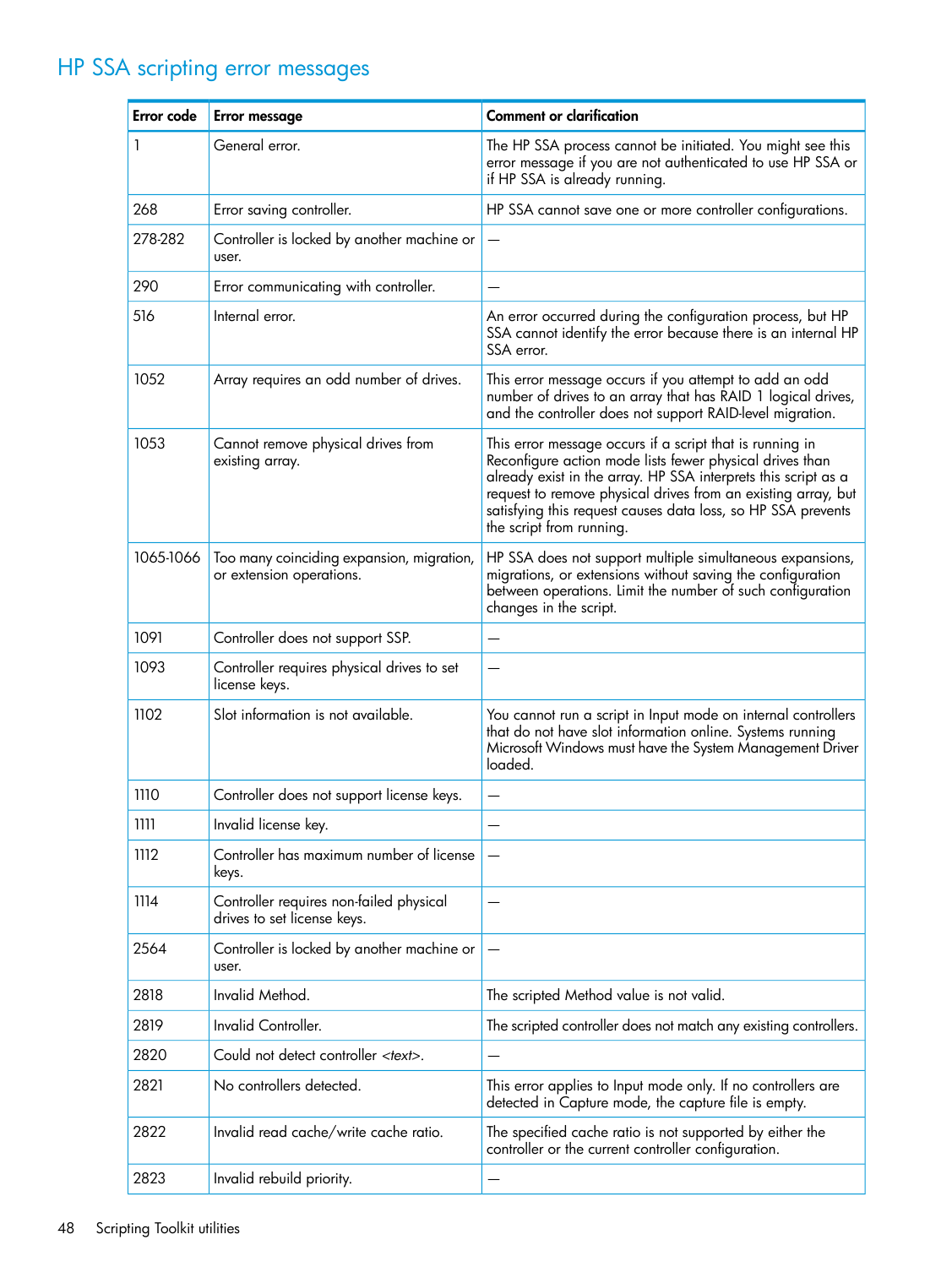| Error code | <b>Error message</b>                                                        | <b>Comment or clarification</b>                                                                                                                                                                                                                                                                                                                                                                                                                                                                                  |
|------------|-----------------------------------------------------------------------------|------------------------------------------------------------------------------------------------------------------------------------------------------------------------------------------------------------------------------------------------------------------------------------------------------------------------------------------------------------------------------------------------------------------------------------------------------------------------------------------------------------------|
| 2824       | Invalid expand priority.                                                    | This error message appears if the expand priority value<br>specified in the script is not supported. This message also<br>appears if expansion is not possible because the Expand<br>Priority feature is then not supported. Expansion might be<br>temporarily unavailable on a controller that normally supports<br>expansion if, for example, the cache battery has low charge,<br>another expansion or migration is already in progress, or the<br>array has the maximum supported number of physical drives. |
| 2825       | Invalid array.                                                              | The array ID is invalid.                                                                                                                                                                                                                                                                                                                                                                                                                                                                                         |
| 2826       | Array not specified.                                                        | The script file has commands that require an array, but no<br>array is specified.                                                                                                                                                                                                                                                                                                                                                                                                                                |
| 2827       | New array ID does not match the next<br>available array ID.                 | The scripted array ID is not the next ID in sequence, based<br>on the IDs of the existing arrays. For example, only array A<br>exists and the script file specifies creation of array C (omitting<br>array B).                                                                                                                                                                                                                                                                                                   |
| 2828       | New array ID already exists.                                                | This error occurs in Configure mode when the array ID<br>specified in the script file already exists in the configuration.<br>In Configure mode, you can create only new arrays.                                                                                                                                                                                                                                                                                                                                 |
| 2829       | Cannot create array.                                                        | The controller has no unassigned physical drives, or it already<br>has the maximum number of arrays or logical drives.                                                                                                                                                                                                                                                                                                                                                                                           |
| 2830       | Cannot expand array.                                                        | The controller does not support expansion, or the current<br>controller configuration is not expandable.                                                                                                                                                                                                                                                                                                                                                                                                         |
| 2831       | Cannot change array spare.                                                  | This error message appears if you try to change the number<br>of spares in an array when the configuration does not support<br>the addition or subtraction of spares.                                                                                                                                                                                                                                                                                                                                            |
| 2832       | Invalid physical drive.                                                     | A specified physical drive is not a valid physical drive, or it<br>cannot be placed in the array.                                                                                                                                                                                                                                                                                                                                                                                                                |
| 2833       | Invalid spare.                                                              | A specified spare is not a valid spare drive, or it cannot be<br>placed in the array as a spare.                                                                                                                                                                                                                                                                                                                                                                                                                 |
| 2834       | Invalid logical drive.                                                      |                                                                                                                                                                                                                                                                                                                                                                                                                                                                                                                  |
| 2835       | Logical drive not specified.                                                | The script file has commands that require a logical drive, but<br>no logical drive is specified.                                                                                                                                                                                                                                                                                                                                                                                                                 |
| 2836       | New logical drive ID does not match the<br>next available logical drive ID. | The script file specifies a logical drive ID that is not the first<br>unused ID in the sequence. For example, this message<br>appears if the controller has only logical drive 1 and the<br>script file specifies creation of logical drive 3 (omitting logical<br>drive 2). A common cause of this error is that the input file<br>specifies non-sequential logical drive numbers. In this case,<br>change the logical drive numbers in the input file so that they<br>are sequential.                          |
| 2837       | New logical drive ID already exists.                                        | This error occurs in Configure mode when the logical drive<br>ID specified in the script file already exists in the<br>configuration. In Configure mode, you can create only new<br>logical drives.                                                                                                                                                                                                                                                                                                              |
| 2838       | Cannot create logical drive.                                                | The array has no free space, or the maximum number of<br>logical drives has already been reached.                                                                                                                                                                                                                                                                                                                                                                                                                |
| 2839       | Cannot migrate logical drive RAID.                                          | The controller does not support RAID migration, or migration<br>is not possible with the current controller configuration.                                                                                                                                                                                                                                                                                                                                                                                       |
| 2840       | Cannot migrate logical drive stripe size.                                   | The controller does not support stripe size migration, or<br>migration is not possible with the current controller<br>configuration.                                                                                                                                                                                                                                                                                                                                                                             |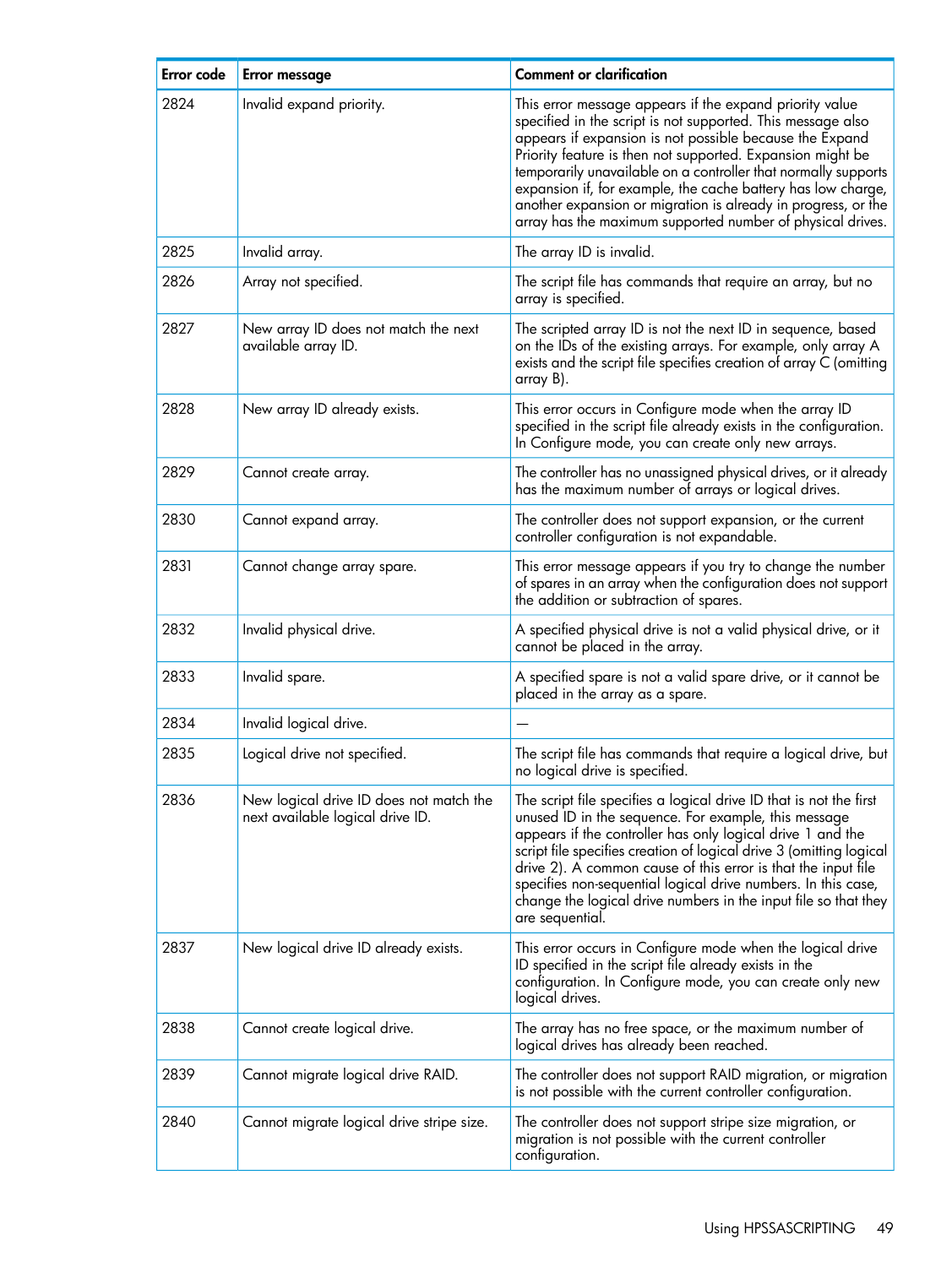| Error code | <b>Error message</b>                                                                                                                                    | <b>Comment or clarification</b>                                                                                                                                                                                                                               |
|------------|---------------------------------------------------------------------------------------------------------------------------------------------------------|---------------------------------------------------------------------------------------------------------------------------------------------------------------------------------------------------------------------------------------------------------------|
| 2841       | Cannot extend logical drive.                                                                                                                            | The controller does not support extension, or the current<br>controller configuration cannot be extended. For example,<br>extension is not possible if the array has no free space.                                                                           |
| 2842       | Invalid RAID.                                                                                                                                           | The specified RAID level is invalid or is not possible with the<br>current configuration.                                                                                                                                                                     |
| 2843       | Invalid size.                                                                                                                                           | The specified size is invalid or is not possible with the current<br>configuration.                                                                                                                                                                           |
| 2844       | Invalid stripe size.                                                                                                                                    | The specified stripe size is invalid, or not supported by the<br>current RAID level, or not possible with the current<br>configuration.                                                                                                                       |
| 2845       | Invalid sectors.                                                                                                                                        | The specified MaxBoot setting is invalid or is not possible<br>with the current configuration.                                                                                                                                                                |
| 2846       | Cannot change logical drive sectors.                                                                                                                    | You cannot change the MaxBoot setting on a configured<br>logical drive because doing so causes data loss.                                                                                                                                                     |
| 2847       | Invalid array accelerator setting.                                                                                                                      | The specified array accelerator setting is invalid or is not<br>supported by the current configuration.                                                                                                                                                       |
| 2848       | Cannot change logical drive array<br>accelerator setting.                                                                                               | You cannot change the array accelerator setting for the<br>current controller configuration.                                                                                                                                                                  |
| 2849       | Invalid ClearConfigurationWithDataLoss<br>parameter.                                                                                                    |                                                                                                                                                                                                                                                               |
| 2850       | Controller does not support RAID Array ID.                                                                                                              |                                                                                                                                                                                                                                                               |
| 2851       | Invalid RAID Array ID.                                                                                                                                  | The scripted RAID Array ID is invalid. Use characters from<br>the set a-z, A-Z, 0-9, !, @, #, *, (, ), ,, -, _, +, :, ., /, and<br>[space]. The ID cannot end with a space character or exceed<br>the maximum number of characters allowed by the controller. |
| 2852       | Invalid SSP state.                                                                                                                                      |                                                                                                                                                                                                                                                               |
| 2853       | Cannot change SSP settings.                                                                                                                             |                                                                                                                                                                                                                                                               |
| 2854       | Invalid SSP adapter ID.                                                                                                                                 |                                                                                                                                                                                                                                                               |
| 2855       | Controller does not support logical drive<br>SSP states. Use the SSPState controller<br>command to set the controller SSP state.                        |                                                                                                                                                                                                                                                               |
| 2856       | Controller does not support controller SSP<br>state. Use the LogicalDriveSSPState logical<br>drive command to set SSP states for each<br>logical drive. | $\overline{\phantom{0}}$                                                                                                                                                                                                                                      |
| 2857       | Invalid surface scan delay.                                                                                                                             |                                                                                                                                                                                                                                                               |
| 2861       | Controller does not support redundancy<br>settings.                                                                                                     | The controller is not redundant or does not support<br>redundancy settings.                                                                                                                                                                                   |
| 2864       | Invalid preferred path mode.                                                                                                                            | The specified value for the preferred path mode is not valid,<br>or the controller is not available.                                                                                                                                                          |
| 2865       | Invalid preferred path.                                                                                                                                 | The specified preferred path is not a valid chassis slot for an<br>available active controller, or the controller is not available.                                                                                                                           |
| 2866       | Failure opening capture file <text>.</text>                                                                                                             |                                                                                                                                                                                                                                                               |
| 2867       | Failure opening input file <text>.</text>                                                                                                               |                                                                                                                                                                                                                                                               |
| 2868       | Failure opening error file <text>.</text>                                                                                                               |                                                                                                                                                                                                                                                               |
| 2869       | <text> command expected.</text>                                                                                                                         | The $\lt$ text> command is missing or in the wrong place in the<br>script file.                                                                                                                                                                               |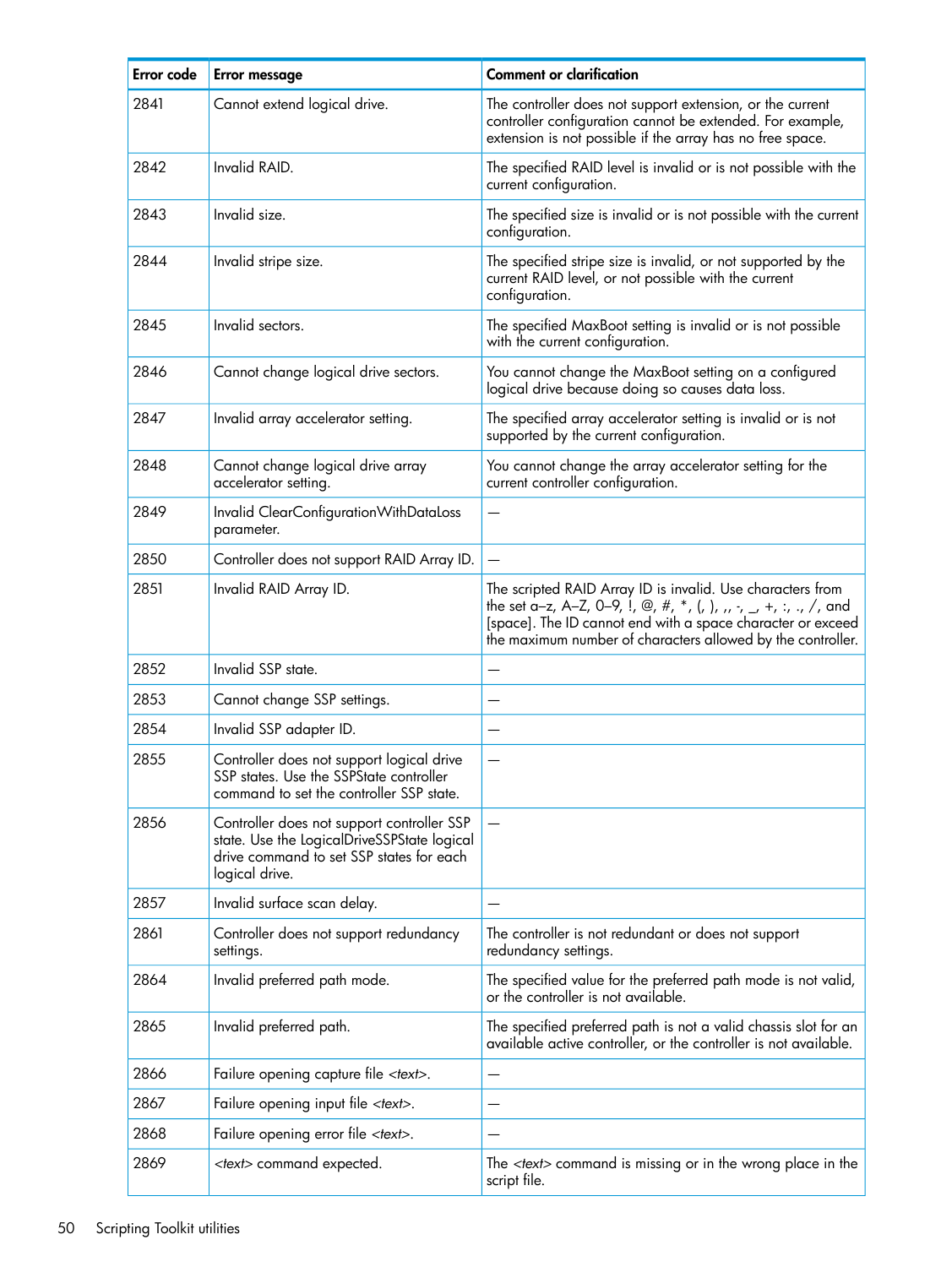| <b>Error</b> code | <b>Error message</b>                                                      | <b>Comment or clarification</b>                                                                |
|-------------------|---------------------------------------------------------------------------|------------------------------------------------------------------------------------------------|
| 2870              | <text> is not a supported command.</text>                                 |                                                                                                |
| 2871              | <text> is not a Controller command.</text>                                | The <text> command does not belong in the Controller section<br/>of the script file.</text>    |
| 2872              | <text> is not an Array command.</text>                                    | The <text> command does not belong in the Array section<br/>of the script file.</text>         |
| 2873              | <text> is not a Logical Drive command.</text>                             | The <text> command does not belong in the Logical Drive<br/>section of the script file.</text> |
| 2874              | <text> is not an HBA command.</text>                                      | The <text> command does not belong in the HBA section of<br/>the script file.</text>           |
| 2875              | More than one <text> command cannot<br/>exist in the same section.</text> |                                                                                                |
| 2876              | Invalid physical drive count.                                             | The script specifies more drives than are available of the<br>specified drive type.            |
| 2877              | No spares available.                                                      | No drives were found that could be used as spares for the<br>specified array.                  |
| 2878              | Spare request for RAID 0 is invalid.                                      | RAID 0 does not support spares.                                                                |
| 2879              | Reset and reconfigure combined error.                                     | A controller reset with data loss was specified while in<br>Reconfigure mode.                  |
| 2880              | Invalid drive type specified.                                             |                                                                                                |
| 2882              | Invalid value for MNPDelay. Valid range<br>is 0 (disabled) to 60 minutes. | —                                                                                              |
| 2883              | Invalid controller configuration value.<br>Expecting Yes or No.           |                                                                                                |
| 2884              | Invalid value for QueueDepth. Valid range<br>is from 2 to 32, or Auto.    |                                                                                                |

# <span id="page-50-0"></span>Using HPLPCFG

<span id="page-50-5"></span><span id="page-50-3"></span><span id="page-50-1"></span>You must edit the text file to insert the WWID of the boot volume and the LUN number that the WWID boots from. The HPLPCFG utility discovers the WWID of the HBA in the server blade and writes the information in the text file. The text file presents the options in human readable format. The HPLPCFG utility updates the hardware with the boot volume WWID and boot LUN read from the text file.

### HPLPCFG command-line syntax

```
hplpcfg -s filename hplpcfg -1 filename hplpcfg -v
```

```
[HBA0] WWID=11223344 HostAdapterBiosEnable=1 SelectBootEnable=1
BootDeviceWWID=22334455 BootDeviceLUN[0]=1111
```
# HPLPCFG command-line arguments

| <b>Command-line argument</b>             | <b>Description</b>                                         |
|------------------------------------------|------------------------------------------------------------|
| hplpcfg -s filename                      | This argument saves the HBA configuration to the filename. |
| $hplpcfq -l$ filename                    | This argument loads the HBA configuration to the filename. |
| hplpcfg -v                               | This argument displays the tool version information.       |
| Where filename has the following format: |                                                            |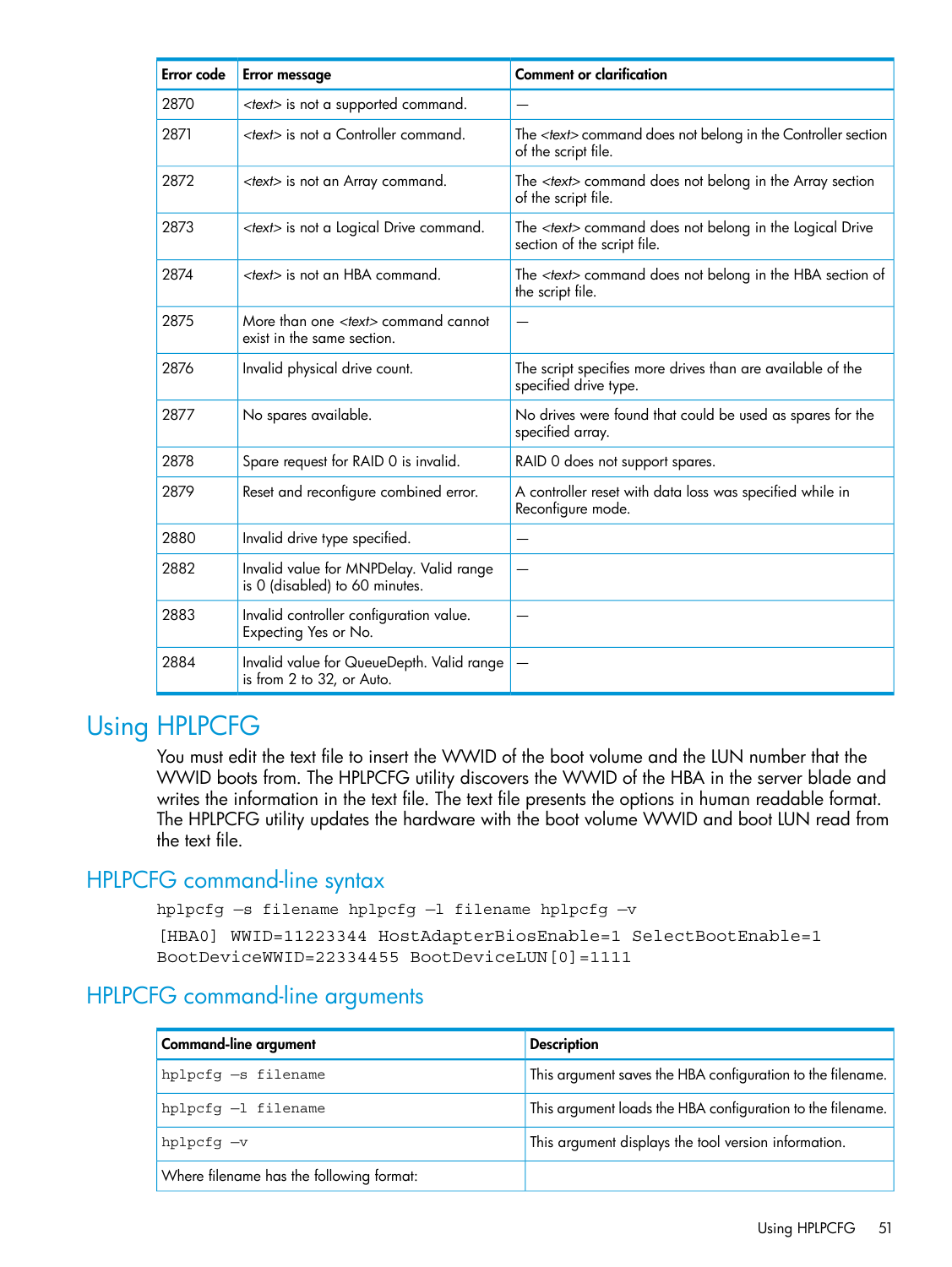| <b>Command-line argument</b> | <b>Description</b>                                                     |
|------------------------------|------------------------------------------------------------------------|
| [HBA0]                       | Section for each HBA                                                   |
| WWID=11223344                | Read-only variable                                                     |
| HostAdapterBiosEnable=1      | Your input or current value when read from HBA                         |
| SelectBootEnable=1           | Your input or current value when read from HBA                         |
| BootDeviceWWID=22334455      | Your input or current value when read from HBA                         |
| BootDeviceLUN[0]=1111        | Your input, default LUN, or current value when read from<br><b>HBA</b> |

# <span id="page-51-0"></span>HPLPCFG return codes

<span id="page-51-3"></span>

| Value        | Meaning                                                                                                                   |  |
|--------------|---------------------------------------------------------------------------------------------------------------------------|--|
| 0            | The command was completed successfully.                                                                                   |  |
| $\mathbf{1}$ | There was an invalid command line option.                                                                                 |  |
| 2            | There was a file open error.                                                                                              |  |
| 3            | There was an NVRAM checksum error.                                                                                        |  |
| 4            | There was an NVRAM data error.                                                                                            |  |
| 5            | There was no adapter or Emulex HBA found on this host.                                                                    |  |
| 6            | There was an error retrieving the I/O address.                                                                            |  |
| 7            | The WWID was invalid because of one of the following:                                                                     |  |
|              | An invalid value for WWID and BootDeviceWWID, and not a hex value                                                         |  |
|              | The WWID specified for HBA in the .ini file does not match any HBAs found on the host (for the<br>$\sqrt{ }$ option only) |  |
| 8            | The LUN was invalid.                                                                                                      |  |
| 0x10         | Invalid value; for enable/disable value is not 0 or 1 (for /l option only)                                                |  |
| 0x11         | Incorrect iboot BIOS code loaded (for /l option only)                                                                     |  |
| 0xFF         | General error:                                                                                                            |  |
|              | Initialization error (for both $\sqrt{ }$ and $\sqrt{ }$ s option)                                                        |  |
|              | Cannot read HBAs WWPN (for /s option only)<br>$\bullet$                                                                   |  |

# <span id="page-51-2"></span><span id="page-51-1"></span>HPLPCFG command-line examples

```
hplpcfg –s hba.ini generates hba.iniwith the following content:
[HBA0]
WWID=11111111
HostAdapterBiosEnable=1
SelectBootEnable=1
BootDeviceWWID=
BootDeviceLUN[0]=
You must edit hba.ini and add the following boot device information:
[HBA0]
```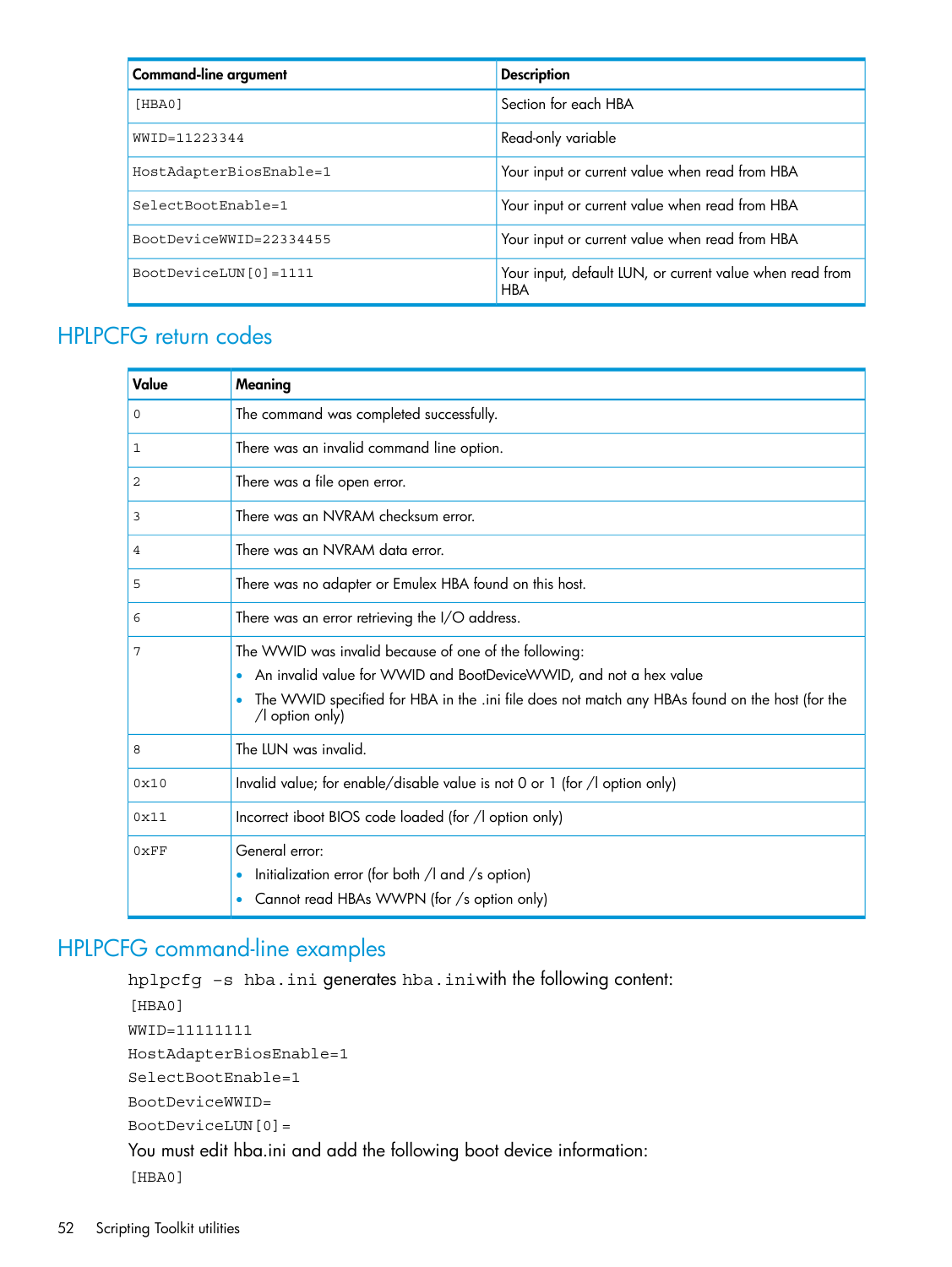```
WWID=11111111
HostAdapterBiosEnable=1
SelectBootEnable=1
BootDeviceWWID=22222222
BootDeviceLUN[0]=3
```
<span id="page-52-0"></span>You must then invoke the tool to load the contents of hba.ini input to the HBA NVRAM: hplpcfg /l hba.ini.

# Using LO100CFG

<span id="page-52-4"></span>NOTE: This section applies only to HP ProLiant servers not using the Oxx ROM family.

The LO100CFG utility enables you to configure the Lights Out 100 device that is available on the HP ProLiant 100 series servers.

<span id="page-52-6"></span><span id="page-52-1"></span>Under Linux, LO100CFG uses the OpenIPMI library to communicate with the system firmware.

### LO100CFG command-line syntax

```
lo100cfg [-h \mid -x \mid -v \mid -i \text{ "file.xml" } -o \text{ "file.xml" } -s ]
```
### LO100CFG command-line arguments

| <b>Command-line argument</b> | <b>Description</b>                                                                     |
|------------------------------|----------------------------------------------------------------------------------------|
| $-x$                         | This argument displays example XML to perform<br>configuration.                        |
| $-\nabla$                    | This argument outputs the current copyright and version<br>information and then exits. |
| $-S$                         | This argument captures the current status and outputs it to<br>the console.            |
| -h                           | The argument lists basic command line arguments and<br>supported XML tags.             |
| -i "file.xml"                | This argument loads and runs the given XML configuration<br>file.                      |
| -o "file.xml"                | This argument saves the current configuration to a file.                               |
| $-k$ "< $xml$ />"            | This argument has been deprecated and is no longer<br>supported.                       |

# <span id="page-52-7"></span><span id="page-52-3"></span>LO100CFG return codes

| Value | Meaning                                                                          |
|-------|----------------------------------------------------------------------------------|
| 0     | All operations succeeded.                                                        |
| 10    | A required command-line parameter is missing. See console<br>output for details. |
| 12    | An unknown command-line parameter was passed to the<br>utility.                  |
| 14    | File error. The specified file is empty or not found.                            |
| 16    | Syntax error. You must specify exactly one option from -i<br>$-O-S.$             |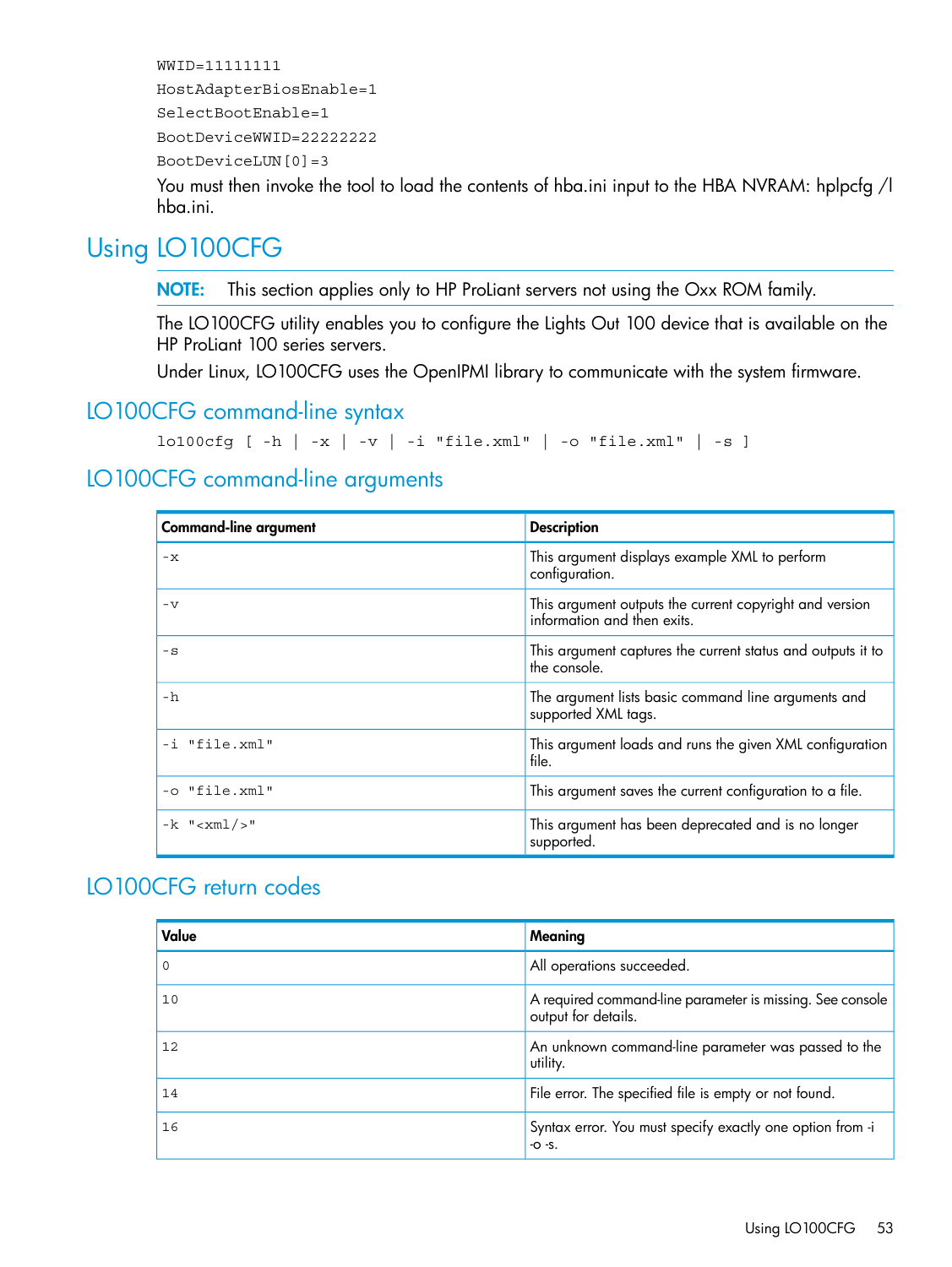| Value | Meaning                                                                                                                                 |
|-------|-----------------------------------------------------------------------------------------------------------------------------------------|
| 17    | An invalid command-line parameter was passed to the<br>utility.                                                                         |
| 18    | Invalid command-line syntax was used.                                                                                                   |
| 50    | The IPMI driver may not be loaded or installed properly.                                                                                |
| 101   | XML failed validity tests.                                                                                                              |
| 102   | Field in the XML file has invalid values. Valid fields still<br>applied.                                                                |
| 103   | The Lights Out 100 returned a code the application did<br>not expect. See console output for code returned from the<br>LO100 processor. |
| 104   | System is unsupported or is not running IPMI drivers.                                                                                   |

<span id="page-53-5"></span><span id="page-53-0"></span>NOTE: Return codes of 100 or higher are returned from the LO100 processor.

### LO100CFG command-file contents

A typical data file generated by LO100CFG is similar to the following: <lo100cfg> <serial\_port mode="dedicated" /> <nic mode="dhcp"> <ipv4 address="10.10.10.18" mask="255.255.252.0" gateway="10.10.10.1" /> <firewall http\_active="yes" ping\_active="yes" telnet\_active="yes" /> </nic> <users> <user id="1" name="" privilege\_level="user" /> <user id="2" name="operator" privilege\_level="operator" /> <user id="3" name="admin" privilege\_level="admin" /> <user id="4" name="oem" privilege\_level="oem" /> </users> </lo100cfg>

To disable the shared NIC configuration and make the Lights-Out 100 NIC dedicated, enter the following in your data file:

```
<lo100cfg>
<nic type="dedicated" />
</lo100cfg>
```
# Using HPQLAREP

<span id="page-53-4"></span><span id="page-53-2"></span>You must edit the text file to insert the WWID of the boot volume and the LUN number that they will boot from. The hpqlarep utility discovers the WWID of the HBA in the server blade and writes the information in the text file. The text file presents the options in human readable format. The hpqlarep utility updates the hardware with the boot volume WWID and boot LUN read from the text file.

### HPQLAREP command-line syntax

```
hpqlarep —s filename hpqlarep —l filename
```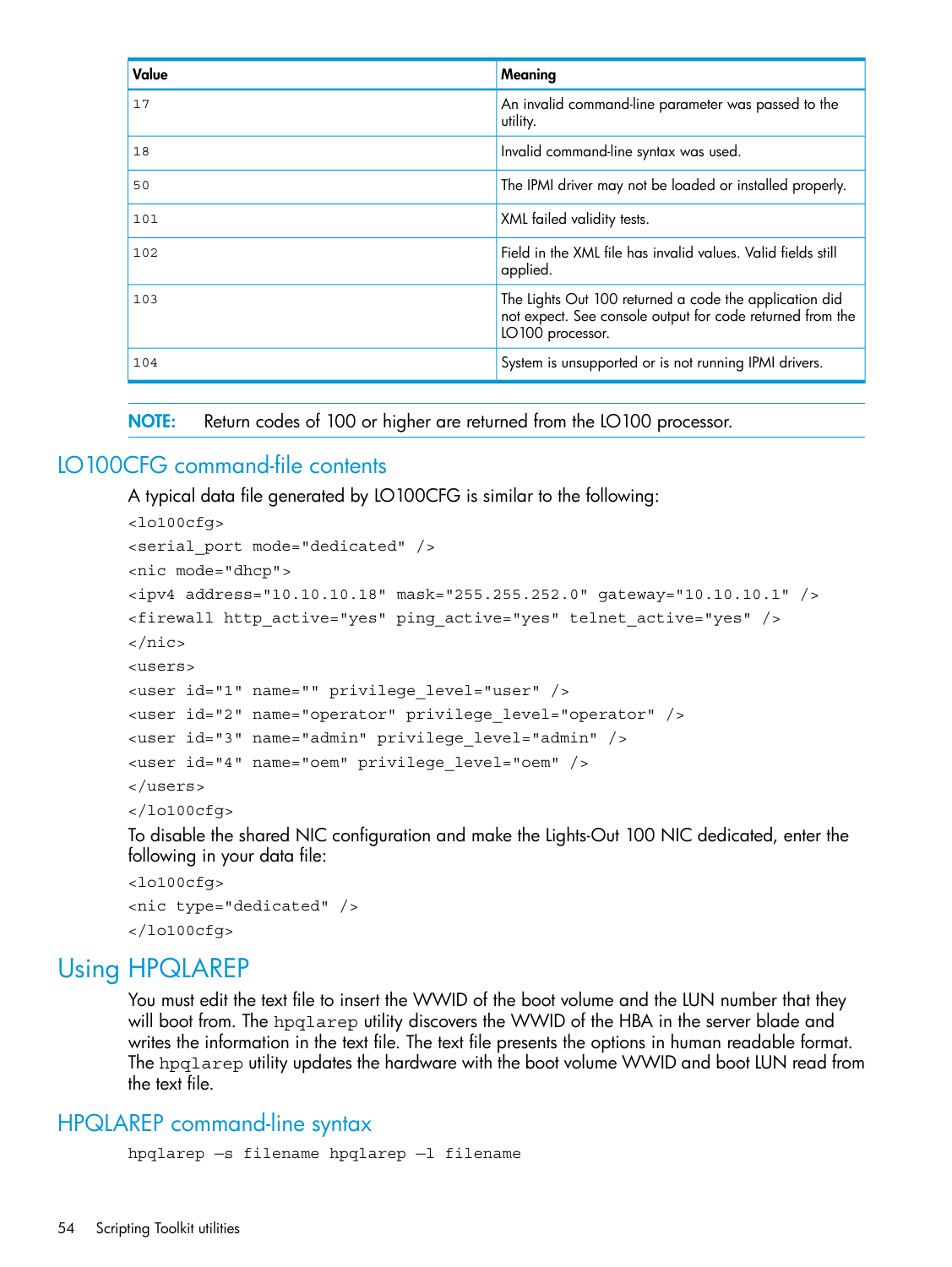```
[HBA0] WWID=11223344 HostAdapterBiosEnable=1 SelectBootEnable=1
BootDeviceWWID=22334455 BootDeviceLUN[0]=1111
```
# HPQLAREP command-line arguments

<span id="page-54-2"></span>

| <b>Command-line argument</b>             | <b>Description</b>                                         |
|------------------------------------------|------------------------------------------------------------|
| hpqlarep -s filename                     | This argument saves the HBA configuration to the filename. |
| hpqlarep -1 filename                     | This argument loads the HBA configuration to the filename. |
| Where filename has the following format: |                                                            |
| [HBA0]                                   | Section for each HBA                                       |
| WWID=11223344                            | Read-only variable                                         |
| HostAdapterBiosEnable=1                  | Read-only variable                                         |
| SelectBootEnable=1                       | Read-only variable                                         |
| BootDeviceWWID=22334455                  | Your input                                                 |
| BootDeviceLUN[0]=1111                    | Your input and default LUN                                 |

# <span id="page-54-3"></span><span id="page-54-1"></span>HPQLAREP return codes

| Value    | Meaning                                           |
|----------|---------------------------------------------------|
| $\Omega$ | The command was completed successfully.           |
| 1        | There was an invalid command line option.         |
| 2        | There was a file open error.                      |
| 3        | There was an NVRAM checksum error.                |
| 4        | There was an NVRAM data error.                    |
| 5        | There was no adapter found on this host.          |
| 6        | There was an error retrieving the I/O address.    |
| 7        | The WWID was invalid.                             |
| 8        | The LUN setting was invalid.                      |
| 9        | The EFI Enable Selective LUN setting was invalid. |
| 10       | The BIOS Enable setting was invalid.              |
| 11       | The Selectable BIOS setting was invalid.          |
| 12       | The EFI Selective login settings were invalid.    |
| 13       | The EFI WWID (Boot Node Name) was invalid.        |
| 14       | There was a Memory Allocation error.              |
| 15       | The adapter has no VPD.                           |
| 16       | There was a failure reading the adapter VPD.      |
| 17       | The adapter has no VPD.                           |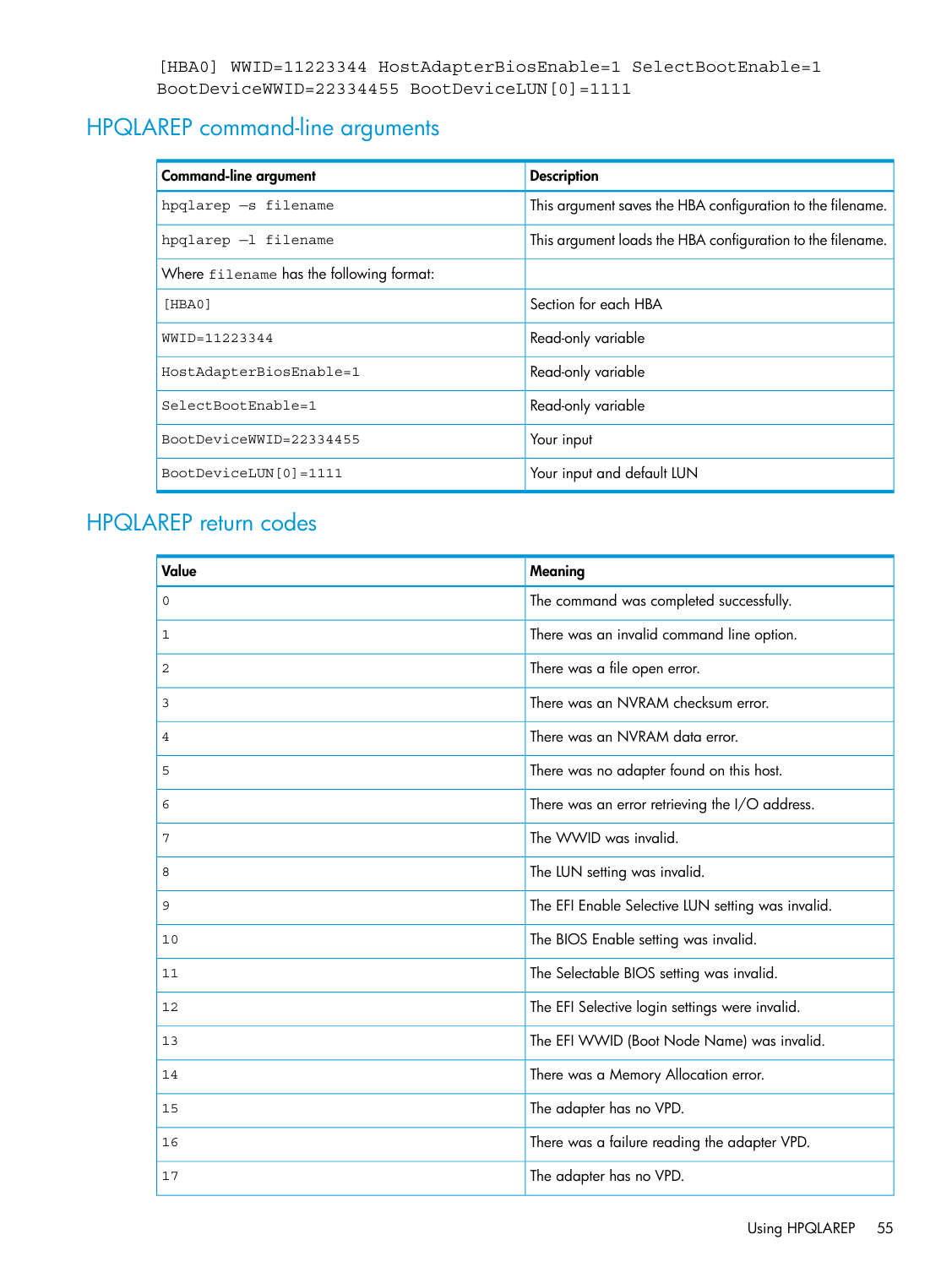| Value | Meaning                                          |
|-------|--------------------------------------------------|
| 18    | VPD has bad checksum.                            |
| 19    | The adapter serial number is missing in the VPD. |

## HPQLAREP command-line examples

<span id="page-55-5"></span><span id="page-55-0"></span>hpqlarep —s hba.ini generates hba.ini with the following content:

```
[HBA0]
WWID=11111111
HostAdapterBiosEnable=1
SelectBootEnable=1
BootDeviceWWID=
BootDeviceLUN[0]=
You must edit hba.ini and add the following boot device information:
[HBA0]
WWID=11111111
HostAdapterBiosEnable=1
SelectBootEnable=1
BootDeviceWWID=22222222
BootDeviceLUN[0]=3
```
<span id="page-55-3"></span><span id="page-55-1"></span>You must then invoke the tool to load the contents of  $hba$ . ini input to the HBA NVRAM:  $hpqlarep$ –l hba.ini.

# Using HPONCFG

HP offers support for the iLO features available on HP ProLiant servers with the HPONCFG utility.

HPONCFG is an online configuration tool used to set up and reconfigure iLO without requiring a reboot of the server operating system. The utility runs in a command-line mode and must be executed from an operating system command line on the local server. HPONCFG enables you to initially configure features exposed through the RBSU or iLO.

Before using HPONCFG, the iLO Management Interface Driver must be loaded on the server. HPONCFG displays a warning if the driver is not installed.

<span id="page-55-2"></span>For more information, see the HP iLO website at <http://www.hp.com/go/ilo>.

<span id="page-55-4"></span>Also, see the *HP iLO 4 Scripting and Command Line Guide* (for Gen8 and Gen9 servers) at [http://](http://www.hp.com/go/ilo/docs) [www.hp.com/go/ilo/docs](http://www.hp.com/go/ilo/docs) or the *HP ProLiant Integrated Lights-Out 3 v1.20 Scripting and Command Line Guide* (for G7 servers) on the HP website at [www.hp.com/go/ilo.](www.hp.com/go/ilo)

### HPONCFG command-line syntax

hponcfg [-help][/?][-reset][-f filename][-l filename] [-w filename][-get\_hostinfo][-m firmwarelevel]

 $\mathbb{O}$ **IMPORTANT:** Because the -w argument does not capture certain types of information, such as the administrator password, data files created with HPONCFG using the -w argument cannot then be used as input files for HPONCFG, unless they are modified first.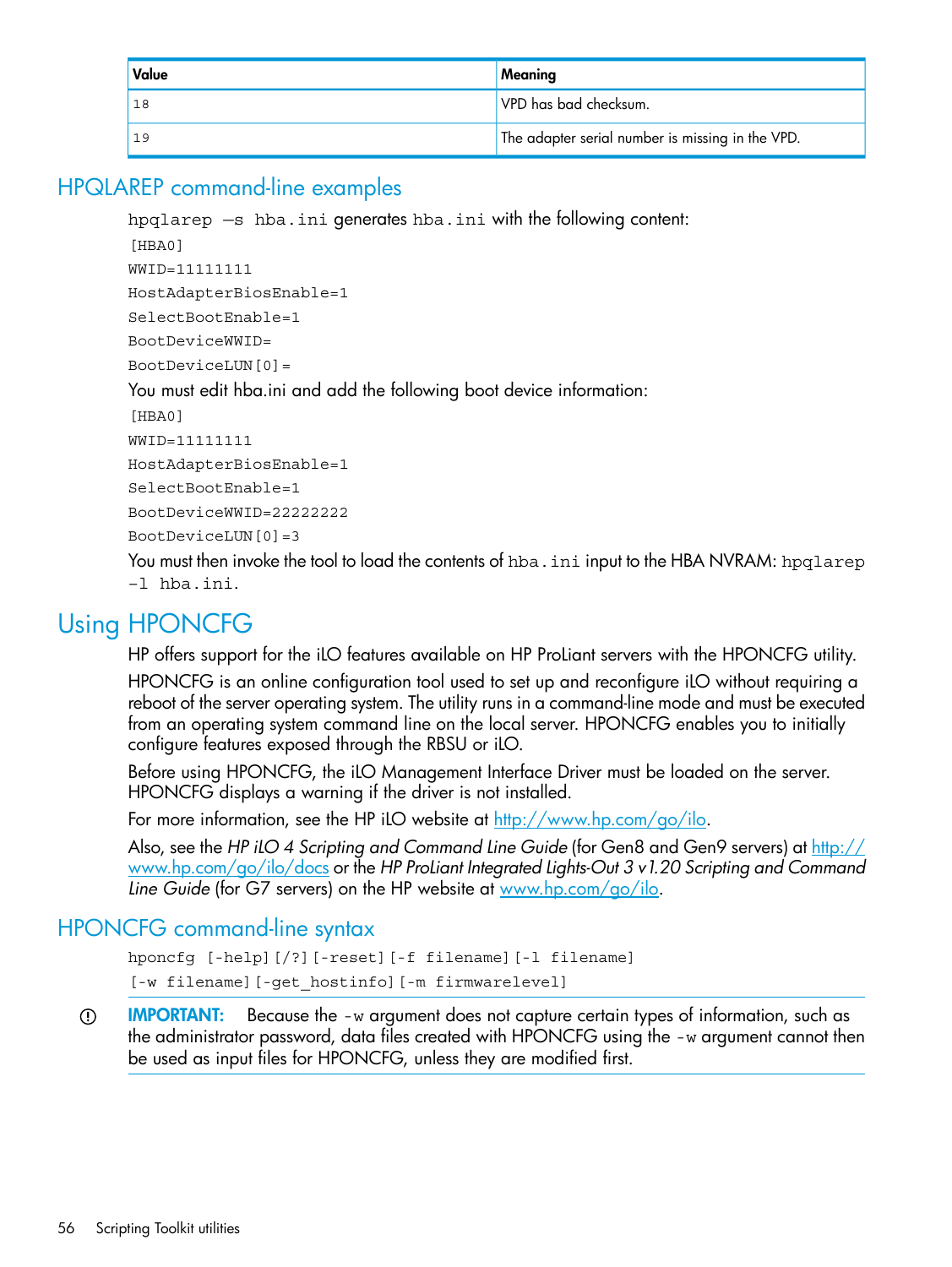# HPONCFG command-line arguments

<span id="page-56-4"></span><span id="page-56-0"></span>

| <b>Command-line argument</b> | <b>Description</b>                                                                                                                                                                                                                                        |
|------------------------------|-----------------------------------------------------------------------------------------------------------------------------------------------------------------------------------------------------------------------------------------------------------|
| /help or $/h$                | These arguments display simple help messages.                                                                                                                                                                                                             |
| -reset                       | This argument resets the iLO to factory defaults.                                                                                                                                                                                                         |
| - f<br>filename              | This argument sets the iLO configuration based on the<br>information in the XML input file named filename.                                                                                                                                                |
| -1<br>filename               | This argument logs replies to the text log file named<br>filename.                                                                                                                                                                                        |
| $-W$<br>filename             | This argument writes the iLO configuration obtained from<br>the device to the XML output file named filename.                                                                                                                                             |
| -get hostinfo                | This argument returns the host server name and serial<br>number.                                                                                                                                                                                          |
| $-m$                         | This argument indicates to HPONCFG the minimum<br>firmware level that must be present in the management<br>device to execute the RIBCL script. If the minimum level is<br>not met, HPONCFG returns an error without performing<br>any additional actions. |
| -mouse                       | This argument causes HPONCFG to configure the server<br>for optimized mouse handling.                                                                                                                                                                     |

<span id="page-56-7"></span><span id="page-56-1"></span>NOTE: For a complete list of all command-line parameters, execute the /h utility.

### HPONCFG return codes

| Value | Meaning                                                                   |
|-------|---------------------------------------------------------------------------|
|       | The script was sent successfully to the device.                           |
|       | The script could not be sent to the device. There is an error<br>in xml.  |
|       | The Management processor is not present, or the driver is<br>not running. |
|       | The iLO flash is still in progress.                                       |
| 255   | The script is unable to create an output file.                            |

<span id="page-56-5"></span><span id="page-56-2"></span>If the script itself fails, errors are reported in the log file created by HPONCFG.

### HPONCFG command file contents

<span id="page-56-3"></span>HPONCFG can be used to perform the following tasks:

- <span id="page-56-6"></span>• Obtain an entire configuration
- Obtain a specific configuration
- Set a configuration

#### Obtaining an entire configuration

HPONCFG can be used to obtain an entire configuration from iLO. In this case, the utility executes from the command line without specification of an input file. The name of the output file is given on the command line. For example: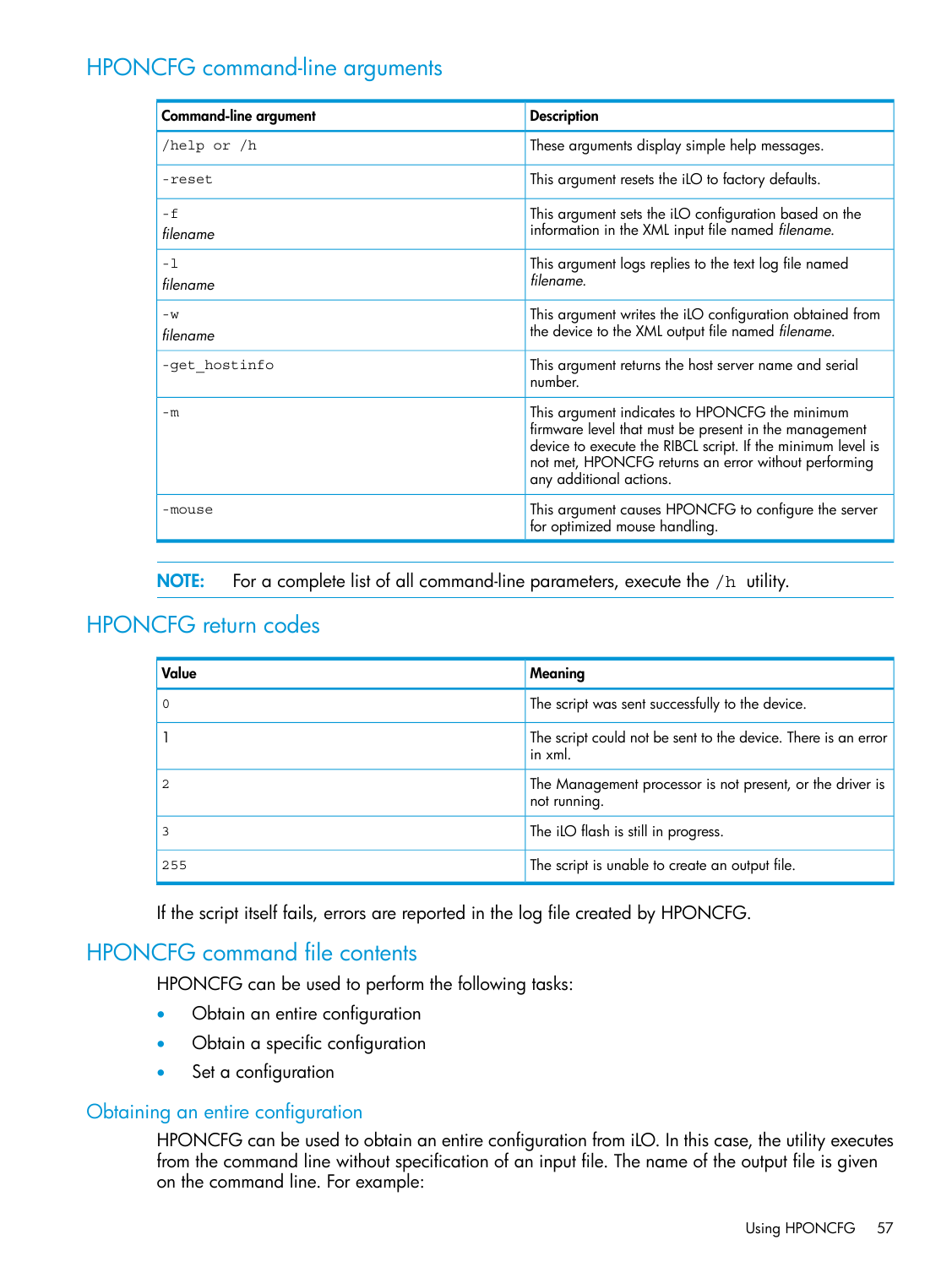hponcfg -w config.xml

In this example, the utility indicates that it obtained the data successfully and wrote it to the output file as requested. The following is a typical example of the contents of the output file:

```
<HPONCFG VERSION = "1.1">
<!--- Generated 04/15/04 15:20:36 --->
<MOD_DIR_CONFIG>
\langleDIR AUTHENTICATION ENABLED VALUE = "N"/>
\langleDIR LOCAL USER ACCT VALUE = "Y"/>
\langleDIR SERVER ADDRESS VALUE = ""/>
\n  <DIR SERVER PORT VALUE = "25"/>
\langleDIR OBJECT DN VALUE = " "/>
<DIR_OBJECT_PASSWORD VALUE = ""/>
\n  <DIR USER CONTEXT 1 VALUE = ""/>
\langleDIR USER CONTEXT 2 VALUE = " "/>
\langleDIR USER CONTEXT 3 VALUE = ""/>
</MOD_DIR_CONFIG>
<MOD_NETWORK_SETTINGS>
<SPEED_AUTOSELECT VALUE = "Y"/>
\langleNIC SPEED VALUE = "100"/>
\langleFULL DUPLEX VALUE = "Y"/>
\langleIP ADDRESS VALUE = "11.222.333.444"/>
<SUBNET_MASK VALUE = "222.222.222.0"/>
<GATEWAY IP ADDRESS VALUE = "11.100.200.2"/>
$\times$DNS NAME VALUE = "ILOD234KJ44D002"/>
\epsilonPRIM DNS SERVER value = "16.16.1.161"/>
\langleDHCP ENABLE VALUE = "Y"/>
<DOMAIN_NAME VALUE = "americas.cpqcorp.net"/>
\langleDHCP GATEWAY VALUE = "Y"/>
\langleDHCP_DNS_SERVER_VALUE = "Y"/>
\langleDHCP STATIC ROUTE VALUE = "Y"/>
\langleDHCP WINS SERVER VALUE = "Y"/>
\langleREG WINS SERVER VALUE = "Y"/>
\epsilonPRIM WINS SERVER value = "16.16.6.161"/>
\langleSTATIC ROUTE 1 DEST = "0.0.0.0" GATEWAY = "0.0.0.0"/>
\langleSTATIC ROUTE 2 DEST = "0.0.0.0" GATEWAY = "0.0.0.0"/>
\langleSTATIC ROUTE 3 DEST = "0.0.0.0" GATEWAY = "0.0.0.0"/>
</MOD_NETWORK_SETTINGS>
<ADD_USER
USER_NAME = "Administrator"
USER_LOGIN = "Administrator"
PASSWORD = "">
</ADD_USER>
<ADD_USER
USER_NAME = "Landy9"
USER_LOGIN = "mandy9"
PASSWORD = "">
</ADD_USER>
RESET RIB VALUE = "Y"/>
```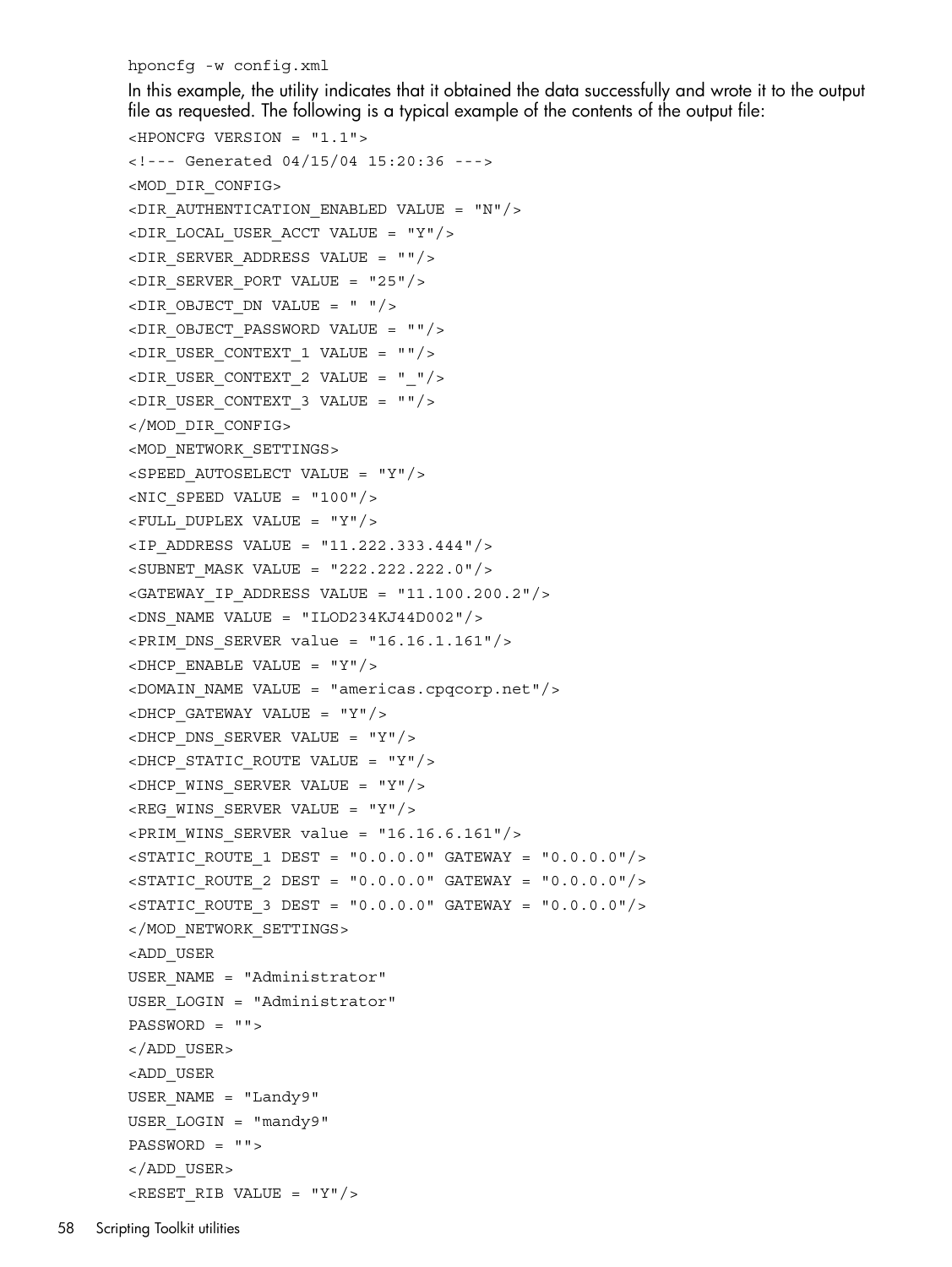</HPONCFG>

<span id="page-58-0"></span>For security reasons, the user passwords are not returned.

#### Obtaining a specific configuration

<span id="page-58-3"></span>A specific configuration can be obtained using the appropriate XML input file. For example, the contents of a typical XML input file, get global.xml, are the following:

```
<!-- Sample file for Get Global command -->
<RIBCL VERSION="2.0">
<LOGIN USER_LOGIN="x" PASSWORD="x">
<RIB INFO MODE="read">
<GET_GLOBAL_SETTINGS />
</RIB INFO>
</LOGIN>
</RIBCL>
```
The XML commands are read from the input file

get\_global.xml

and are processed by the device:

HPONCFG /f get\_global.xml /l log.txt > output.txt

The requested information is returned in the log file, which, in this example, is named log.txt. The contents of the log file are as follows:

```
<GET_GLOBAL_SETTINGS>
<SESSION_TIMEOUT VALUE="30"/>
<ILO_FUNCT_ENABLED VALUE="Y"/>
<F8_PROMPT_ENABLED VALUE="Y"/>
<REMOTE_CONSOLE_PORT_STATUS VALUE="3"/>
<REMOTE_CONSOLE_ENCRYPTION VALUE="N"/>
<PREFER_TERMINAL_SERVICES VALUE="N"/>
<HTTPS_PORT VALUE="443"/>
<HTTP_PORT VALUE="80"/>
<REMOTE_CONSOLE_PORT VALUE="23"/>
<TERMINAL_SERVICES_PORT VALUE="3389"/>
<VIRTUAL_MEDIA_PORT VALUE="17988"/>
<MIN_PASSWORD VALUE="4"/>
</GET_GLOBAL_SETTINGS>
```
#### <span id="page-58-2"></span><span id="page-58-1"></span>Setting a configuration

A specific configuration can be sent to the iLO by using the command format: HPONCFG /f add\_user.xml /l log.txt In this example, the input file has the following contents: <!-- Add user with minimal privileges to test default setting of assigned privileges to 'N' --> <RIBCL version="1.2"> <LOGIN USER\_LOGIN="x" PASSWORD="x"> <USER\_INFO MODE="write"> <ADD\_USER USER\_NAME="Landy9" USER\_LOGIN="mandy9" PASSWORD="floppyshoes"> <RESET\_SERVER\_PRIV value="Y" /> <ADMIN\_PRIV value="Y" />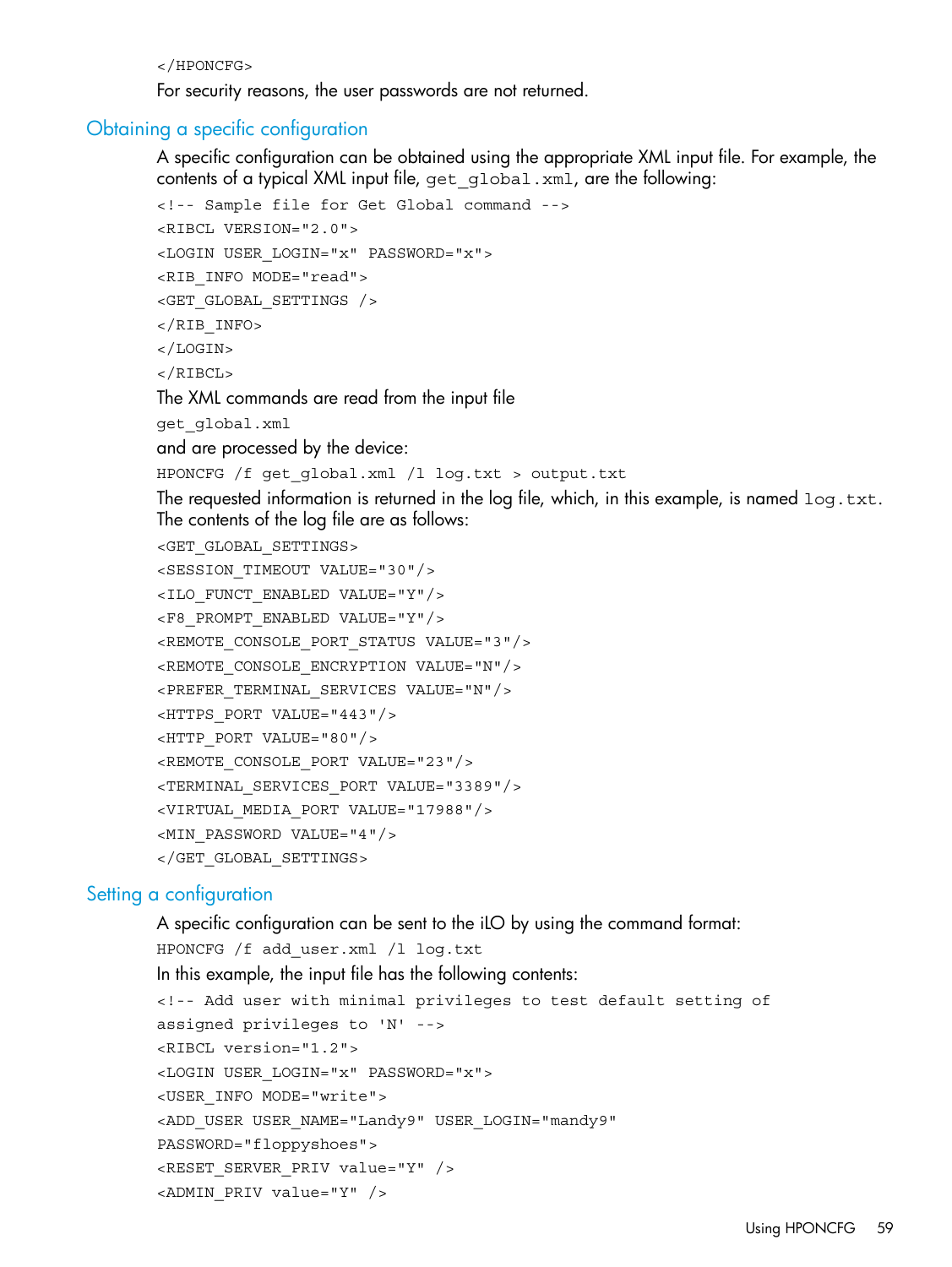```
</ADD_USER>
</USER_INFO>
</LOGIN>
</RIBCL>
The specified user will be added to the device.
```
# HPONCFG command-line examples

<span id="page-59-1"></span><span id="page-59-0"></span>For HPONCFG command line examples, see the appropriate user guide on the HP iLO website at <u>http://www.hp.com/go/ilo</u>.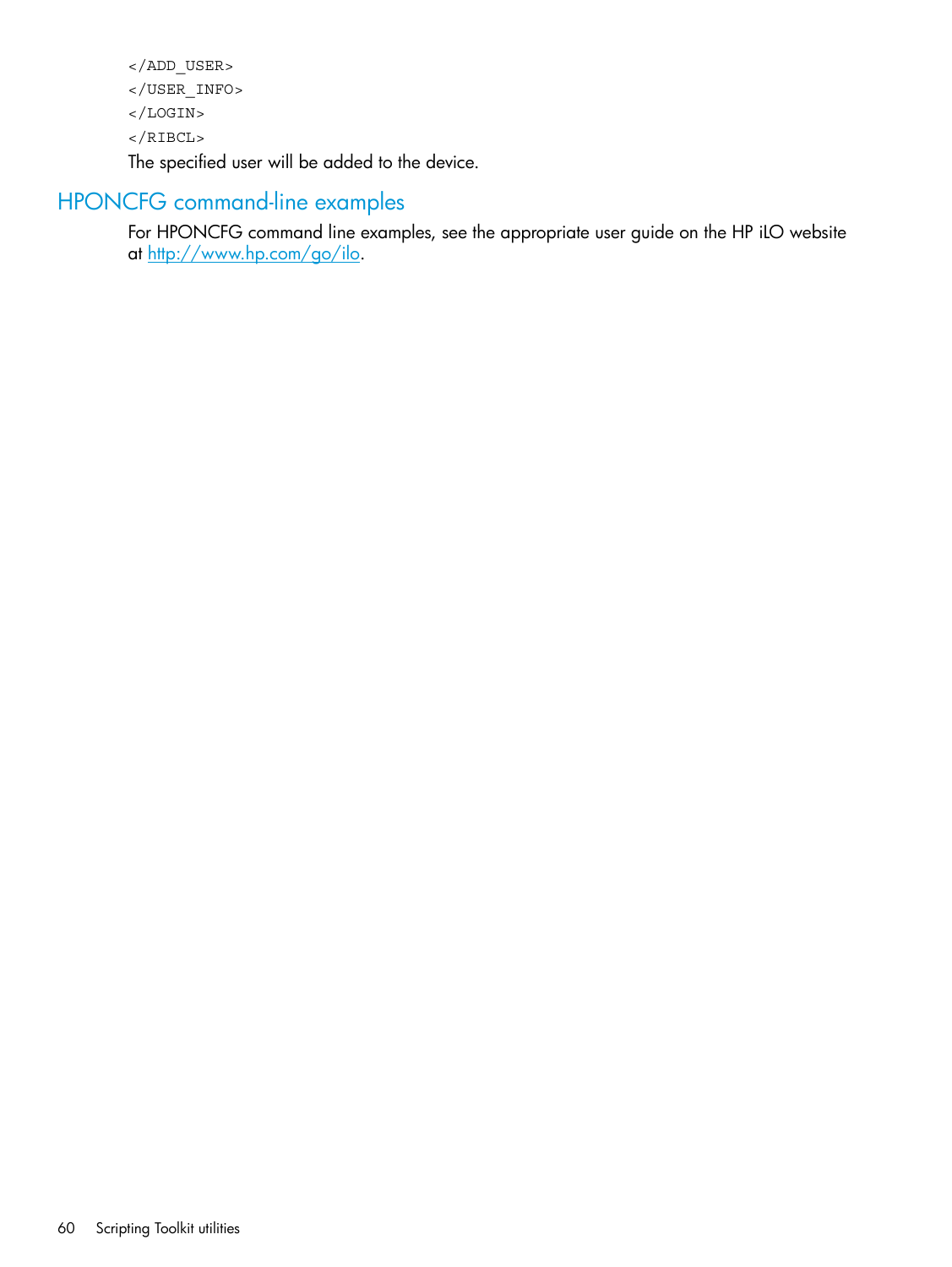# <span id="page-60-0"></span>5 Troubleshooting

# <span id="page-60-1"></span>Table 1 Troubleshooting table

| <b>Issue</b>                                | <b>Troubleshooting</b>                                                                                                                                                                                                                                                                                                                                                                   |
|---------------------------------------------|------------------------------------------------------------------------------------------------------------------------------------------------------------------------------------------------------------------------------------------------------------------------------------------------------------------------------------------------------------------------------------------|
| Data loss in Toolkit                        | Improper use of the Toolkit utilities and modification of the<br>CONREP data files can result in loss of critical data.<br>Because of the potential data-loss risk, only experienced<br>individuals should use the Toolkit utilities. Before using the<br>Toolkit, all necessary precautions must be taken to ensure<br>that mission-critical systems remain online if a failure occurs. |
| Setting up a PXE boot environment           | A basic understanding of DHCP, PXE, and TFTP is required<br>to perform the procedure. The examples in this guide might<br>not be specific to your operating system environment. For<br>more information about your particular environment, see<br>the Linux system administrator's guide                                                                                                 |
| Configuring options using Toolkit utilities | Not all options can be configured using Toolkit utilities.<br>Some options must be configured manually or with other<br>configuration utilities, which are available online, before<br>they can be used with the Toolkit. For more information on<br>configuration, see the option documentation                                                                                         |
| Input files for HPONCFG                     | Because the -w argument does not capture certain types<br>of information, such as the administrator password, data<br>files created with HPONCFG using the -w argument cannot<br>be used as input files for HPONCFG, unless they are<br>modified first.                                                                                                                                  |
| <b>CONREP</b> version compatibility         | The file format for the DOS version of CONREP and the<br>current version of CONREP are not compatible.                                                                                                                                                                                                                                                                                   |
| HPRCU compatibility                         | HPRCU is not compatible with UEFI-based HP ProLiant<br>servers. Use CONREP instead.                                                                                                                                                                                                                                                                                                      |
| HPSSASCRIPTING support                      | HPSSASCRIPTING supports only HP Smart Array controllers.<br>Review the HPSSASCRIPTING documentation for the latest<br>information.                                                                                                                                                                                                                                                       |
| Booting from a USB drive key                | Booting from a USB drive key is supported only on certain<br>HP ProLiant servers. For more information, see the HP SPP<br>website at <u>http://www.hp.com/go/spp</u> .                                                                                                                                                                                                                   |
| CONREP data file editor                     | Only the fields that are present in the CONREP file being<br>edited will be shown. The CONREP data file editor cannot<br>add or remove fields. Some fields, such as the server OS<br>selection, cannot be edited.                                                                                                                                                                        |
| Kernels                                     | The kernel is generally static and cannot be modified easily.<br>HP recommends that you use the kernel that is shipped with<br>the Toolkit because it has been tested on all servers<br>supported by the Toolkit.                                                                                                                                                                        |
| SETBOOTORDER changes                        | Any changes you make to the SETBOOTORDER will take<br>effect at the next reboot.                                                                                                                                                                                                                                                                                                         |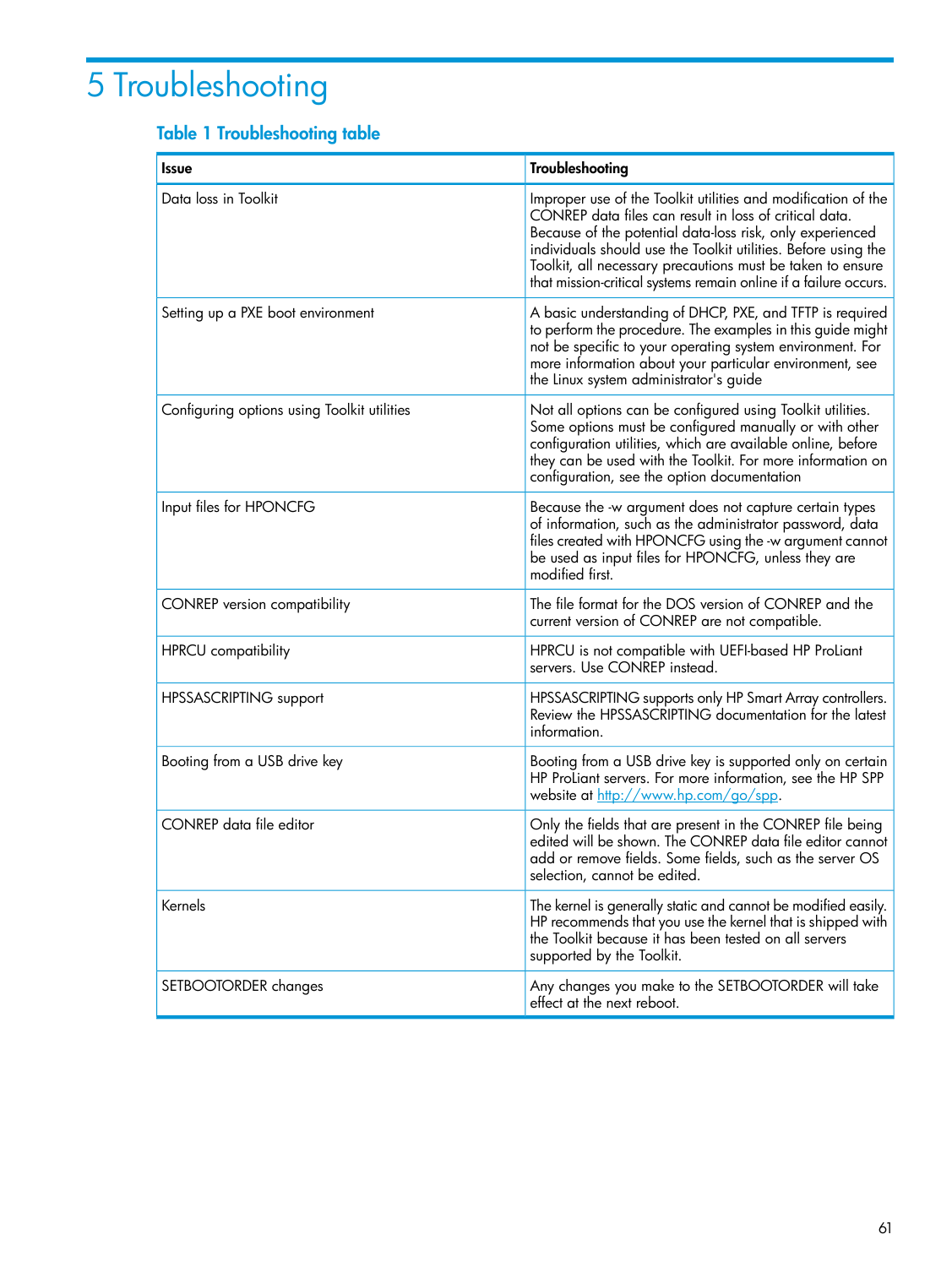# <span id="page-61-0"></span>6 Support and other resources

# Information to collect before contacting HP

<span id="page-61-1"></span>Be sure to have the following information available before you contact HP:

- Software product name
- Hardware product model number
- Operating system type and version
- Applicable error message
- Third-party hardware or software
- <span id="page-61-2"></span>• Technical support registration number (if applicable)

# Access to HP support materials

Access to some updates might require product entitlement when accessed through the HP Support Center. You must have an HP Passport set up with relevant entitlements. For more information, see the website:

<span id="page-61-3"></span><http://h20564.www2.hp.com/portal/site/hpsc/public/kb/docDisplay/?docId=c03859703>

# How to contact HP

Use the following methods to contact HP technical support:

- See the Contact HP worldwide website: <http://www.hp.com/go/assistance>
- Use the Contact hp link on the HP Support Center website: <http://www.hp.com/go/hpsc>
- <span id="page-61-4"></span>• In the United States, call +1 800 334 5144 to contact HP by telephone. This service is available 24 hours a day, 7 days a week. For continuous quality improvement, conversations might be recorded or monitored.

# Subscription service

<span id="page-61-5"></span>HP recommends that you register your product at the Subscriber's Choice website at [http://](http://www.hp.com/country/us/en/contact_us.html) [www.hp.com/country/us/en/contact\\_us.html](http://www.hp.com/country/us/en/contact_us.html). After registering, you will receive email notification of product enhancements, new driver versions, firmware updates, and other product resources.

# Related information

For support software and drivers, see the HP software and drivers website at [http://www.hp.com/](http://www.hp.com/go/hpsc) [go/hpsc](http://www.hp.com/go/hpsc). HP also recommends installing the latest version of the HP SPP or using the Linux Software Delivery Repository (SDR). To obtain the most current SPP, see the SPP website at [http://](http://www.hp.com/go/spp) [www.hp.com/go/spp.](http://www.hp.com/go/spp) To obtain drivers from the SDR, see the Linux website at [http://](http://downloads.linux.hp.com/SDR/) [downloads.linux.hp.com/SDR/](http://downloads.linux.hp.com/SDR/).

For information on the latest Scripting Toolkit, see the additional documentation found on the Scripting Toolkit website at <http://www.hp.com/go/ProLiantSTK>.

For information on the previous SmartStart Scripting Toolkit, which was used for HP ProLiant G7 and earlier servers and BladeSystems, see the documentation found on the HP website at [http://](http://www.hp.com/go/foundation) [www.hp.com/go/foundation](http://www.hp.com/go/foundation).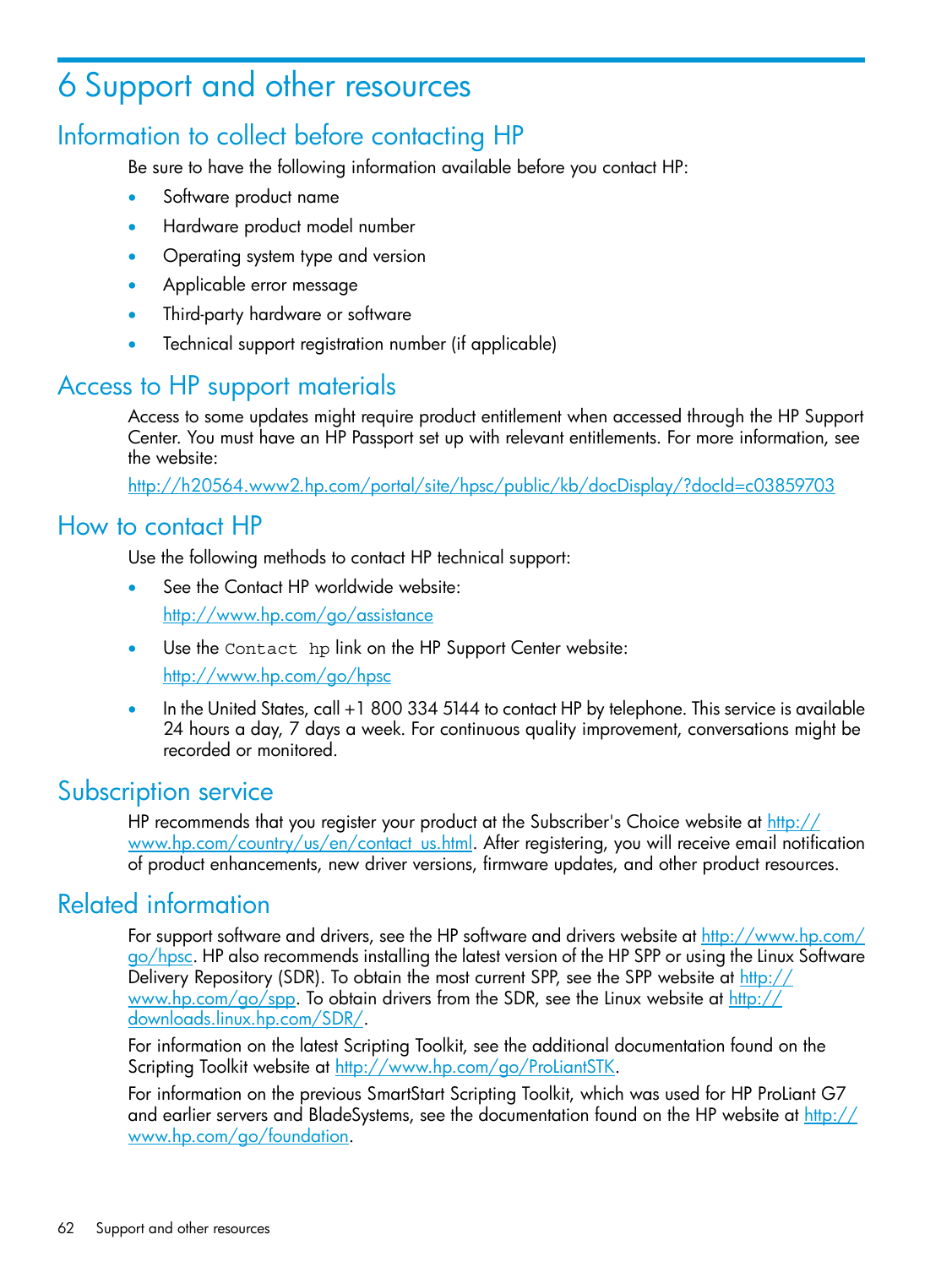For more information on unattended installation, see the following resources:

- Operating system documentation
- <span id="page-62-0"></span>• *Windows Server Technical Reference* at [http://technet.microsoft.com/en-us/library/](http://technet.microsoft.com/en-us/library/bb625087.aspx) [bb625087.aspx](http://technet.microsoft.com/en-us/library/bb625087.aspx)

# Scripting Toolkit support

<span id="page-62-1"></span>Support for the Scripting Toolkit is available from the HP support website at [http://www.hp.com/](http://www.hp.com/go/ProLiant/STK) [go/ProLiant/STK](http://www.hp.com/go/ProLiant/STK).

# Typographic conventions

#### <span id="page-62-4"></span><span id="page-62-3"></span>Table 2 Document conventions

| Convention                               | Element                                                                                                                                                                            |
|------------------------------------------|------------------------------------------------------------------------------------------------------------------------------------------------------------------------------------|
| Blue text: Table 2 (page 63)             | Cross-reference links and e-mail addresses                                                                                                                                         |
| Blue, underlined text: http://www.hp.com | Website addresses                                                                                                                                                                  |
| <b>Bold</b> text                         | Keys that are pressed<br>Text typed into a GUI element, such as a box<br>GUI elements that are clicked or selected, such as menu<br>and list items, buttons, tabs, and check boxes |
| Italic text                              | Text emphasis                                                                                                                                                                      |
| Monospace text                           | File and directory names<br>System output<br>Code<br>Commands, their arguments, and argument values                                                                                |
| Monospace, italic text                   | Code variables<br>Command variables                                                                                                                                                |
| Monospace, bold text                     | Emphasized monospace text                                                                                                                                                          |

- $\Delta$ CAUTION: Indicates that failure to follow directions could result in damage to equipment or data.
- $\odot$ IMPORTANT: Provides clarifying information or specific instructions.

<span id="page-62-2"></span>NOTE: Provides additional information.

 $\cdot \Omega$ TIP: Provides helpful hints and shortcuts.

# HP Insight Remote Support software

HP strongly recommends that you register your device for remote support to enable enhanced delivery of your HP Warranty, HP Care Pack Service, or HP contractual support agreement. HP Insight Remote Support supplements your monitoring continuously to ensure maximum system availability by providing intelligent event diagnosis, and automatic, secure submission of hardware event notifications to HP, which will initiate a fast and accurate resolution, based on your product's service level. Notifications may be sent to your authorized HP Channel Partner for onsite service, if configured and available in your country.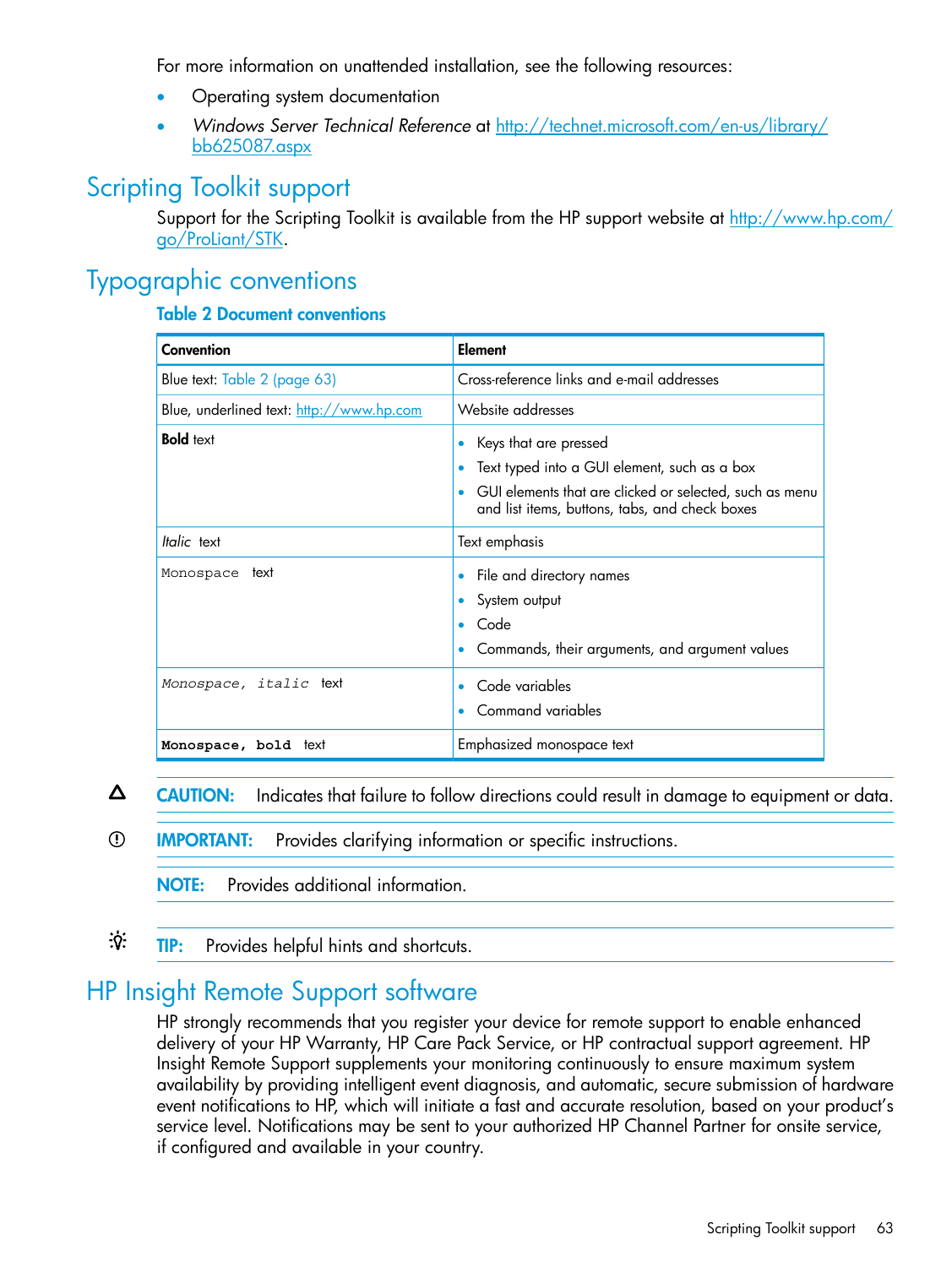For more information, see *HP Insight Remote Support and Insight Online Setup Guide for ProLiant Gen8 Servers and BladeSystem c-Class Enclosures* on the HP website [\(http://www.hp.com/go/](http://www.hp.com/go/enterprise/docs) [enterprise/docs](http://www.hp.com/go/enterprise/docs)). HP Insight Remote Support is available as part of HP Warranty, HP Care Pack Service, or HP contractual support agreement.

# HP Insight Online

<span id="page-63-1"></span><span id="page-63-0"></span>HP Insight Online is a capability of the HP Support Center portal. Combined with HP Insight Remote Support 7.x, it automatically aggregates device health, asset, and support information from iLO Management Engine with contract and warranty information, and then secures it in a single, personalized dashboard that is viewable from anywhere at any time. The dashboard organizes your IT and service data to help you understand and respond to that information more quickly. With specific authorization from you, an authorized HP Channel Partner can also view your IT environment remotely at HP Insight Online.

For more information, see the following documents on the HP website ([http://www.hp.com/go/](http://www.hp.com/go/insightremotesupport/docs) [insightremotesupport/docs\)](http://www.hp.com/go/insightremotesupport/docs):

- For more information about using HP Insight Online, see the *HP Insight Online User's Guide*.
- For more information about installing HP Insight Remote Support and enabling HP Insight Online, see the *HP Insight Remote Support and Insight Online Setup Guide for ProLiant Gen8 Servers and BladeSystem c-Class Enclosures*.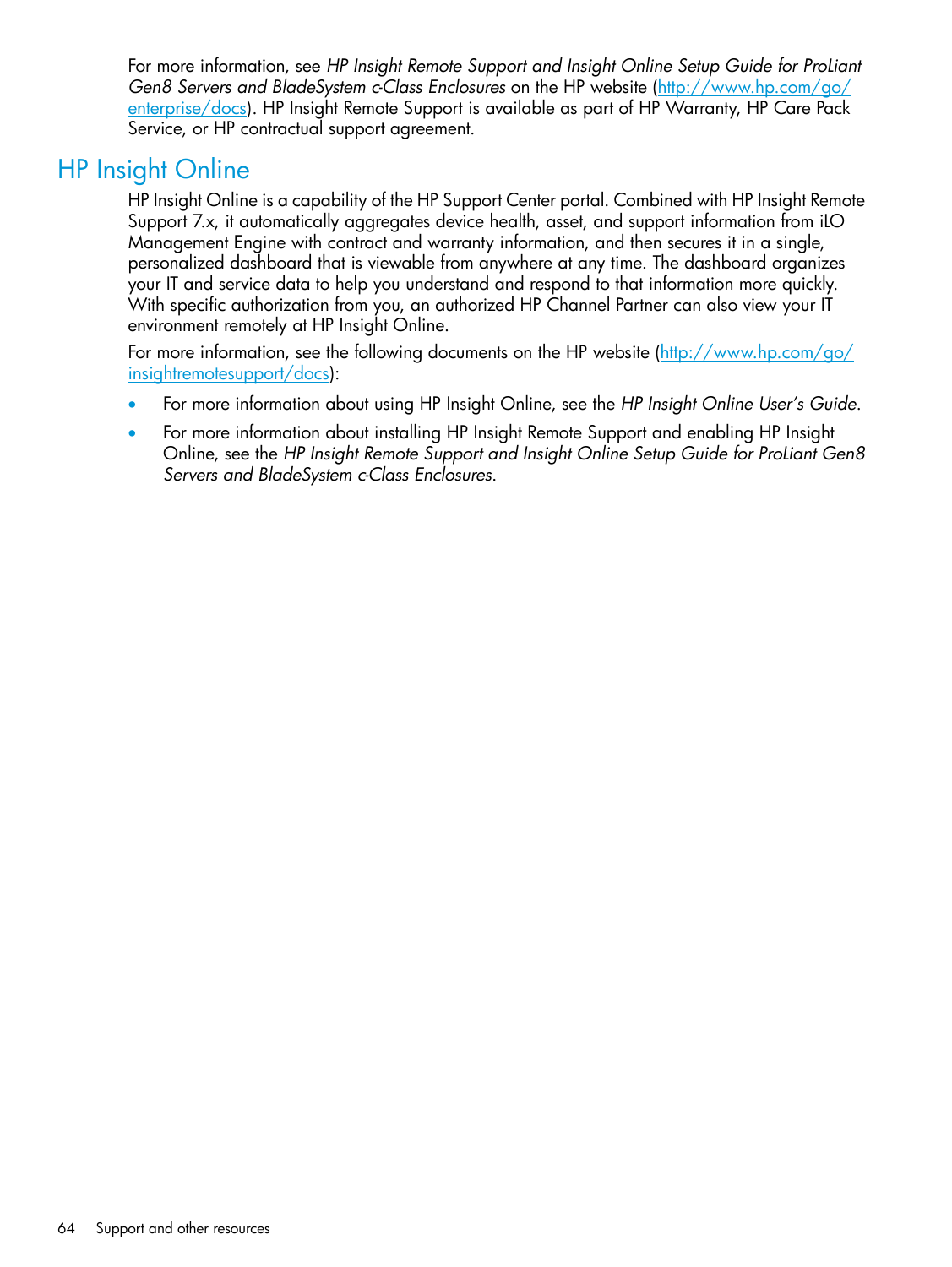# <span id="page-64-0"></span>7 Documentation feedback

<span id="page-64-1"></span>HP is committed to providing documentation that meets your needs. To help us improve the documentation, send any errors, suggestions, or comments to Documentation Feedback ([docsfeedback@hp.com](mailto:docsfeedback@hp.com)). Include the document title and part number, version number, or the URL when submitting your feedback.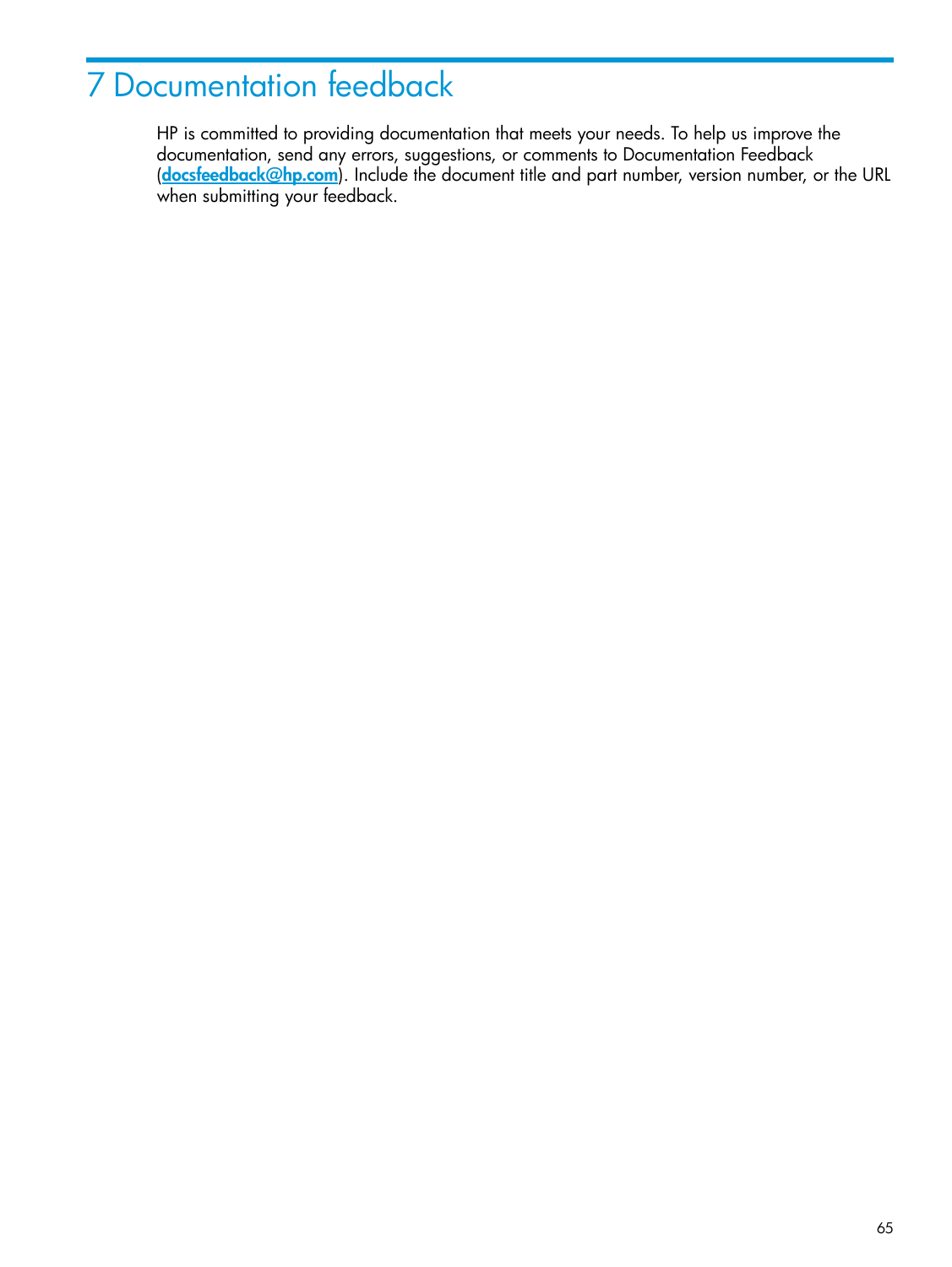# <span id="page-65-0"></span>Acronyms and abbreviations

<span id="page-65-1"></span>

| <b>ACU</b>         | <b>Array Configuration Utility</b>                    |
|--------------------|-------------------------------------------------------|
| <b>BIOS</b>        | Basic Input/Output System                             |
| <b>CLI</b>         | Command Linux Interface                               |
| <b>CONREP</b>      | Configuration Replication utility                     |
| <b>CPQSSAXE</b>    | Smart Storage Administrator XE                        |
| <b>DHCP</b>        | <b>Dynamic Host Configuration Protocol</b>            |
| <b>DOS</b>         | disk operating system                                 |
| <b>FAT</b>         | file allocation table                                 |
| <b>GUI</b>         | graphical user interface                              |
| <b>HBA</b>         | host bus adapter                                      |
| <b>HPDISCOVERY</b> | <b>HP Discovery Utility</b>                           |
| <b>HPONCFG</b>     | HP Lights-Out Online Configuration utility            |
| <b>HPQLAREP</b>    | HP Qlogic FC HBA BIOS configuration utility           |
| <b>HPRCU</b>       | <b>HP ROM Configuration Utility</b>                   |
| <b>HWQUERY</b>     | <b>Hardware Query Utility</b>                         |
| I/O                | input/output                                          |
| <b>IFHW</b>        | IF Hardware Utility                                   |
| ilO                | Integrated Lights-Out                                 |
| IP                 | Internet Protocol                                     |
| <b>IPL</b>         | initial program load                                  |
| <b>IPMI</b>        | Intelligent Platform Management Interface             |
| <b>ISO</b>         | International Organization for Standardization        |
| LO100CFG           | Lights-Out (100 series) Online Configuration utility  |
| <b>LUN</b>         | logical unit number                                   |
| <b>MBR</b>         | master boot record                                    |
| <b>NFS</b>         | network file system                                   |
| <b>NIC</b>         | network interface controller                          |
| <b>NVRAM</b>       | non-volatile memory                                   |
| OS                 | operating system                                      |
| <b>PCI</b>         | peripheral component interface                        |
| <b>PXE</b>         | <b>Preboot Execution Environment</b>                  |
| <b>RAID</b>        | redundant array of inexpensive (or independent) disks |
| <b>RAM</b>         | random access memory                                  |
| <b>RBSU</b>        | <b>ROM-Based Setup Utility</b>                        |
| <b>RIBCL</b>       | Remote Insight Board Command Language                 |
| <b>ROM</b>         | read-only memory                                      |
| <b>SAS</b>         | serial attached SCSI                                  |
| <b>SATA</b>        | serial ATA                                            |
| <b>SCSI</b>        | small computer system interface                       |
| <b>SPP</b>         | HP Service Pack for ProLiant                          |
| <b>SSA</b>         | Smart Storage Administrator                           |
| <b>SSP</b>         | Selective Storage Presentation                        |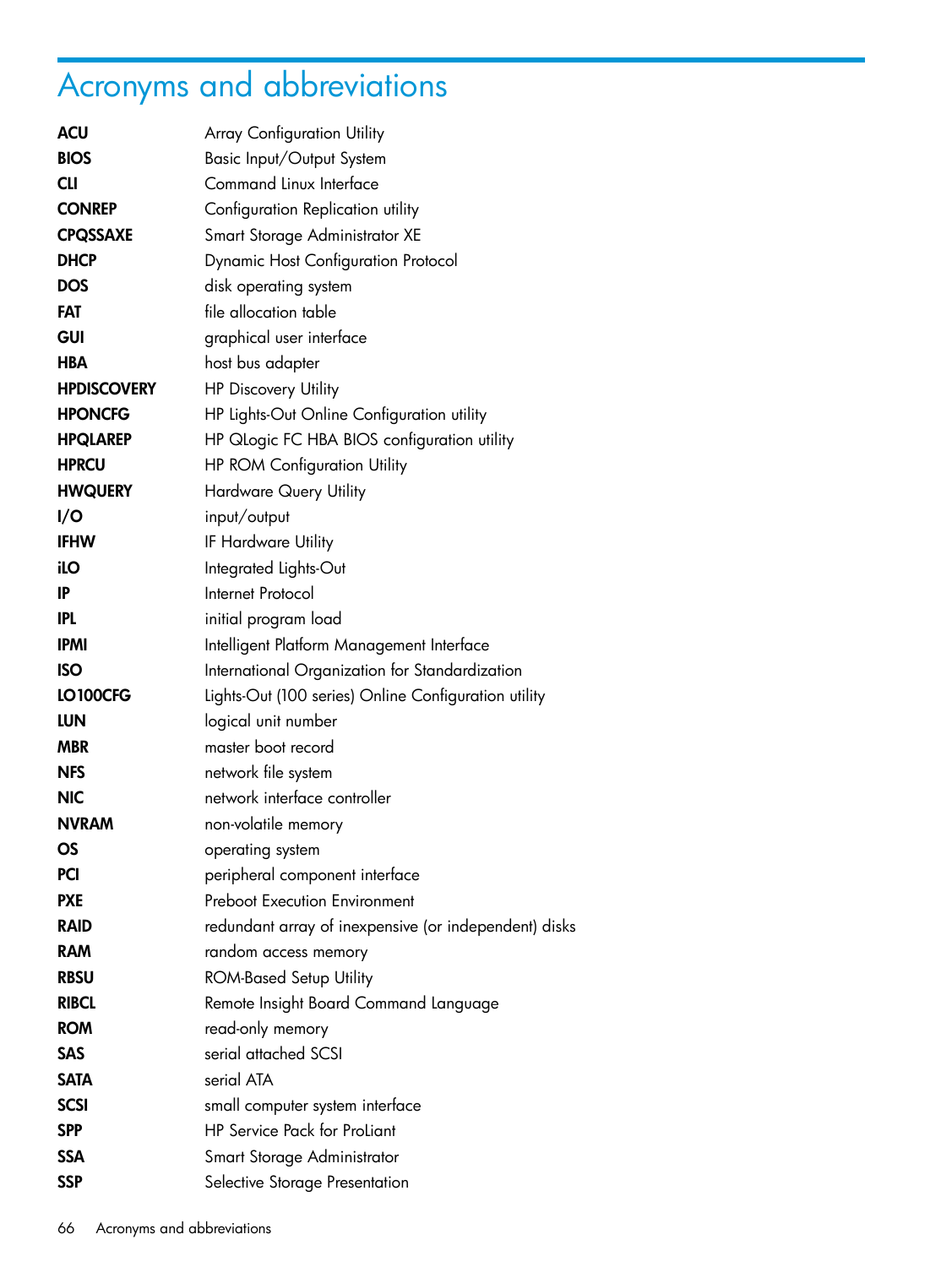| <b>STATEMGR</b> | State Manager utility                 |
|-----------------|---------------------------------------|
| <b>TFTP</b>     | <b>Trivial File Transfer Protocol</b> |
| <b>USB</b>      | universal serial bus                  |
| <b>VPD</b>      | vital product data                    |
| <b>WOL</b>      | Wake-on LAN                           |
| <b>WWID</b>     | World Wide ID                         |
| <b>WWN</b>      | World Wide Name                       |
| <b>WWPN</b>     | worldwide port name                   |
| XML             | extensible markup language            |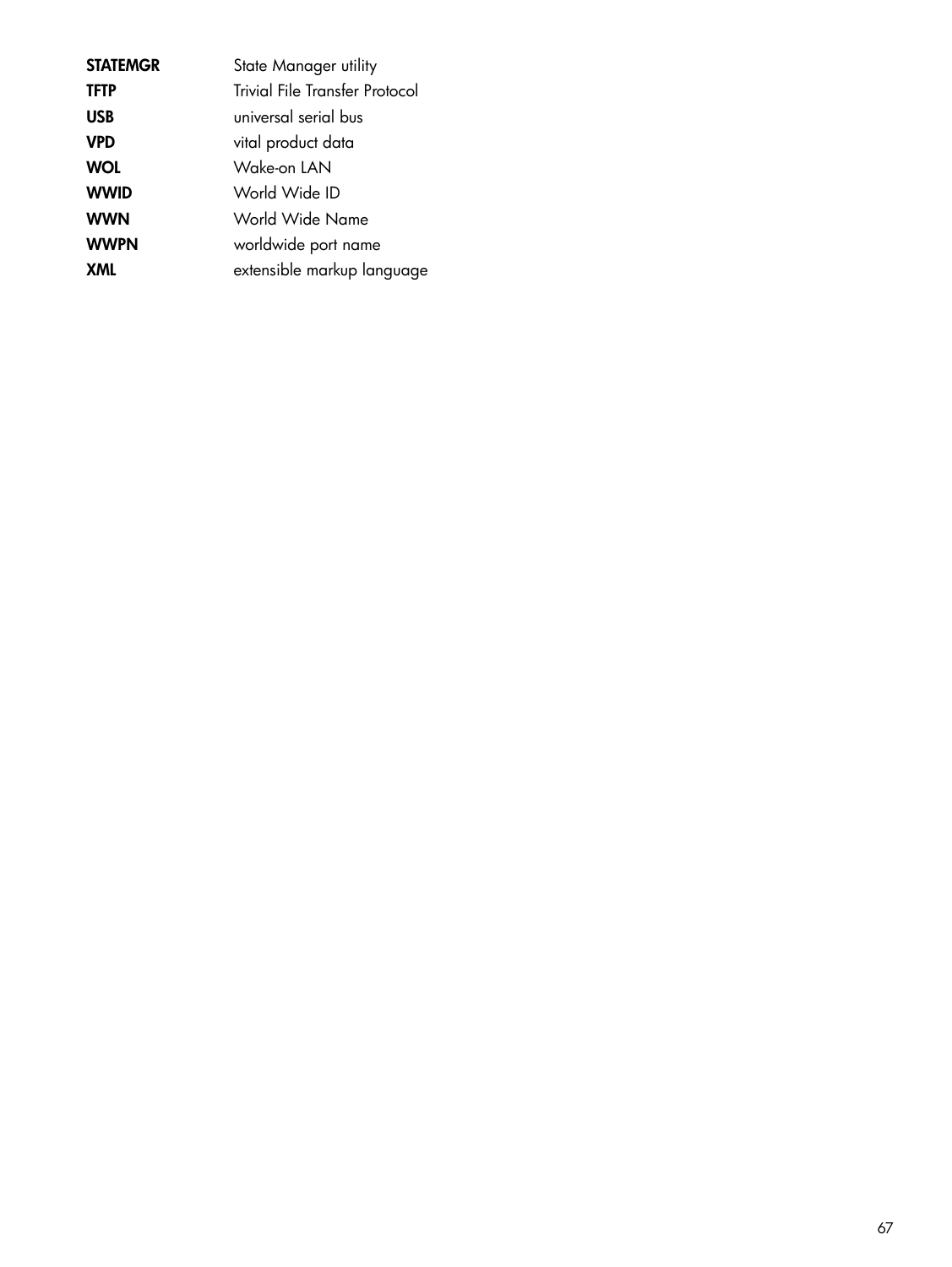# <span id="page-67-0"></span>**Index**

## A

acronyms and abbreviations, [6](#page-65-1)6 anaconda-ks.cfg sample file, [19](#page-18-2)

#### B

BOOTEXTRACT, 2 [6](#page-25-8) arguments, 2[6](#page-25-9) command-line syntax, [2](#page-25-10)6 r etur n code s , [2](#page-26-5) 7

#### C

clearing a configuration, 4[1](#page-40-4) conf igurati o n capturing , [3](#page-35-3) 6 hardware, [1](#page-14-3)5 target server, [1](#page-10-2)1 conf igurati ons capturing , [9](#page-8-2) CONREP, 3 [1](#page-30-3) command-line arguments, 3[1](#page-30-4) command-line syntax, [3](#page-30-5)1 data file sample, 3[4](#page-33-1) Load from Data file example, [3](#page-32-1)3 r etur n code s , [3](#page-31-2) 2 Store to Data file example, [3](#page-31-3)2 conventions document, [6](#page-62-4)3

### D

deployment overview, [8](#page-7-3) deployment procedure, [8](#page-7-4) DHCP server setup PXE boot, [1](#page-13-2)4 docume n t conventions, 6[3](#page-62-4) docume n tati o n providing feedback on, 6[5](#page-64-1)

#### E

expression examples, [2](#page-28-3)9 expression operators and terms, 2[9](#page-28-4)

#### F

featur e s , [7](#page-6-1)

#### H

har d war e configuration, 1[5](#page-14-3) HP Insight Online, [6](#page-63-1)4 HP SSA script file, 3[7](#page-36-3) HP DIS C OVERY, 2 [7](#page-26-6) arguments, 2[7](#page-26-7) command-line e xample s , 2 [8](#page-27-6) command-line syntax, [2](#page-26-8)7

r etur n code s , [2](#page-26-9) 7 HPLPCF G , 5 [1](#page-50-3) arguments, [5](#page-50-4)1 command-line e xample s , [5](#page-51-2) 2 command-line syntax, 5[1](#page-50-5) r etur n code s , 5 [2](#page-51-3) HPONCF G , [5](#page-55-3) 6 arguments, [5](#page-56-4)7 command file, <mark>[5](#page-56-5)</mark>7 entire configuration, 5[7](#page-56-6) setting a specific configuration, [5](#page-58-2)9 specific configuration, 5[9](#page-58-3) command-line examples, [6](#page-59-1)0 command-line syntax, 5[6](#page-55-4) r etur n code s , [5](#page-56-7) 7 HPQLAREP, 5 [4](#page-53-3) arguments, [5](#page-54-2)5 command-line examples, [5](#page-55-5)6 command-line syntax, 5[4](#page-53-4) r etur n code s , [5](#page-54-3) 5 HPRCU, [3](#page-34-4)5 arguments, [3](#page-34-5)5 command-line syntax, 3[5](#page-34-6) r etur n code s , 3 [5](#page-34-7) sample XML format, [3](#page-35-4)6 HP S S A SCRIP TING , 3 [6](#page-35-5) configuration, [3](#page-35-3)6 HP S S A s c ript file , [3](#page-36-3) 7 HP SSA scripting errors, [4](#page-47-1)8 input script, 3[7](#page-36-4) sample input script, [3](#page-36-5)7 script file options, [3](#page-38-1)9 array category, [4](#page-42-6)3 control category, [4](#page-39-4)0 controller category, [4](#page-39-5)0 HBA category, 4[7](#page-46-4) logical drive category, [44](#page-43-3) HWQUERY, [2](#page-28-5) 9 arguments, [3](#page-29-4)0 command-line examples, [3](#page-29-5)0 command-line syntax, 3[0](#page-29-6) r etur n code s , 3 [0](#page-29-7)

I

IFHW, [28](#page-27-7) arguments, [2](#page-27-8)8 command-line e xample s , [2](#page-27-9) 8 command-line syntax, 2[8](#page-27-10) r etur n code s , 2 [8](#page-27-11) iLO, 5[6](#page-55-3) ins tall\_win.sh sample script, 1[9](#page-18-3) ins tallati o n operating system, [1](#page-10-3)1 unattended operating system, [1](#page-14-4)5 ISO image